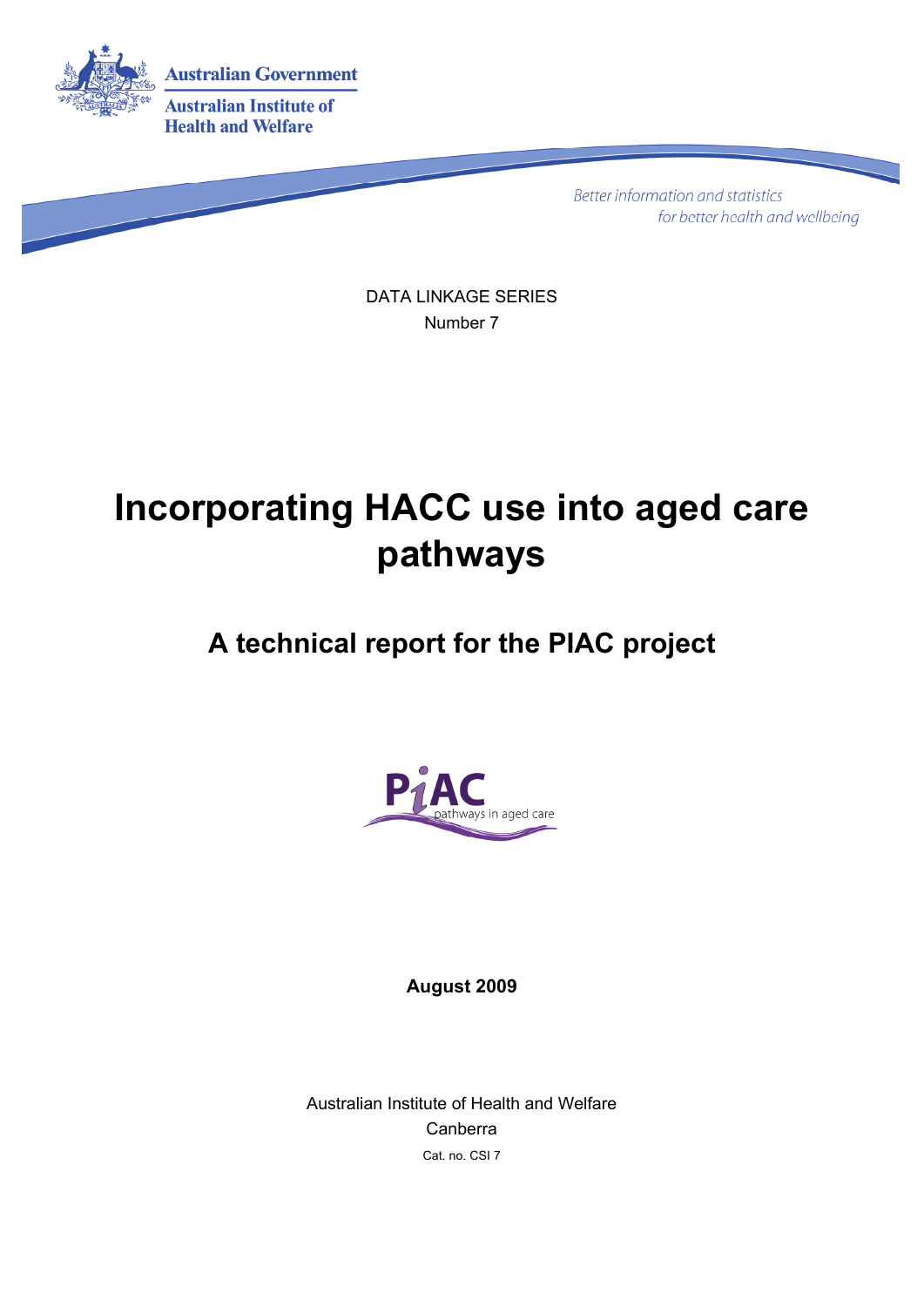#### **The Australian Institute of Health and Welfare is Australia's national health and welfare statistics and information agency. The Institute's mission is**  *better information and statistics for better health and wellbeing***.**

© Australian Institute of Health and Welfare 2009

This work is copyright. Apart from any use as permitted under the *Copyright Act 1968*, no part may be reproduced without prior written permission from the Australian Institute of Health and Welfare. Requests and enquiries concerning reproduction and rights should be directed to the Head, Media and Communications Unit, Australian Institute of Health and Welfare, GPO Box 570, Canberra ACT 2601.

This publication is part of the Australian Institute of Health and Welfare's Data linkage series. A complete list of the Institute's publications is available from the Institute's website <www.aihw.gov.au>.

ISSN 1833-1238 ISBN 978 1 74024 939 3

#### **Suggested citation**

Australian Institute of Health and Welfare 2009. Incorporating HACC use into aged care pathways: a technical report for the PIAC project. Data linkage series no. 7. Cat. no. CSI 7. Canberra: AIHW.

#### **Australian Institute of Health and Welfare**

Board Chair Hon. Peter Collins, AM, QC

**Director** Penny Allbon

Any enquiries about or comments on this publication should be directed to: Data Linkage Unit Australian Institute of Health and Welfare GPO Box 570 Canberra ACT 2601 Phone: (02) 6244 1000 Email: rosemary.karmel@aihw.gov.au

Published by the Australian Institute of Health and Welfare

#### **Please note that there is the potential for minor revisions of data in this report. Please check the online version at <www.aihw.gov.au> for any amendments.**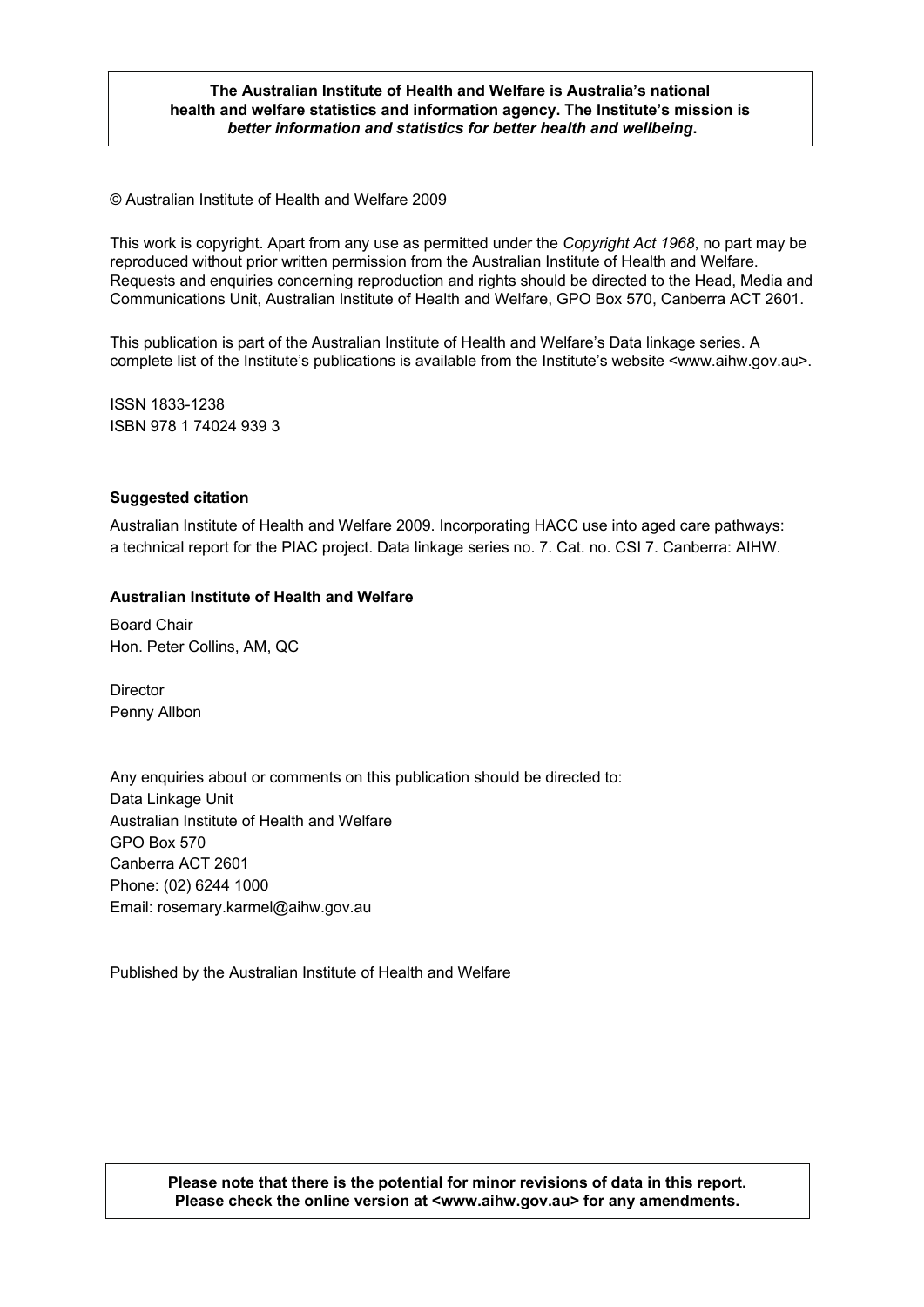# **Contents**

| 1. |       |                                                                    |  |
|----|-------|--------------------------------------------------------------------|--|
| 2. |       |                                                                    |  |
| 3. |       |                                                                    |  |
| 4. |       |                                                                    |  |
| 5. |       |                                                                    |  |
|    |       |                                                                    |  |
|    |       |                                                                    |  |
|    |       |                                                                    |  |
|    |       |                                                                    |  |
| 6. |       |                                                                    |  |
|    |       |                                                                    |  |
|    |       |                                                                    |  |
|    |       |                                                                    |  |
|    | 6.3.1 |                                                                    |  |
|    | 6.3.2 | Effects of the approach on HACC event dates, by service group 10   |  |
| 7. |       | Adjusting HACC start date for date of first completed assessment13 |  |
|    |       |                                                                    |  |
|    |       |                                                                    |  |
|    |       |                                                                    |  |
| 8. |       | Summary of the algorithm for the determination of HACC dates 16    |  |
|    |       |                                                                    |  |
|    |       |                                                                    |  |
|    |       |                                                                    |  |
|    |       |                                                                    |  |
|    |       |                                                                    |  |
|    |       |                                                                    |  |
|    |       |                                                                    |  |
|    |       |                                                                    |  |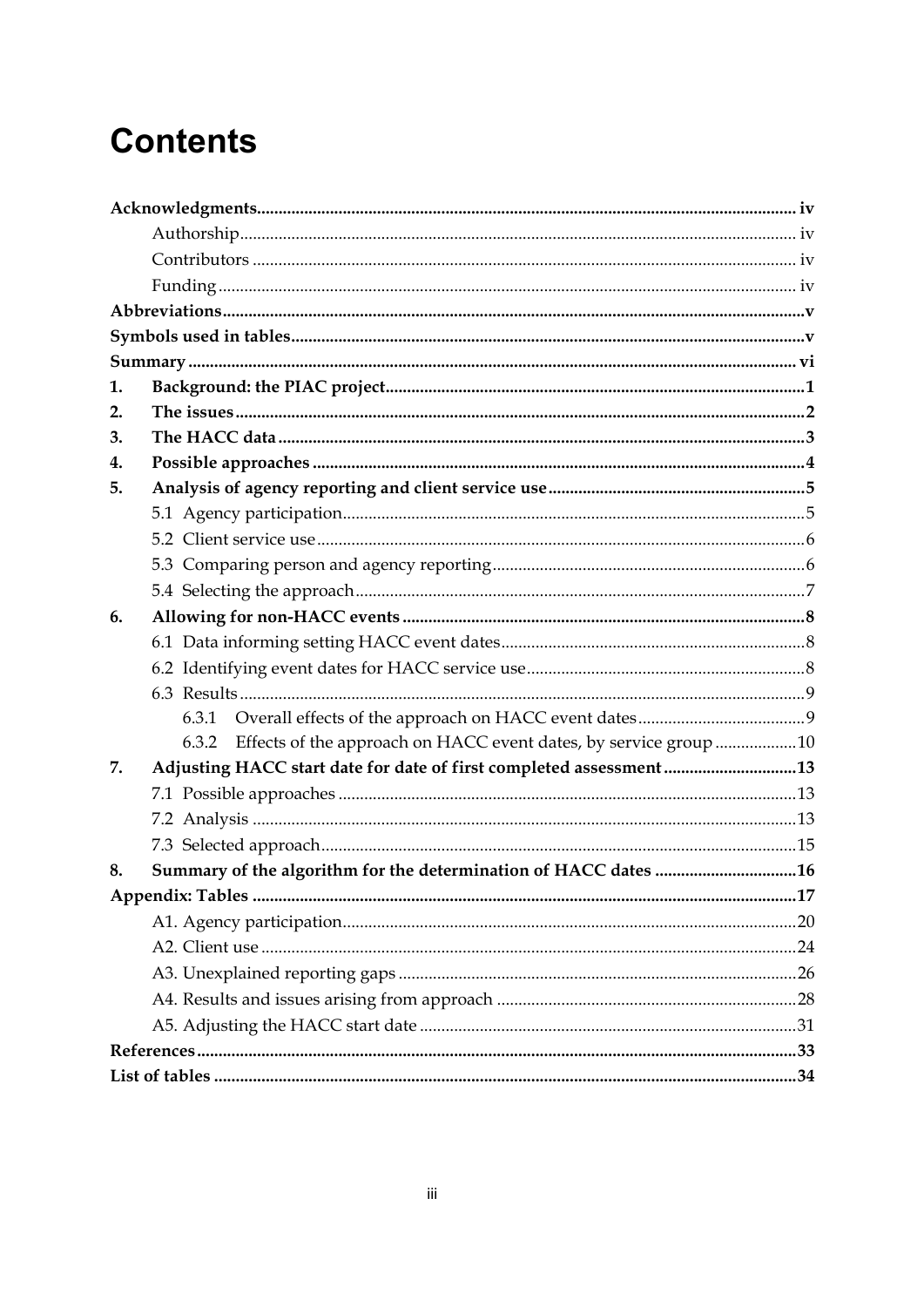# **Acknowledgments**

## **Authorship**

The authors of this report were Rosemary Karmel and Phil Anderson of the Data Linkage Unit at the Australian Institute of Health and Welfare (AIHW).

## **Contributors**

Diane Gibson (University of Canberra) and Ann Peut (Ageing and Aged Care Unit, AIHW) designed the Pathways in Aged Care (PIAC) project. Stephen Duckett (University of Queensland) provided advice on research design, particularly in relation to maximizing policy relevance. Yvonne Wells (La Trobe University) provided advice on the interpretation and use of the Aged Care Assessment Program National Minimum Data Set. Rosemary Karmel was the principal developer of the linkage strategy and undertook the data linkage. Phil Anderson provided statistical advice on developing the linkage strategy.

Discussions with Ann Peut and Evon Bowler of the AIHW, and with Carey Lonsdale, Peter Chivers and Jaron Bailey of the Department of Health and Ageing, greatly informed the analysis in this report.

The authors thank the Home and Community Care (HACC) Officials (from various state and territory departments and the Department of Health and Ageing) for permission to use HACC data in the PIAC project.

## **Funding**

This report was jointly funded by the AIHW and through a National Health and Medical Research Council Strategic Award (Grant Round 2 2005 number 41002).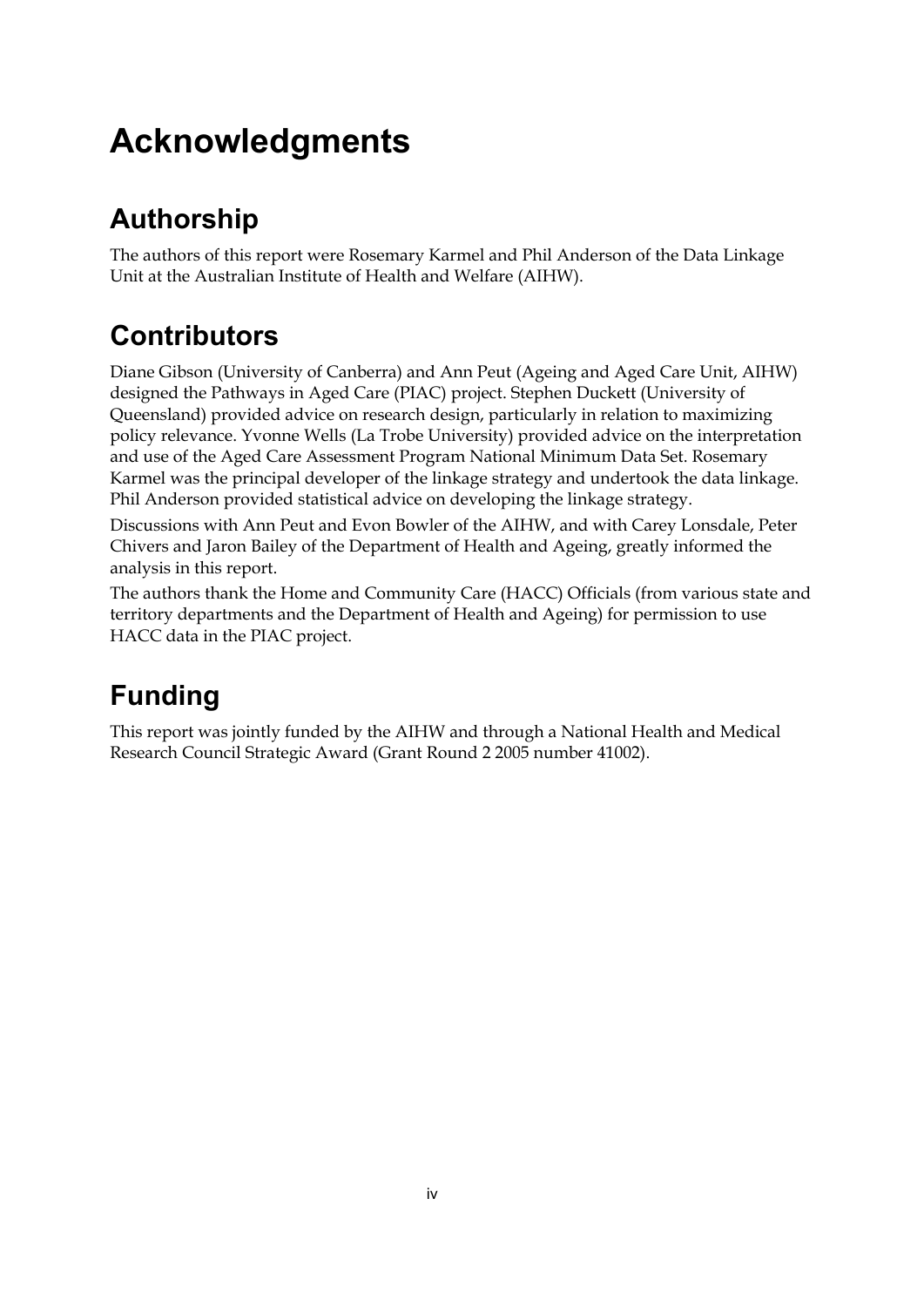## **Abbreviations**

| <b>ACAP</b>    | Aged Care Assessment Program                                     |
|----------------|------------------------------------------------------------------|
| <b>AIHW</b>    | Australian Institute of Health and Welfare                       |
| CACP           | <b>Community Aged Care Package</b>                               |
| <b>CBDC</b>    | Centre-based day care (HACC service)                             |
| DoHA           | Department of Health and Ageing                                  |
| EACH           | <b>Extended Aged Care at Home</b>                                |
| EACH(D)        | <b>EACH</b> and <b>EACHD</b>                                     |
| <b>EACHD</b>   | Extended Aged Care at Home Dementia                              |
| <b>HACC</b>    | Home and Community Care                                          |
| HF             | other high frequency/intensity (HACC services, not N/AH or CBDC) |
| LF             | low frequency (HACC services)                                    |
| N/AH           | nursing and allied health (HACC services)                        |
| <b>NDI</b>     | National Death Index                                             |
| <b>NMDS</b>    | National Minimum Data Set                                        |
| <b>PIAC</b>    | Pathways in Aged Care                                            |
| <b>RAC</b>     | residential aged care                                            |
| V <sub>1</sub> | version 1                                                        |
| V <sub>2</sub> | version 2                                                        |
| <b>VHC</b>     | Veterans' Home Care                                              |
|                |                                                                  |

# **Symbols used in tables**

- nil or rounded to zero
- . . not applicable
- N number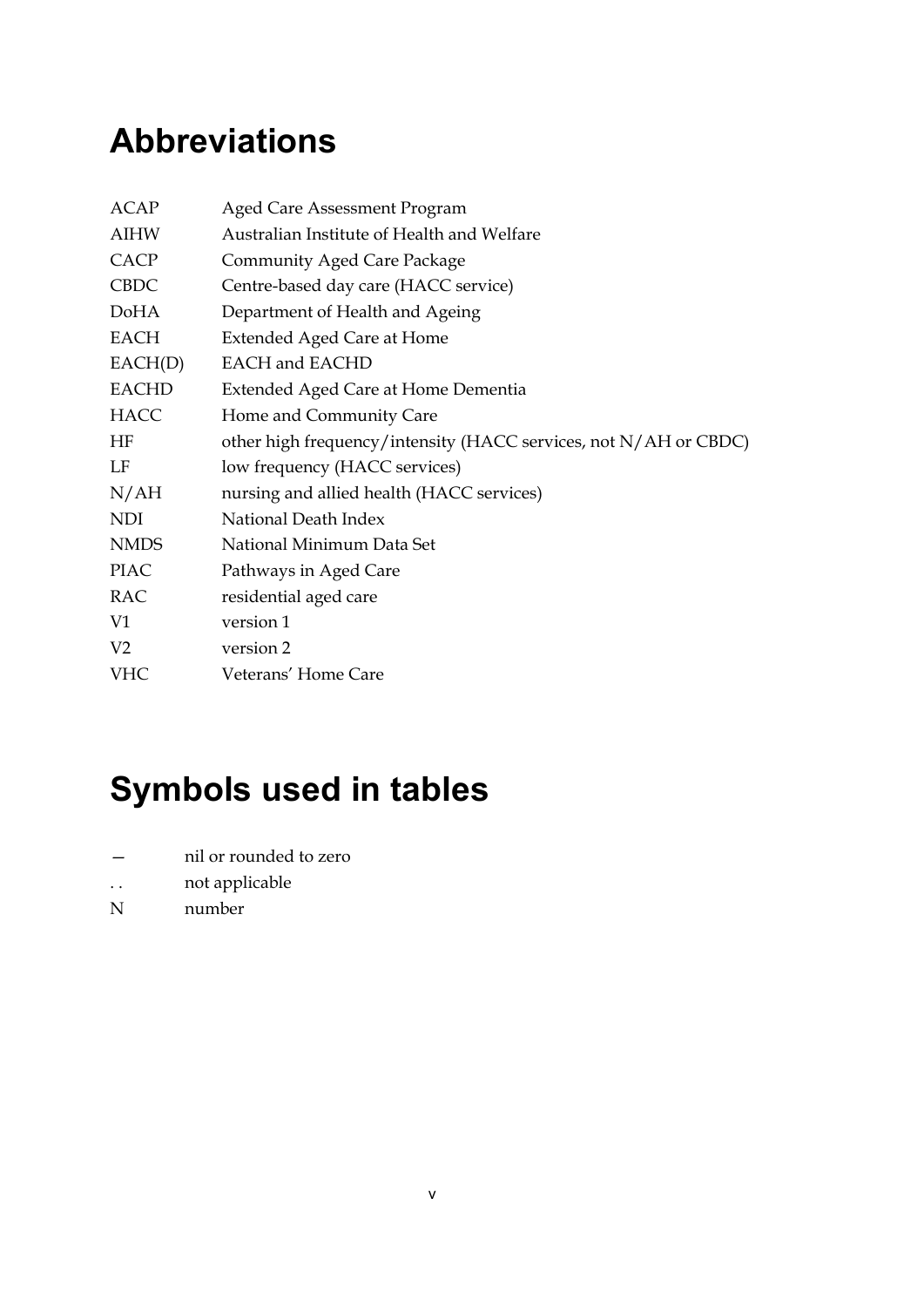# **Summary**

## **Background**

The Pathways in Aged Care (PIAC) project is a cohort study designed to explore care transitions and care pathways for older Australians. For this project, a national database has been created that links data on assessments undertaken through the Aged Care Assessment Program (ACAP) to death records on the National Death Index, and to data on service use patterns (with dates of use) for five key aged care programs including Home and Community Care (HACC).

### **The issues**

After linking HACC clients to the PIAC cohort, we needed to incorporate HACC use into the event pathway, that is, into the timeline of events that constitutes the care pathway. Three main issues arise due to complications with the HACC data:

- The HACC National Minimum Data Set (NMDS) data in the project only indicate quarterly use and not specific dates. How do we present HACC use in the PIAC pathways to allow for this? In particular, how can we tell if HACC services were accessed before or after the first ACAP assessment when they occurred in the same quarter?
- Just over 80% of HACC agencies participate in the NMDS. How do we deal with this problem of incomplete coverage?
- Some HACC services can be accessed by people on community care packages and some cannot, depending on the package type. How do we allow for this?

## **The analysis**

Various approaches are examined for the representation of HACC service events in care pathways and, in particular, to derive and adjust HACC dates to allow for other pathway events. The report presents the analyses that led to the adoption of the final approach (see Section 8 for a summary of the final algorithm). The derived method could be applied more generally in analysing the use of HACC services over time. In addition, the analyses presented provide useful background for any further development of the HACC NMDS.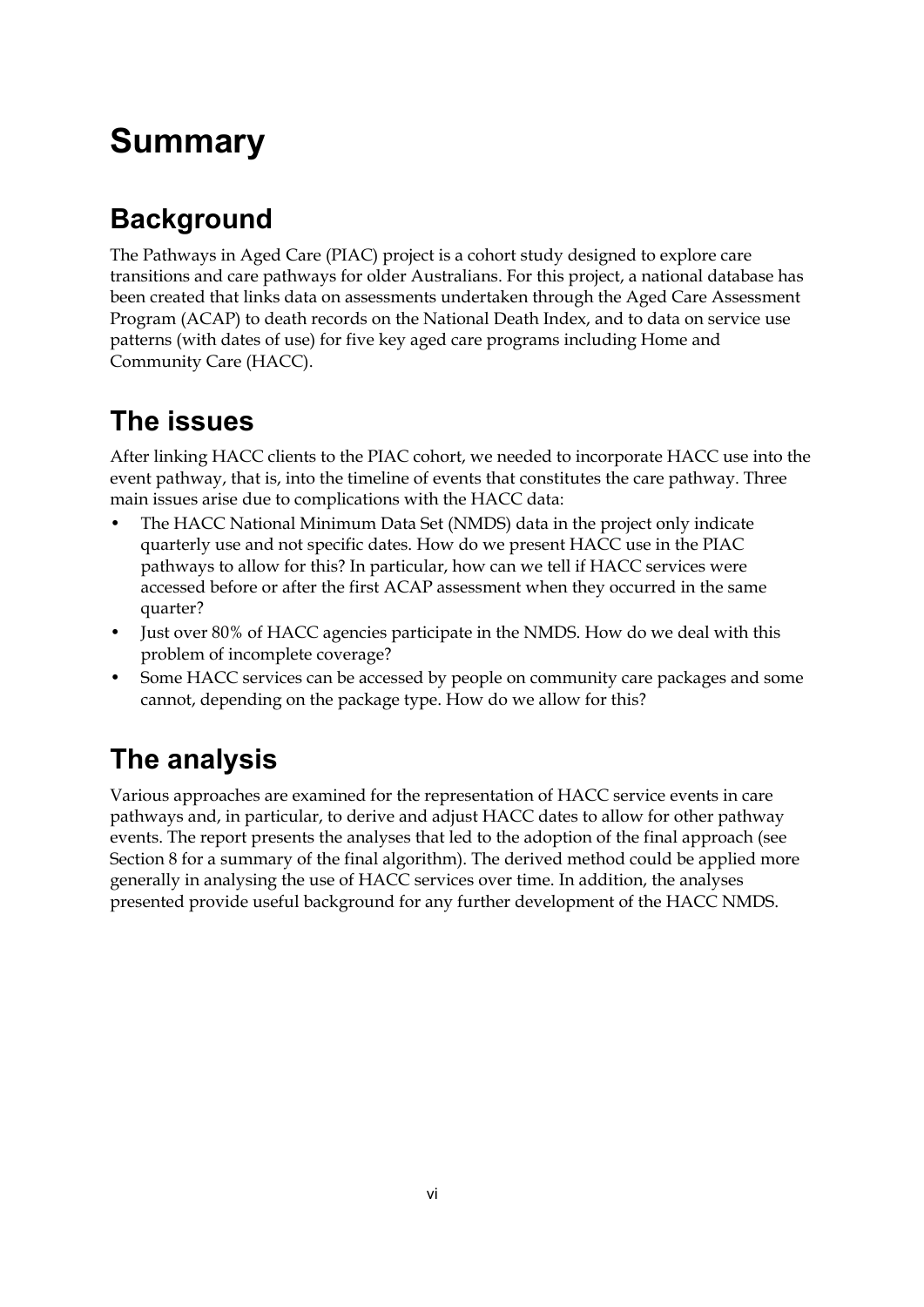# **1. Background: the PIAC project**

In 2006, a consortium of researchers from the Australian Institute of Health and Welfare (AIHW), University of Queensland and La Trobe University was successful in obtaining a National Health and Medical Research Council (NHMRC) grant to undertake analysis of care pathways in the aged care sector. The resulting Pathways in Aged Care (PIAC) project is a cohort study designed to explore care transitions and care pathways for older Australians.

For PIAC, a national database has been created that links data on assessments undertaken as part of the Aged Care Assessment Program (ACAP)—which determines eligibility for residential aged care (RAC) and aged care packages—to data on actual service use patterns for five key aged care programs: permanent and respite RAC, Community Aged Care Packages (CACPs), Extended Aged Care at Home (EACH) packages (including EACH Dementia (EACHD) packages), Home and Community Care (HACC) and Veterans' Home Care (VHC). The project centres around 105,077 people—called the PIAC cohort—who had a completed ACAP assessment in 2003–04 that was recorded on the ACAP National Minimum Data Set (NMDS) Version 2 (V2).

The 2003–04 PIAC cohort was linked to data showing use of the aged care programs between 2002–03 and 2005–06 (see AIHW 2007: chapter 3 for a description of the programs). Data on all ACAP assessments for 2004–05 (and on NMDS V2) were also included to allow analysis of reassessment. All data sets included dates of use so that the linked data could be used to describe program use over time. Clients were also linked to the national death register (National Death Index, or NDI) to establish whether and when cohort members died within the study period. The data came from two main sources: program-specific NMDSs (ACAP and HACC) and administrative data (RAC, CACP, EACH(D), VHC, NDI).

Data linkage was undertaken using multiple deterministic match passes based on components of a common statistical linkage key SLK-581 (also known as the HACC SLK), where the SLK-581 for a person is the concatenation of five letters of name, eight digit date of birth and sex (AIHW: Karmel 2005a). Additional common data items (but not full name) were incorporated into the linkage algorithm to improve the accuracy and sensitivity of the linkage process. Prior to data linkage, ethics approval and permission to use the required data were obtained from all relevant bodies. In addition, to protect the privacy of individuals, all linkage was carried out within the AIHW using the Institute's data linkage protocol (AIHW 2006).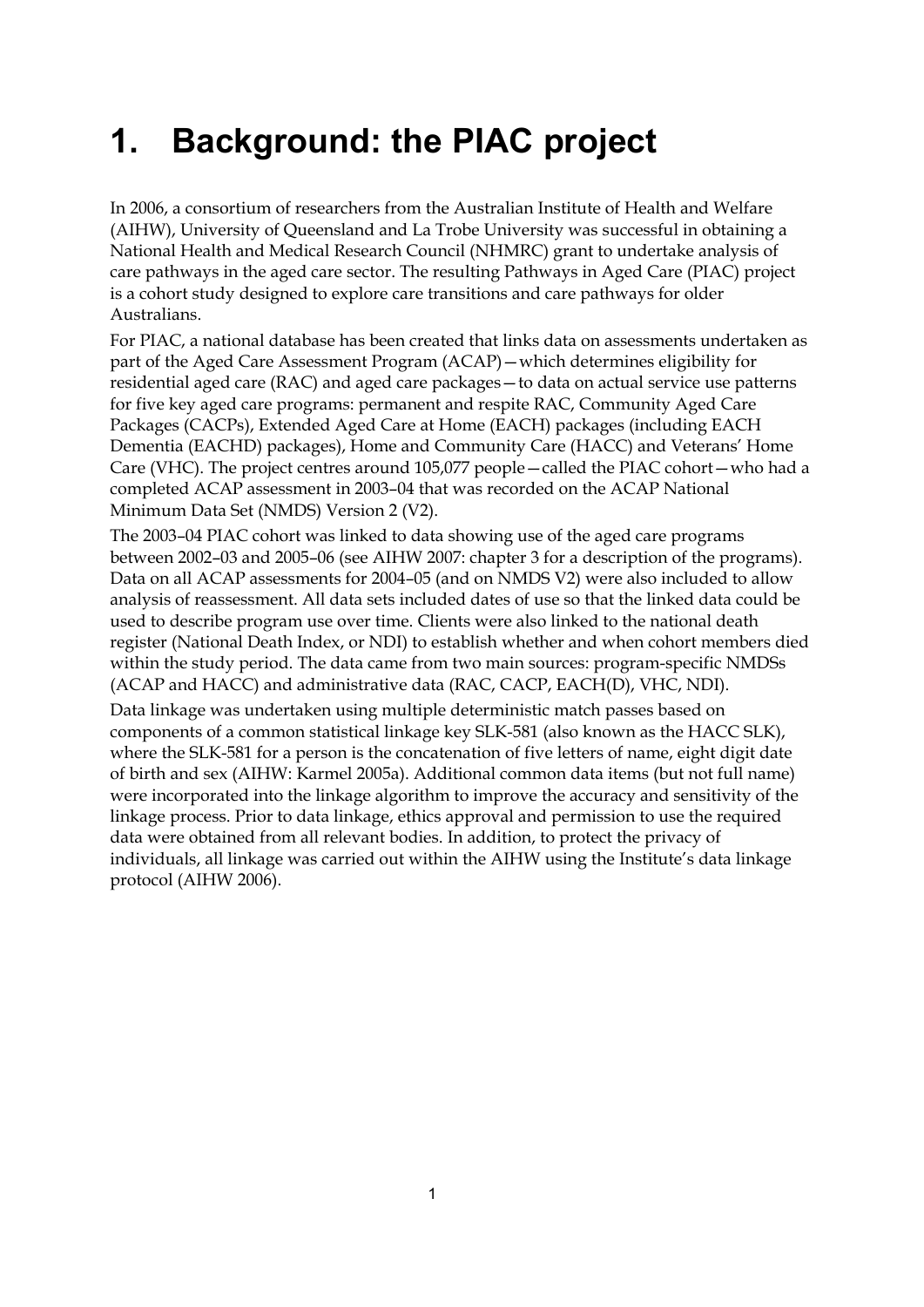# **2. The issues**

-

Having linked HACC clients to the PIAC cohort, we needed to incorporate HACC use into the event pathway, that is, into the timeline of events that constitutes the care pathway. However, the HACC NMDS Version 1 (V1) used for data included in this project only indicates the quarter in which services were provided, and does not contain specific dates showing provision.1 Additionally, while all HACC providers are required to submit data for the NMDS, not all do. Between 2002–03 and 2005–06, 82–83% of HACC agencies provided data to the NMDS (DoHA 2007:Table A.1). This incomplete coverage of the HACC NMDS means that people could drop in and out of the data set due to reporting processes rather than due to non-use of services. Moreover, some HACC services can be accessed by people on packages and some cannot, depending on the package type.

Three main questions arise from the above complications with the HACC NMDS data:

- Since the HACC NMDS data in the project only indicate quarterly use and not specific dates, how do we present HACC use in the PIAC pathways? In particular, how can we tell if HACC services were accessed before or after the first ACAP assessment when both were first accessed in the same quarter?
- How do we deal with the problem of incomplete coverage of the HACC NMDS?
- How do we allow for the fact that some HACC services can be accessed by people on packages and some cannot?

A further question is whether we want to distinguish between use of different HACC services—either grouped or individually—in the broad description of the pathways.

<sup>1</sup> HACC NMDS V2 includes dates of service provision. Implementation of NMDS V2 began in 2005–06; for that year less than 2% of records (within agency and quarter) had a service start date reported and less than 0.25% had a service end date reported.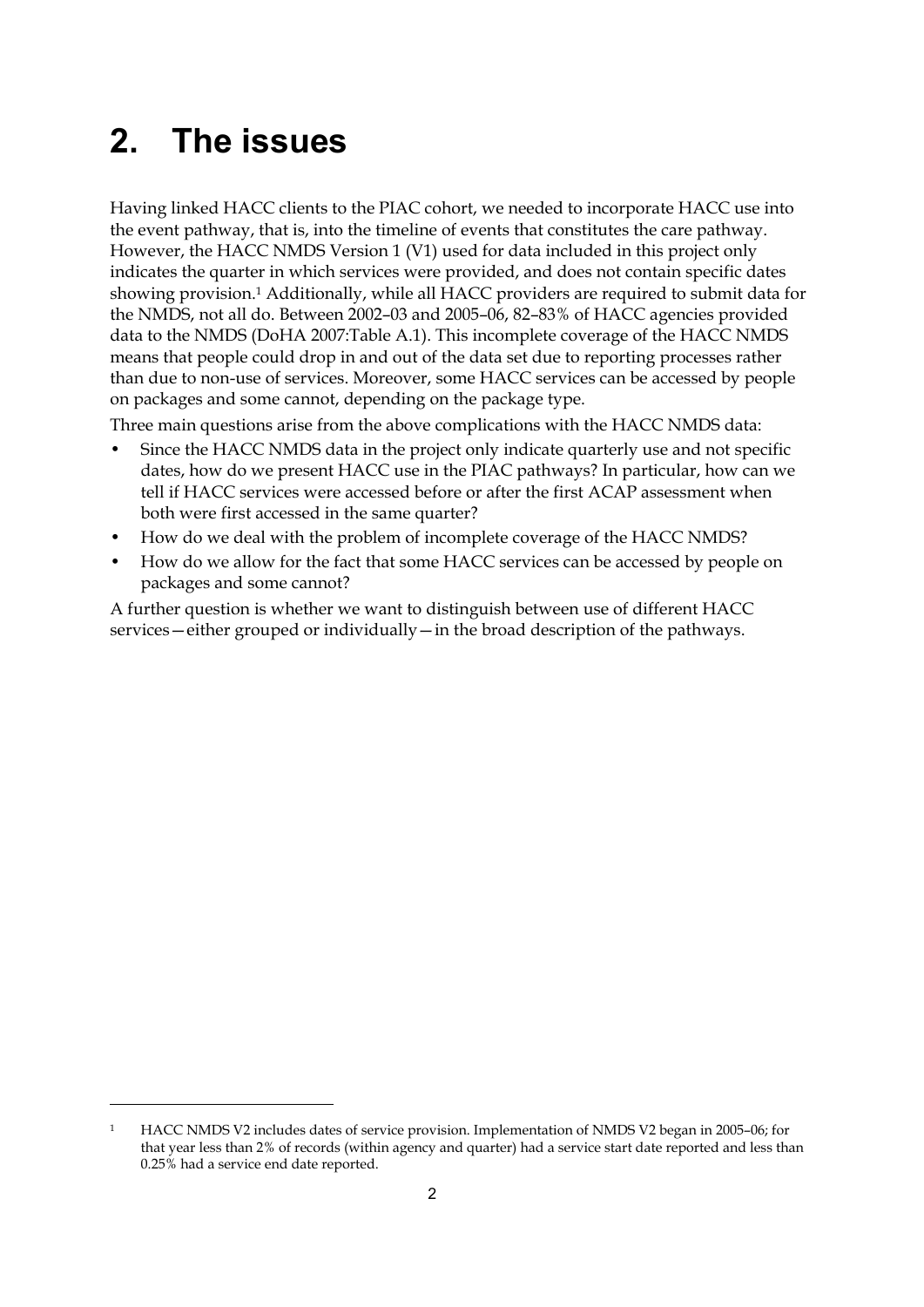# **3. The HACC data**

HACC data are reported quarterly so we know in which quarter services were provided. The range of services reported on the HACC NMDS is listed in Table 1. For the PIAC study, HACC clients were defined as out of scope if they only used assessment and/or case management and/or carer services during the period of interest. In the HACC NMDS, carer services include respite care and carer counselling, with the latter only introduced with the implementation of HACC NMDS V2 in 2005–06. These exclusion rules were applied to the quarterly data prior to the linkage process.

People may use HACC services in several non-contiguous quarters. This is illustrated in Table 2 for annual data. Of the PIAC cohort, 72% were linked to HACC service use at some stage over the 4 years 2002–03 to 2005–06, with 3,307 people having (apparently) interrupted use of HACC from an annual perspective. This equates to 3.1% of the PIAC cohort and 4.3% of cohort HACC users.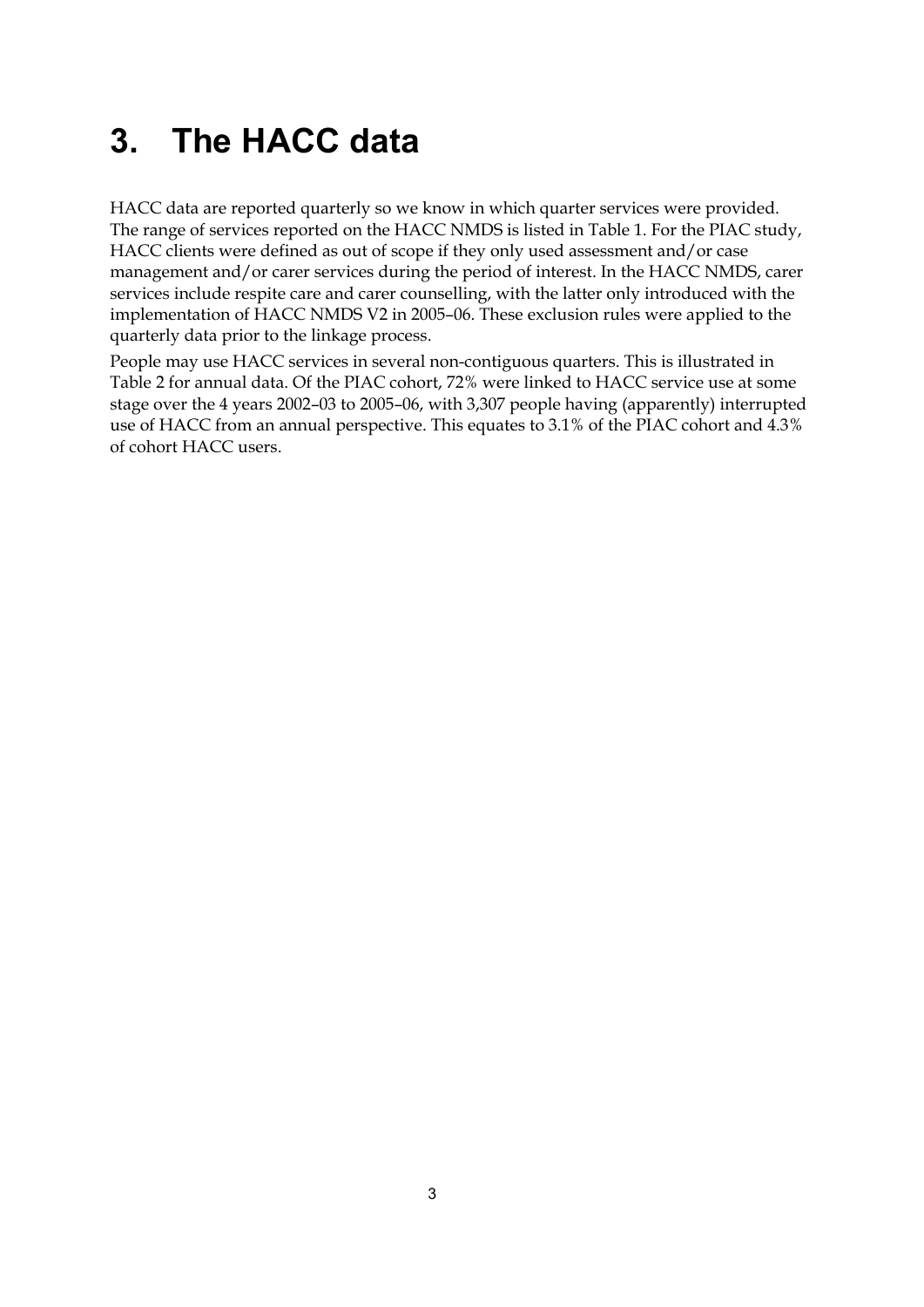## **4. Possible approaches**

Possible approaches to the general question of representation of HACC in the care pathways include:

1. **Approach 1.** Take an 'on the books' approach and so assume a person had unbroken access to HACC services from the beginning of the first quarter for which HACC service use has been identified until either death, permanent entry into RAC, or the end of the study period.

This approach does not allow for disconnection from the program and assumes that having accessed HACC services once a person can easily access HACC services again. Underpinning this approach is the expectation that:

- people know when they are using HACC services and that (known) services can be obtained from a range of providers, or
- either different HACC providers 'talk' to each other about their clients or they inform clients about other providers.
- 2. **Approach 2.** Take the HACC service data at face value and report service use in terms of identified linked quarters, combining adjacent quarters into one period of program use. This approach has the reverse problem to the first approach in that it assumes that all breaks in service use imply disconnection from the program.
- 3. **Approach 3.** Allow for large breaks in service use, by assuming that a gap of two or more quarters (say) implies disconnection from the program for that period. Again, use (observed or assumed) in adjacent quarters is combined into a single period of use.

This method aims to find a balance between the first two approaches.

The three approaches are illustrated in Figure 1, using the example of a person who had HACC use before having an ACAP assessment, and who later went on to a CACP, dying more than a year later.

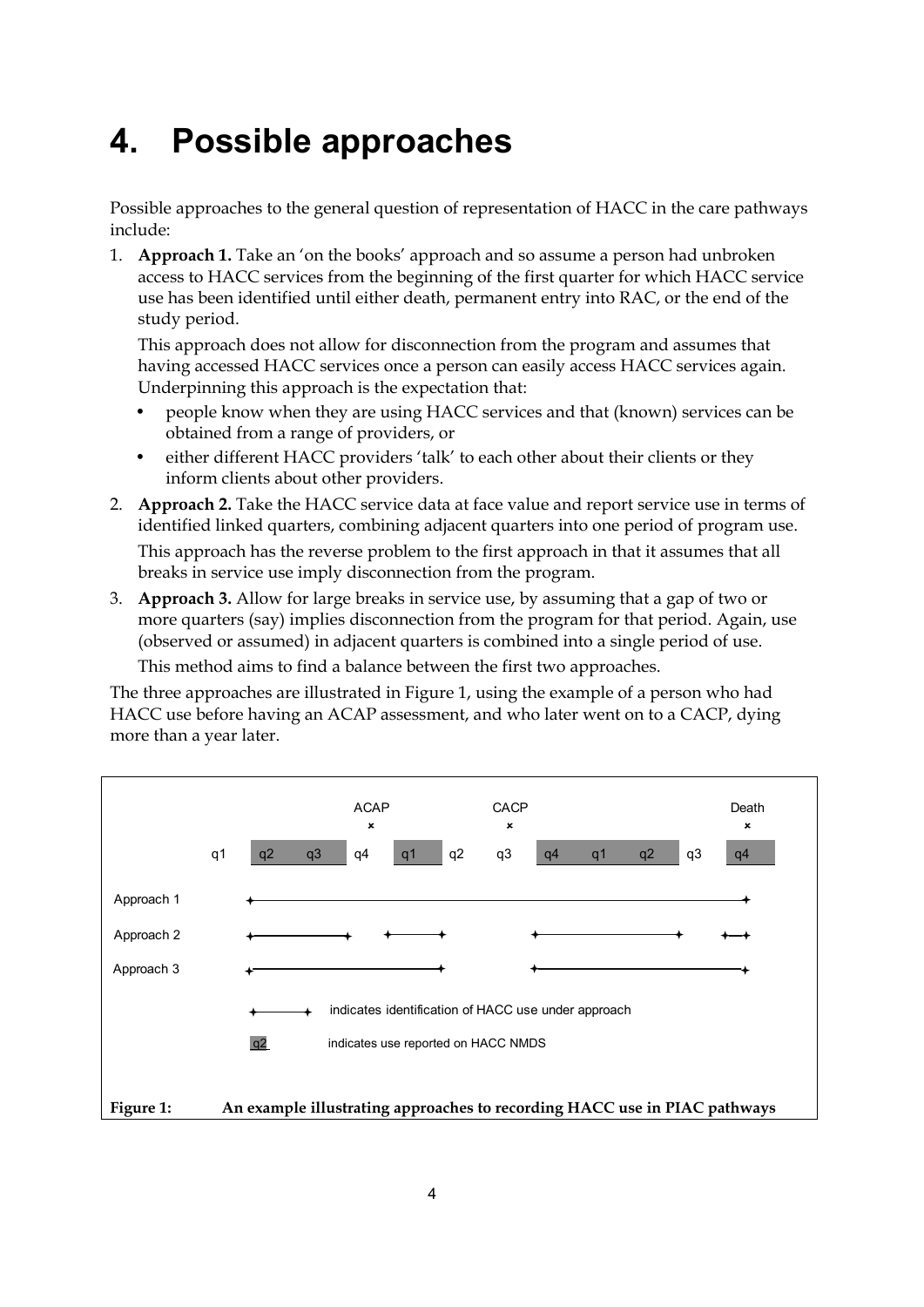## **5. Analysis of agency reporting and client service use**

To investigate intermittent agency participation in the HACC NMDS and breaks in service use by clients, quarterly reporting in the HACC NMDS was examined in three ways:

- looking at agency participation in the HACC NMDS in each quarter over 2002–2006
- looking at client service use in agencies reporting on the NMDS for every quarter over 2002–2006
- comparing reported service use for HACC clients with agency reporting.

To look at reporting of different service types, the services listed in Table 1 were divided into six groups:

- 1. Nursing and allied health (N/AH) services, as these can be accessed by CACP recipients.
- 2. Centre-based day care (CBDC), as this can be accessed by CACP and EACH(D) recipients.
- 3. Other high frequency (HF) services, as these should not be accessed by CACP and EACH(D) recipients.
- 4. Low frequency (LF) services, as these should not be accessed by CACP and EACH(D) recipients and are likely to be provided intermittently.
- 5. Carer services.
- 6. Client management.

Some agencies specialise in the types of services they provide while others provide a wider range; for example 19% of agencies provided only HF services while 16% reported providing services from all service groups (Table 3). Note that only the first four service groups (N/HF, HF, LF and CBDC) were considered to be in-scope for the PIAC cohort study.

### **5.1 Agency participation**

Consistency of reporting was examined for the 3,875 agencies who participated at least once in the HACC NMDS over 2002–2006 (Table 4 to Table 8).

#### **Results summary:**

- 25% of agencies participated in all 16 quarters in 2002–03 to 2005–06 (Table 4).
- A further 35% had no gaps in participation between when they first and last participated (Table 4).
- 47% participated in all subsequent quarters once they started participating (Table 4).
- Larger agencies were less likely to have interrupted participation than smaller agencies, although the maximum complete participation observed was 60% (for agencies averaging 500–1,000 clients per reported quarter) (Table 5).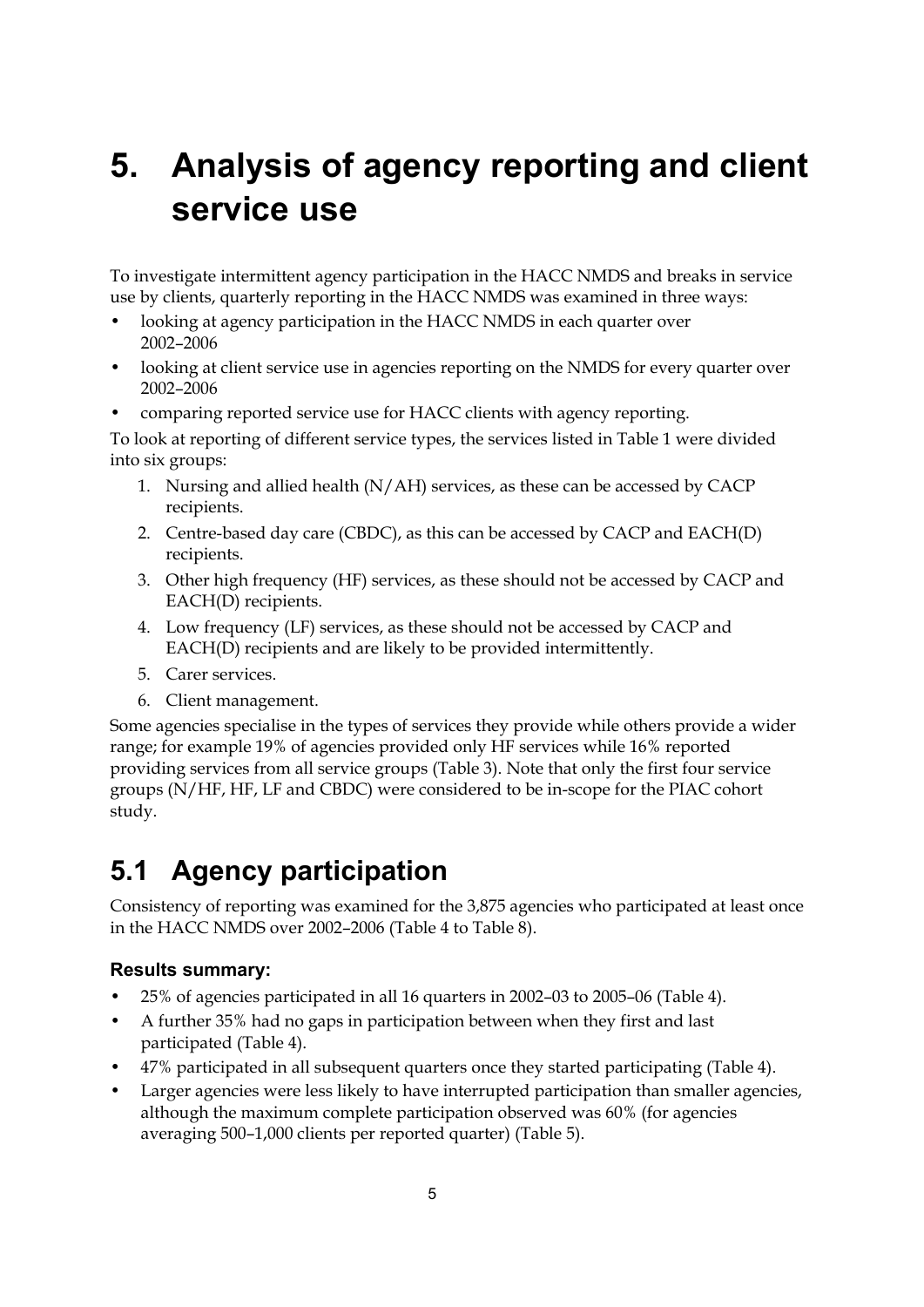- Small agencies (≤ 20 clients per reported quarter) were most likely to have not reported for six or more quarters (15% or more of small agencies) (Table 5).
- 69% of gaps in agency reporting were one quarter long; 20% were two quarters long (Table 7).
- Gaps in participation varied considerably with jurisdiction. Agencies in New South Wales and the Northern Territory were the most likely to have at least one gap; however, in all jurisdictions at least 70% of agencies had no or one gap (Table 8).

## **5.2 Client service use**

Table 9 and Table 10 look at HACC service use for 624,255 clients reported by the 978 agencies that participated in the HACC NMDS in all 16 quarters.

#### **Results summary:**

- Around 80% of people using N/AH, CBDC or HF services had no gaps in service use within service group, and around 15% had only one gap in use (Table 9).
- Just under three quarters (72%) of people using LF services had no gaps in service use within service group, and 18% had only one gap in use (Table 9).
- Users of N/AH and LF service groups were more likely than others to have longer gaps: under half of the use gaps (about 45%) were for one quarter, and 20% were for two; compared with over 54% and 17%, respectively, for CBDC and HF service groups (Table 10).

### **5.3 Comparing person and agency reporting**

Table 11 compares reported client service use with agency participation quarter by quarter, thereby allowing identification of gaps in reported service use caused by gaps in provision rather than breaks in agency NMDS participation. The method used to identify 'true' gaps is described below.

For an agency which provided services to a particular client at some stage, each reporting quarter is classified as:

Not a gap (yes\_yes): person reported as receiving a service in the quarter from the agency True gap (no\_yes): person NOT reported as receiving a service from the agency even though the agency had reported in the quarter • Suspect gap (no\_no): person COULD NOT BE reported as the agency did not report at all for that quarter • Out of scope: person COULD NOT BE reported as the quarter was either outside when they were first and last reported by any agency, and/or outside the first and last quarter that the particular agency ever participated.

Of necessity, the above method assumes that we see the first and last quarter that a client received any HACC service and also the first and last time the agency provided any HACC services to any clients. This reflects what would be seen in the data set as we cannot know if the person received services by other agencies in quarters outside 'first seen' and 'last seen' quarters. As a consequence, when counting reporting gaps we only considered those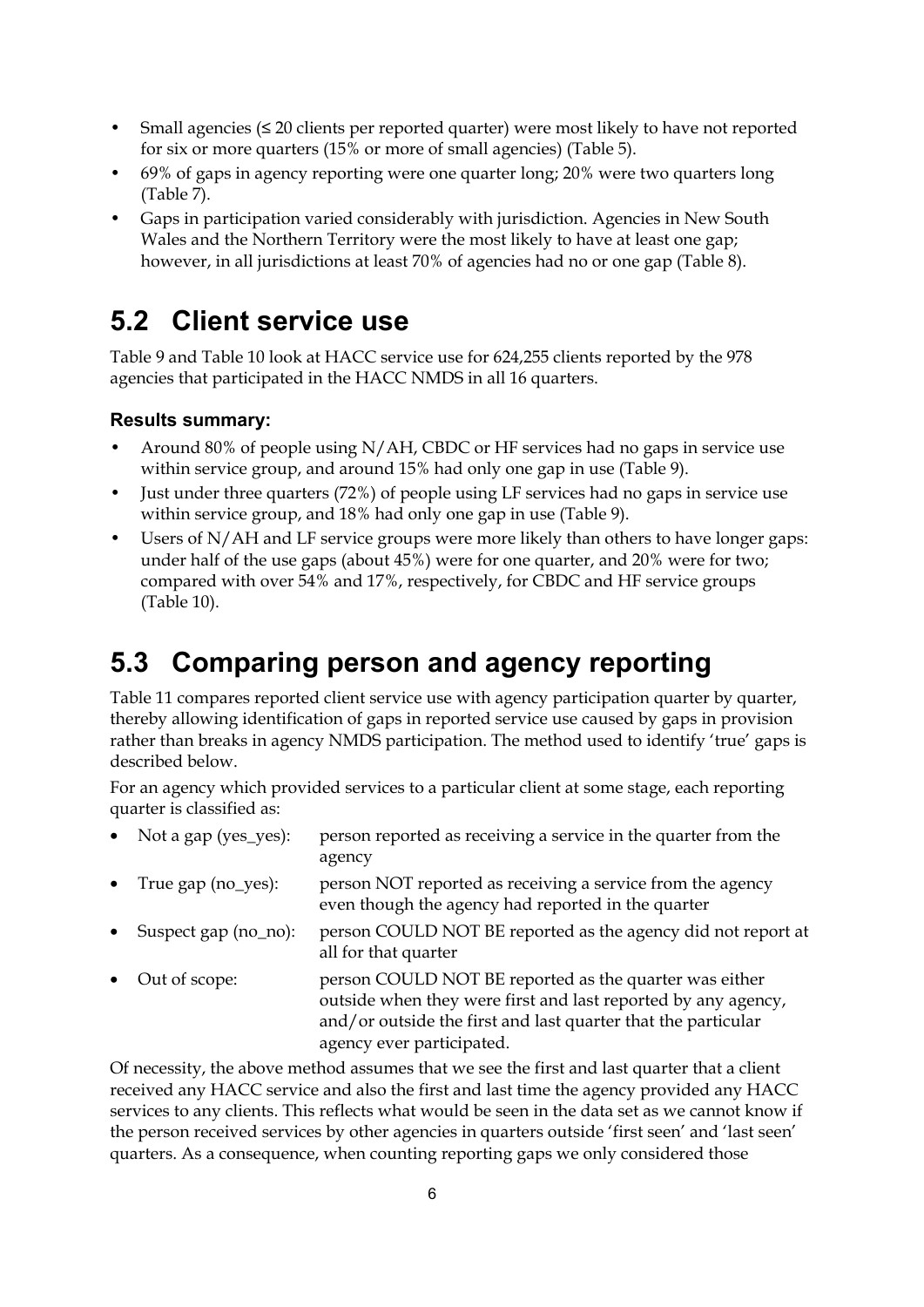quarters between when the person was first and last reported by any agency, and by dropping quarters outside the first and last quarter that the particular agency reported.

#### **Results summary:**

Analysis of the gaps identified above indicates that:

- The number of quarters with suspect non-reporting of service use for a client is relatively small, at less than 5% for all service group types (Table 11). Thus, any decisions on whether to collapse across gaps will affect a small number of quarters.
- 40% of quarters for HF and CBDC services were classified as real gaps in service use, so that gaps were relatively uncommon.
- Over 57% of quarters for N/AH and LF service groups were classified as real gaps in service use, so that gaps were relatively common.

## **5.4 Selecting the approach**

The information in Table 9 to Table 12 suggests that there are two kinds of service groups:

- N/AH and LF services, which commonly have service use gaps ( over 57% 'true gaps' versus under 43% 'not a gap' in Table 11), but those gaps are likely (about 55%) to be more than one quarter long (Table 10)
- HF services and CBDC, which are less likely to have service use gaps (about 40% 'true gaps' versus 60% 'not a gap' in Table 11), and those gaps are likely (over 50%) to be only one quarter long (Table 10).

However, in addition:

- under 5% of person quarters are affected by the unknown status of service gaps (Table 11)
- there are more true gaps than suspect gaps of all lengths (Table 12), with a ratio of over 3 to 1 for gaps of one quarter for  $N/AH$  and LF services, so that collapsing across these  $$ the service groups which more commonly have service gaps—would lead to collapsing across valid gaps in over 75% of cases.

Taken together, the above (in particular, the last two properties) suggests that, in terms of reported service provision gaps, HACC reporting should be taken at face value (Approach 2 of Section 4).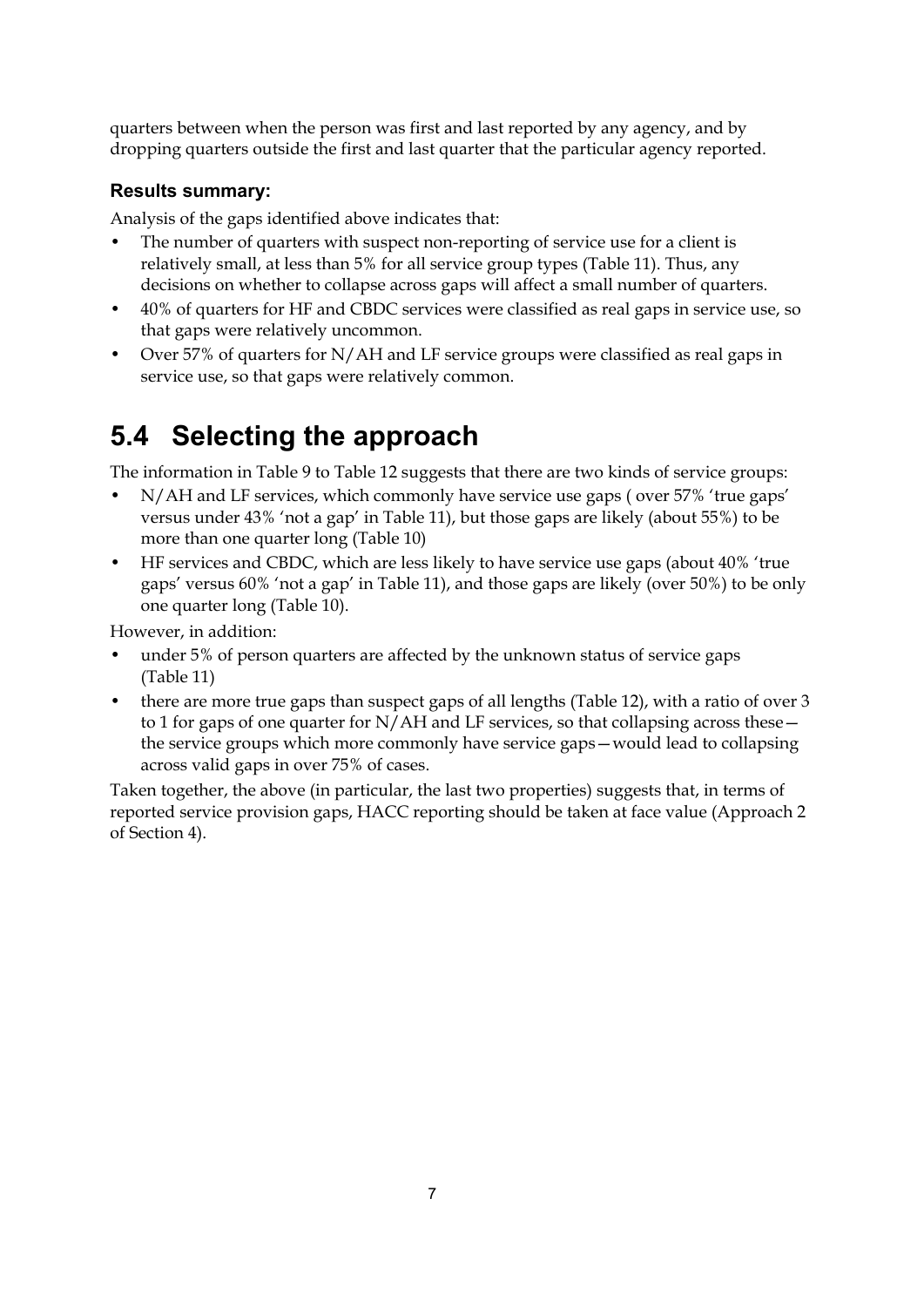# **6. Allowing for non-HACC events**

Taking HACC reporting at face value, and joining adjacent quarters can be used to derive rough HACC event start and end dates (based on quarters). However, information on other program use and death obtained through data linkage can be used to adjust these approximate dates. The approach taken to adjust HACC use dates in the light of other event information is described below.

### **6.1 Data informing setting HACC event dates**

Allowable concurrent use of different programs can be used to inform HACC event dates. In particular:

- N/AH can be accessed while on a CACP, but not while on an EACH(D) package or in permanent RAC
- CBDC can be accessed while on a CACP or EACH(D) package, but not while in permanent RAC
- HF and LF service groups should generally not be accessed once on a CACP or EACH(D) package or when in permanent RAC.

These access differences suggest that HACC event dates should be refined using event data for the four distinct service groups.

Previous analyses have shown some inconsistencies with program access rules and reported concurrent use of HACC and community packages and HACC and permanent RAC (AIHW: Karmel 2005b; AIHW: Karmel & Braun 2004). These inconsistencies are most likely due to reporting errors (for example, common HACC and CACP providers reporting CACPfunded services on the HACC NMDS), or result from reporting HACC services used while a resident was on social leave from permanent RAC. In addition, given the better quality of the linkage data (AIHW: Karmel 2005a), ACAP links to the community packages, RAC and NDI are assumed to be more reliable than those to HACC. Therefore, where there are possible inconsistencies in links showing the use of HACC and community packages, permanent care or death, the latter three events take precedence over HACC events for the purpose of identifying care pathway event dates.

## **6.2 Identifying event dates for HACC service use**

Using the above information, HACC event dates are refined as follows:

- 1. Initially, HACC event start dates are assumed to be the first day of the first quarter of a set of contiguous quarters in which service group use was identified; end dates are assumed to be the last day of the last quarter in the set.
- 2. All HACC services are considered to have stopped (or not to have started) when links in the care pathway that indicate the person:
	- was in permanent RAC, or
	- had died.
- 3. For other start and end dates:
	- Concurrent use of CBDC services and a CACP or EACH(D) package is allowed, and so does not affect HACC event dates.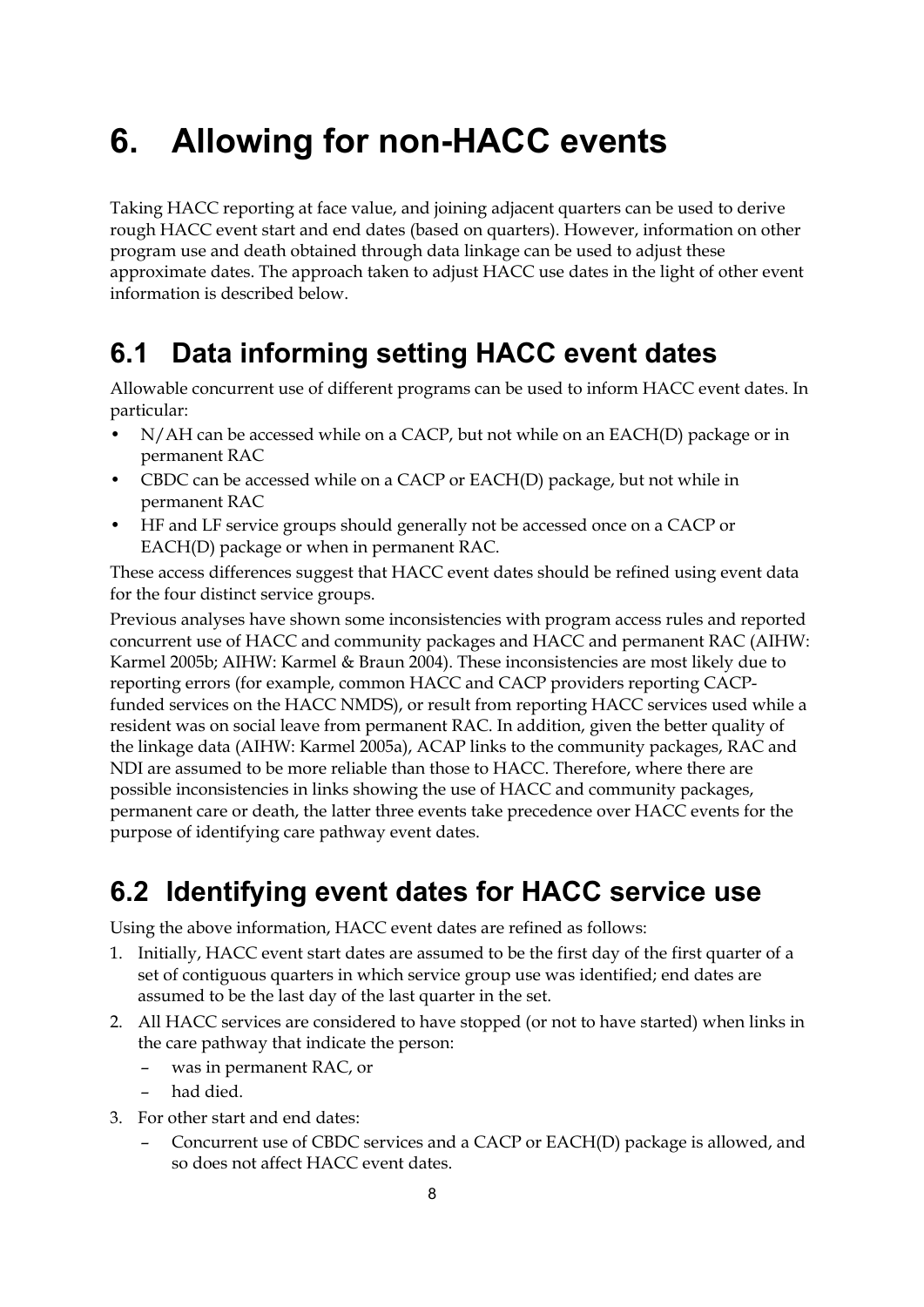- Concurrent use of N/AH services and a CACP is allowed, and so does not affect HACC event dates.
- N/AH service use is considered to have stopped once a person started on an EACH(D) package, or not to have started until a person ceased using the EACH(D) package.
- All other HACC service use is considered to have stopped once a person started on a CACP or EACH(D) package, or not to have started until a person ceased using a CACP or EACH(D) package.

### **6.3 Results**

The adjustments when applying the proposed approach resulted in an overall reduction in the number of HACC events by between 3% (CBDC) and 12% (LF group) (Table 13). As would be expected, the number of reductions increased as the number of allowable concurrent program uses decreased. As discussed above, it is thought that this apparent 'illegal' use of services could be due to poor data recording practices (e.g. recording a service against the wrong program by service providers who get funding from more than one program), and/or by the use of services in one program when 'on leave' from another program (e.g. when on social leave from permanent RAC).

The final set of HACC events relates to 71,844 people. This compares with 75,357 HACC clients who were linked to the ACAP cohort. This difference is caused primarily by dropping HACC events due to incompatibilities with other care events.

#### **6.3.1 Overall effects of the approach on HACC event dates**

As expected, given the poor date information on the HACC NMDS, when applying the approach described above a number of scenarios arose:

- 1. *HACC event overlapped other incompatible program event (a 'covering' HACC event)*: The adopted approach assumes that HACC service use ceased when on the other program and so the start and/or end date of the HACC event was adjusted:
	- a. *End truncation*: cutting short the HACC event by bringing the end date forward.
	- b. *Initial truncation*: delaying the start date of the HACC event.
- 2. *HACC event covered by other incompatible program event (a 'covered' HACC event)*: In this case the start and end dates were completely within those for another incompatible program. For these cases it was assumed that the person was on leave from the incompatible program and so these HACC events were excluded from the care pathway.
- 3. *HACC event covered other incompatible program event (a 'covering' HACC event)*: In this case the start and end dates for the HACC event were before and after, respectively, those for an incompatible program event. Depending on the length of extension of the HACC event past the end event of the incompatible program, it was assumed that either HACC service use ceased while on the other program and then restarted (overhang of more than one quarter), or just ceased with the start of use of the other program (overhang of no more than one quarter)
- 4. *HACC event occurred after (linked) death*: It was assumed that the link to HACC was poor and so the HACC event was dropped.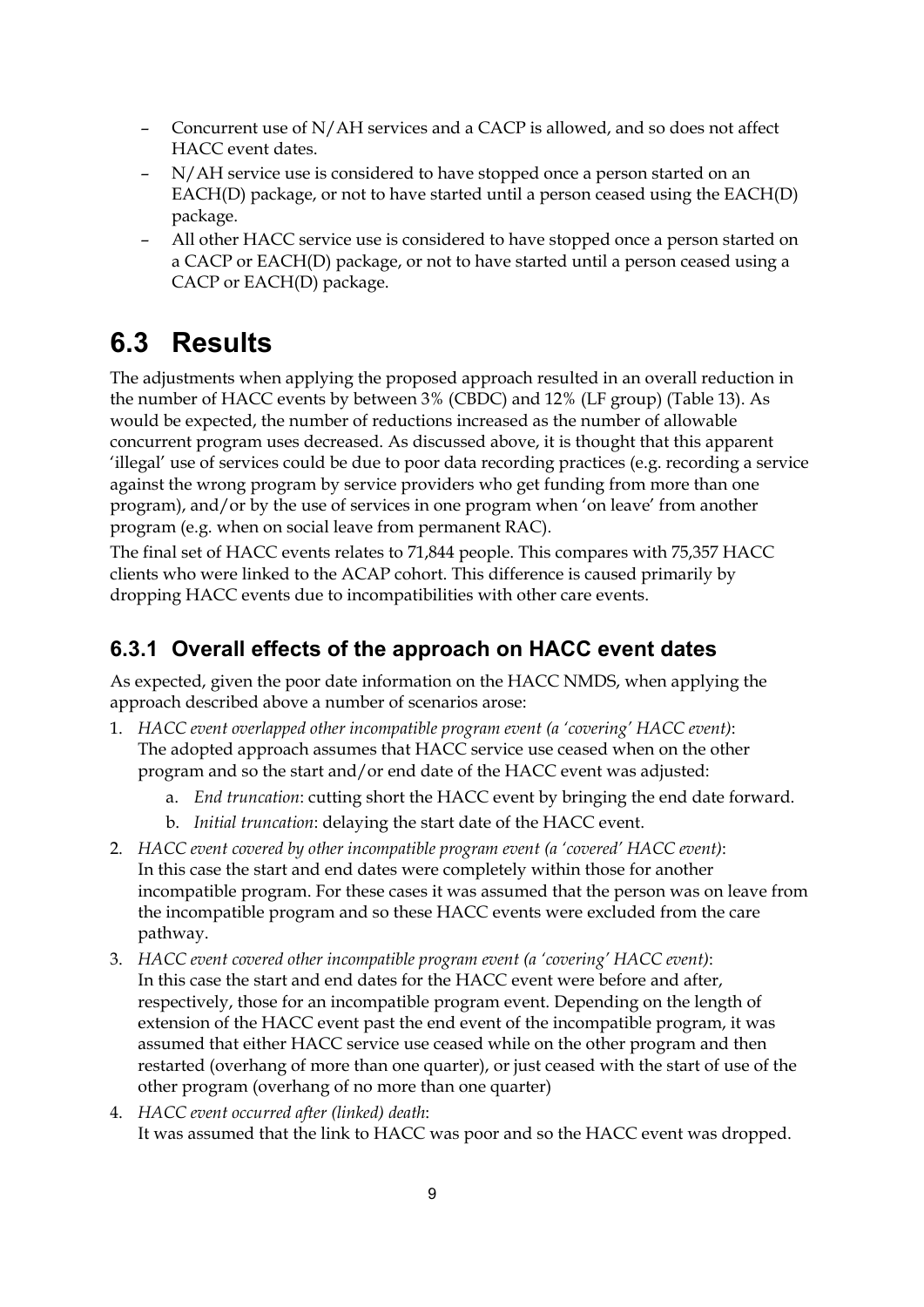Data on the events and HACC quarters affected by these scenarios are presented in Table 14 and Table 15. For ease of presentation and discussion, all percentages relate to the original number of HACC events.

Table 14 shows that:

- No more than 0.6% of events (within each service group) were deleted due to a linked death occurring before the HACC event. Across all service groups, the 1,138 deleted events related to 895 people (or 1.2% of the original 75,357 HACC clients linked to the PIAC cohort).
- A total of between 4% (for CBDC) and 12% (for LF) of events were dropped due to inconsistencies with other identified program use or death. The overwhelming majority of these events were dropped as their start and end dates were within those for an incompatible program or programs (i.e. they were 'covered' events).
- Between 3% and 7% of events were truncated due to death.
- The proportion of events cut short due to subsequent incompatible program use varied depending on the service group: 22% truncated for the HF group, and 10–11% truncated for the LF and N/AH groups.
- In a large majority of cases, truncation cut fewer than 92 days from the event. HF services had the greatest proportion (2.5%) of events cut short by more than two quarters (183 days).
- Delaying the start date of a HACC event was much less common than cutting short at the end. This varied with service group and affected less than 3% of HACC events. Long delays were most common for the HF group (1.3%).
- Between 1.6% (LF group) and 4.6% (HF group) of HACC events completely covered another incompatible program event. However, covered events were commonly less than 3 months long.
- Additional events created by splitting the HACC event due to covering a long (more than 91 days) incompatible event was small, at under 0.5% relative to the original number of events for all but the HF group (1.2%).
- The number of HACC events dropped because they were covered by another incompatible program varied considerably with service group (maximum of 10.7% in total for the LF group, including both initial and later adjustments). All these covered events were dropped for the purposes of constructing a care pathway. The majority of these events were shorter than one quarter.

#### **6.3.2 Effects of the approach on HACC event dates, by service group**

A number of statistics were derived to examine the characteristics of quarterly HACC service data affected by inconsistencies with other pathway events. Results, as summarised in Table 15, are discussed below by service group.

#### **Affected HACC quarters with provision of Nursing and allied health**

Overall, 161,292 HACC quarters reported N/AH services for PIAC cohort clients.

- Both 'covering' and 'covered' non-HACC events were highly likely to be for permanent RAC (see Table 14).
- 2% of quarters with N/AH were dropped due to the HACC event being covered by an incompatible program event, 0.7% had delayed starts or were cut short (most commonly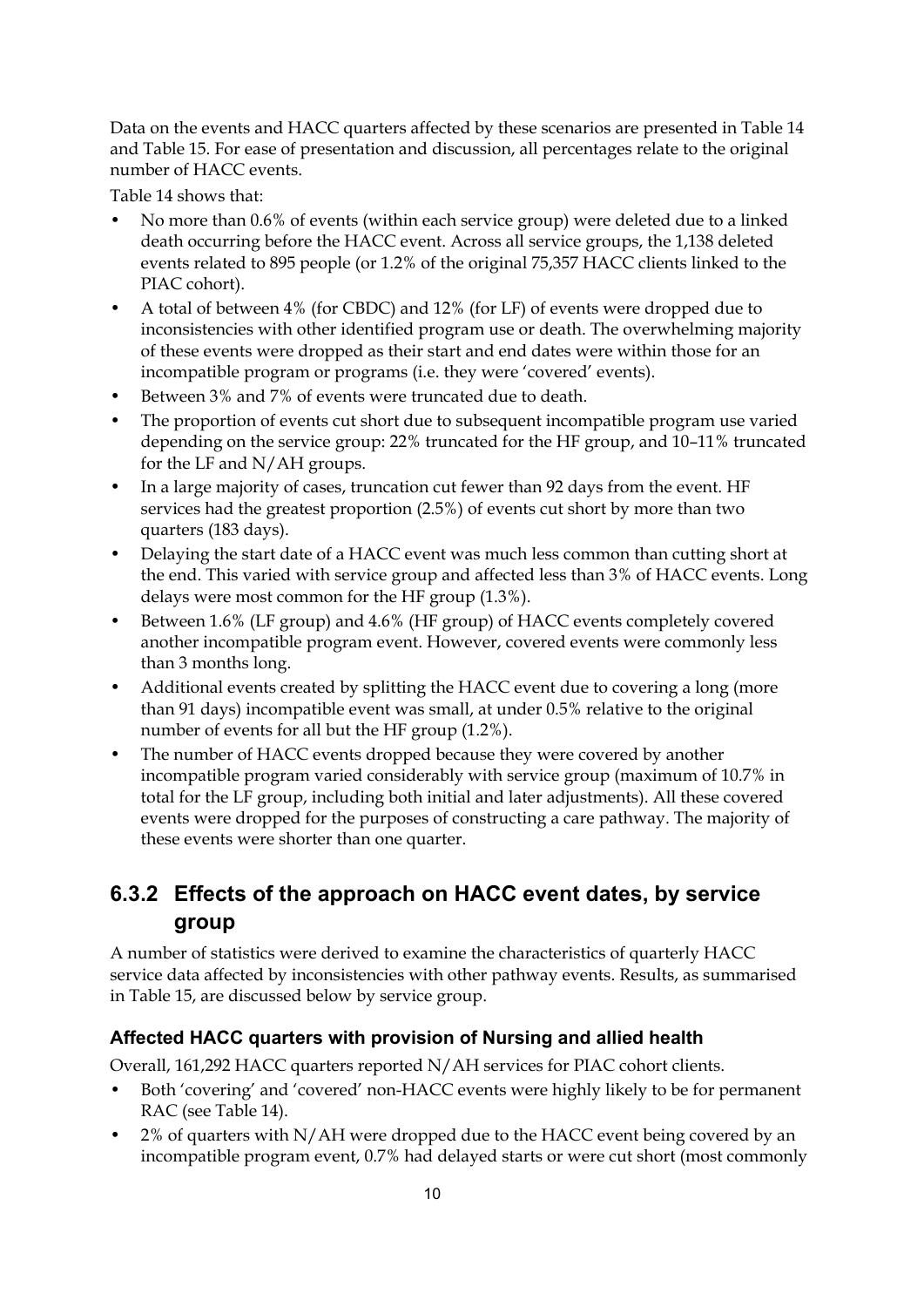cut short), and 1.1% related to quarters covering other incompatible program use (Table 15).

- Quarters deleted as belonging to covered events tended to have considerably less assistance recorded than other quarters. This effect was less pronounced for other deleted quarters and covering quarters.
- For all sets, nursing care at home was the most common service provided. However, this service was less common among covered quarters (49% compared with 67% for all quarters), and more common among covering quarters (76%).

#### **Affected HACC quarters with provision of High frequency services**

Overall, 351,949 HACC quarters reported HF services for PIAC cohort clients.

- Covered non-HACC events were slightly more likely to be packaged care than permanent RAC. However, covering non-HACC events were more than twice as likely to be for non-RAC programs (Table 14).
- 4.1% of quarters were dropped due to the HACC event being covered by an incompatible program event, 2.5% had delayed starts or were cut short (most commonly cut short), and 2.6% related to quarters covering other incompatible program use (Table 15).
- Quarters deleted as belonging to covered events tended to have less assistance recorded than other quarters (78% with only one service provided compared with 63% for all quarters). This effect was weaker for other deleted quarters and covering quarters, and was most apparent by looking at the proportion of quarters with no more than 5 hours of service provided (over 63% compared with 42% overall).
- Overall, domestic assistance was the most common service provided (67%). However, in our four 'affected quarter' subsets delivery of meals was the most common service provided, being reported for between 38% (start-truncation and covered sets) and 48% (covering quarters set) of affected quarters.

#### **Affected HACC quarters with provision of Low frequency services**

Overall, 84,091 HACC quarters reported LF services for PIAC cohort clients.

- Covered non-HACC events were slightly more likely to be for permanent RAC than community packages. However, community packages were much more likely than permanent RAC to be the cause of covered HACC events (Table 14).
- 6.4% of quarters were dropped due to the HACC event being covered by an incompatible program event, 1.8% had delayed starts or were cut short (most commonly cut short), and 1.5% related to quarters covering other incompatible program use (Table 15).
- Overall, and for all four 'affected quarter' sets, the provision of only one service in the quarter was very common—over 83% for all sets examined.
- Home maintenance was the most commonly provided service for all sets—in 44% (starttruncation) to 56% (overall) of quarters. Looking at the hours spent on either counselling or home maintenance did not suggest any big differences between the groups.

#### **Affected HACC quarters with provision of Centre-based day care**

Overall, 82,440 HACC quarters reported CBDC services for PIAC cohort clients.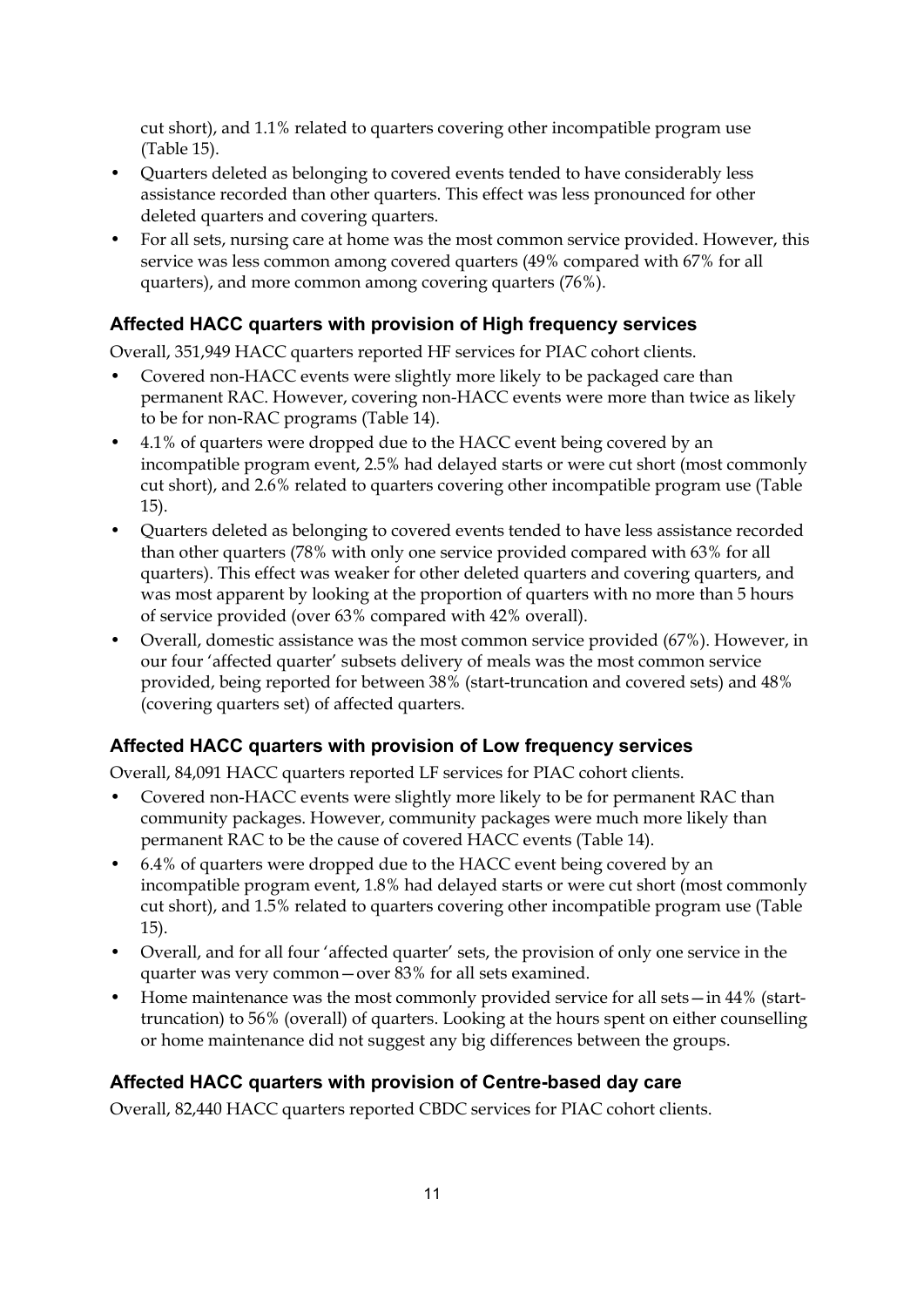- Covered and covering non-HACC events which affected deriving HACC event dates were always for RAC programs as CBDC can be accessed by people on all the package programs (Table 14).
- 1.7% of quarters were dropped due to the HACC event being covered by an incompatible program event, 0.9% had delayed starts or were cut short (most commonly cut short), and 0.8% related to quarters covering other incompatible program use (Table 15).
- Quarters affected by inconsistent program use tended to have less assistance recorded than other quarters: overall fewer than 6% of quarters had no more than 5 hours of assistance recorded compared with 9% to 13% for the four affected sets. Also, all but quarters affected by start-truncation were less likely than others to have more than 40 hours of assistance (under 53% with more than 40 hours, compared with 59% overall).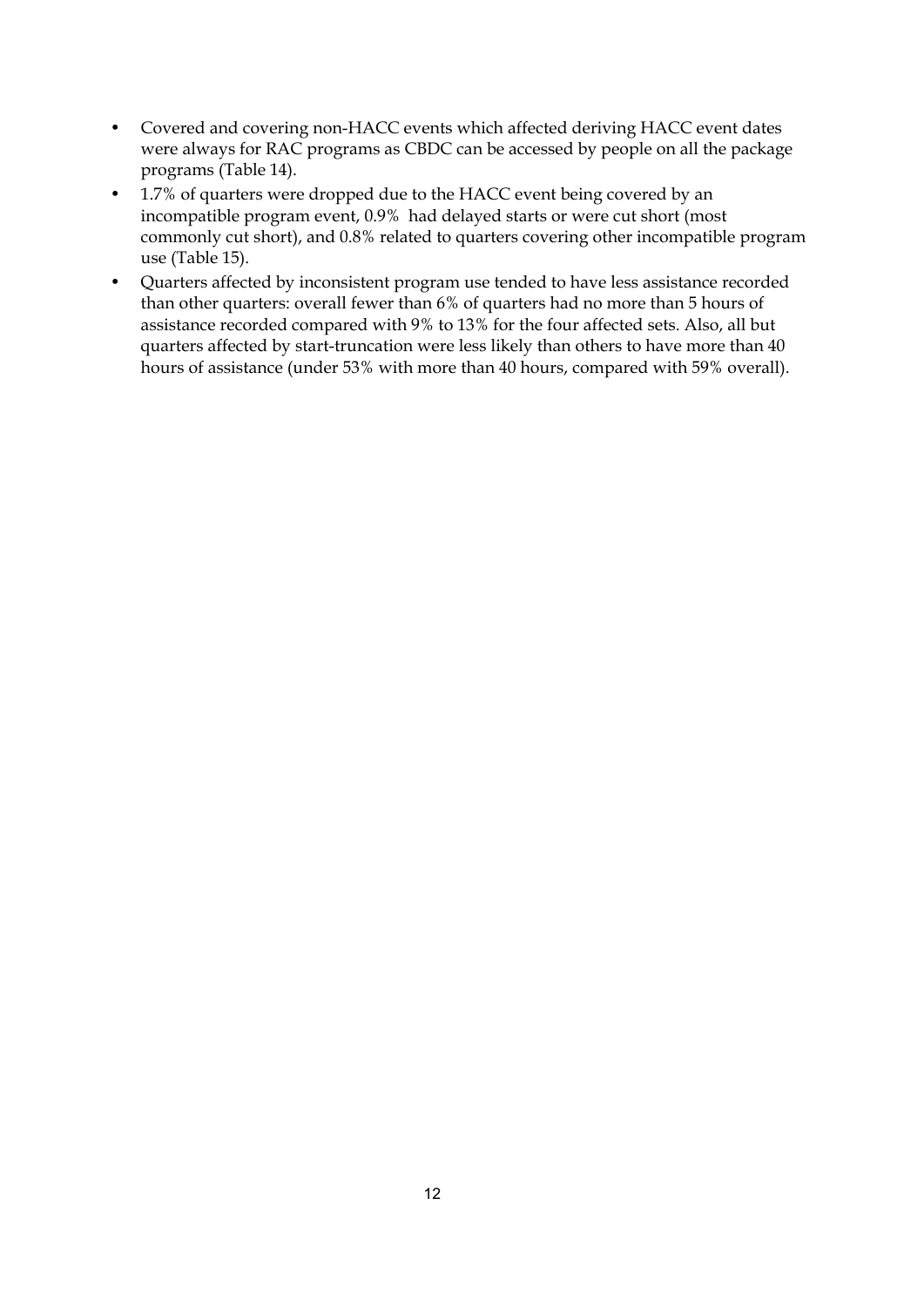## **7. Adjusting HACC start date for date of first completed assessment**

After adjusting HACC event dates based on program incompatibilities, HACC events can be brought into the event pathway. However, there are still cases where it is not clear whether the HACC event started before or after compatible events. That is, the HACC quarter-based event 'dates' may not exactly reflect the order of events if HACC and compatible non-HACC events start in the same quarter. Of particular interest in this respect is whether the initial ACAP assessment started before or after the first use of HACC.

The number of first HACC events with the initial ACAP assessment in the same quarter varied between 7% and 12%, depending on the HACC service group. When all types of HACC events are adjusted and combined, overall 8.5% (9,095 events) of these combined events have first use of HACC and first ACAP assessment in the same quarter (Table 13). These effects are therefore significant when looking at the order of care events in people's pathways.

#### **7.1 Possible approaches**

Two approaches were considered for deciding the order of first use of HACC and ACAP when both events start in the same quarter:

- 1. **Approach 1.** Assume that, for the first HACC event, the ACAP assessment led to the use of the HACC service. For care pathways, this can be achieved by adjusting the HACC commencement date to be one day after the start of the assessment (remembering that a completed ACAP assessment is not needed to access HACC). This approach ensures consistent identification of people who first used HACC services around the time of their first completed ACAP assessment.
- 2. **Approach 2.** Use client HACC assessment dates and first-ever quarter of HACC use to indicate whether HACC services were used/approached before the first ACAP assessment started.

Adjustments for deciding the order of later use of HACC and ACAP when both (later) events start in the same quarter could be considered, but the issue is much less clear cut as other program use and earlier ACAP assessments could have led to the use of HACC services. Therefore, at this stage no adjustments are proposed for this case. For other program use order, HACC services are assumed to start on the first day of the quarter unless there is other program use which is inconsistent with this assumption, as discussed in Section 6.

### **7.2 Analysis**

#### **Approach 1. Assume that, for the first HACC event, the assessment led to the use of the HACC service if both events start in the same quarter**

These adjustments could be applied at the HACC service group level or for all services combined. At the service group level, under this approach the number of first-reported HACC events adjusted due to the timing of the first completed ACAP assessment would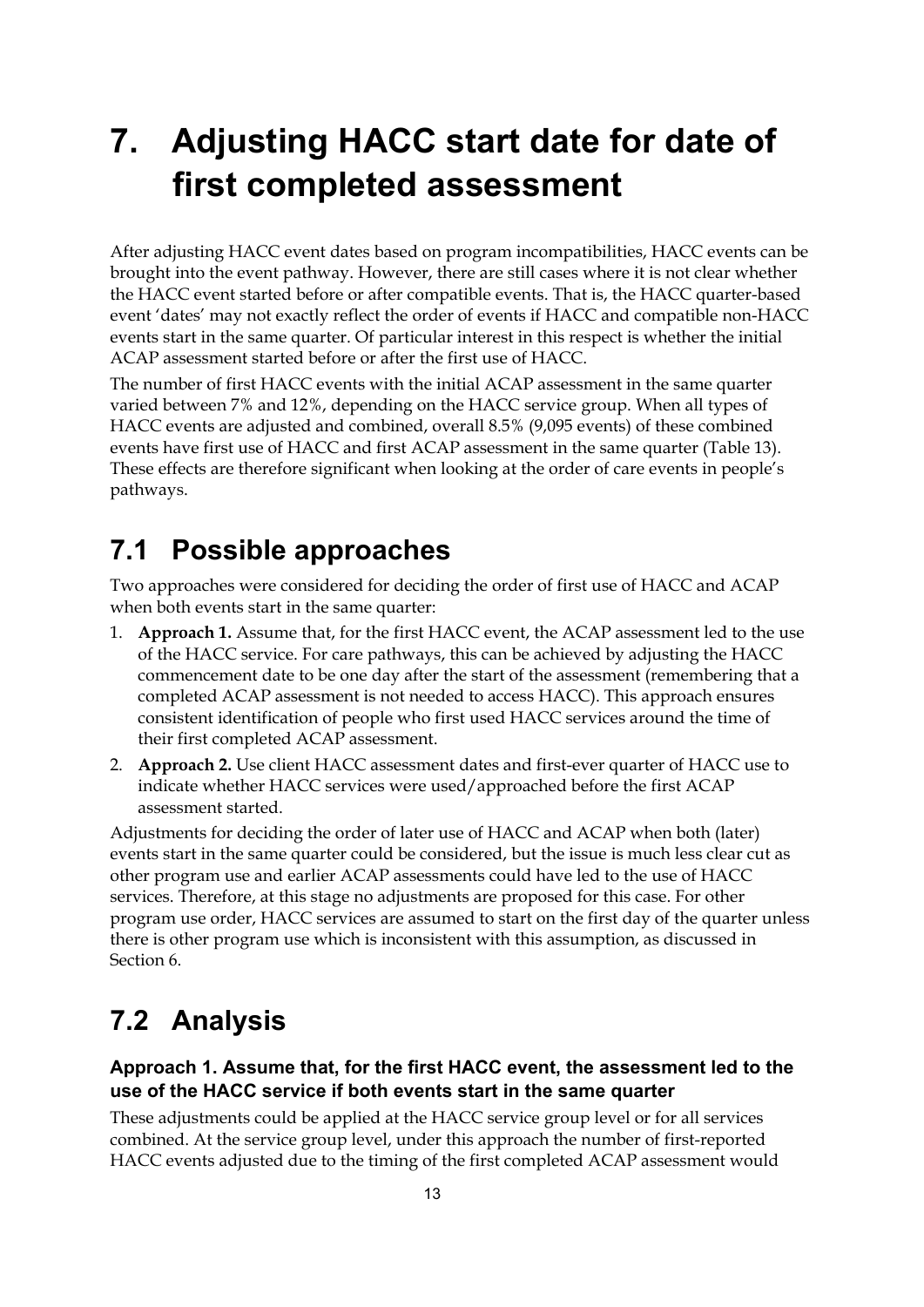vary between 7% and 12%, and is 8.5% (9,095 people) when combining all service groups (Table 13).

When looking at care pathways - that is, the order in which people use services - this approach may be considered appropriate in that the first assessment and first use of HACC were close (and perhaps related) events. Whether this approach is suitable for other types of analysis, or whether an indicator showing that the two events were close should be used in the analysis, would need to be decided on a case by case basis. The main drawback of this method is that it does not use all available information on first use of HACC services, and so in some cases makes unnecessary assumptions.

#### **Approach 2. Use HACC assessment dates and first-ever quarter of HACC use to decide the order of first use of HACC and ACAP**

Approach 2 incorporates additional information on first use of HACC services by looking at first HACC assessment dates (any service type) and the first quarter in which the person was reported in the HACC NMDS (including use of the PIAC out-of-scope services: assessment/case management/case planning and carer services).

Overall, of the 9,095 PIAC cohort members with the first HACC event and ACAP assessment in the same quarter (as seen in Table 13), using HACC assessment dates 12% (1,066) were identified as accessing HACC services in an earlier quarter (Table 17). However, 26% had no HACC assessment dates in the NMDS between 2002–03 and 2005–06. This high incidence of missing HACC assessment information is the main limitation of Approach 2 (between 25% and 37% before the 2005–06 collection, Table 16). In addition, as assessment dates may not be reported for a client for all quarters, a client may have had contact with HACC services in a quarter before that with a reported HACC assessment date. Note also that agencies report the last assessment date in a quarter on the quarterly HACC NMDS, so this also adds some uncertainty. However, having a reported HACC assessment date before the start of the first ACAP assessment provides definite evidence of HACC services being accessed before ACAP.

To overcome the problem of missing assessment dates, HACC records within quarter and agency without an assessment date were assigned a notional assessment date of the last date in the quarter. The client's HACC 'first seen' date that was then compared with the ACAP assessment date—to determine whether HACC services were accessed before the ACAP assessment—was the earliest date from among all the client's actual assessment and notional assessment dates (Table 18). Assigning the last day of the quarter for notional assessment dates means that, within a quarter, if assistance had been provided by several agencies, any reported HACC assessment dates were selected in preference to notional dates when identifying the client's 'first seen' HACC date.

Using the HACC 'first seen' dates derived from the above imputation resulted in 255 more clients (1,321 compared with 1,066 from the 9,095 clients with HACC/ACAP order identification problems) being identified as having used any HACC services in a quarter before the ACAP assessment (Table 17 and Table 18). This is because HACC services that are out-of-scope for PIAC (in particular, case planning/management and assessment) could have been accessed in a quarter before other services. The approach also reduced considerably the number identified from HACC assessment dates as being assessed for HACC in a quarter following the ACAP assessment, from 437 down to 46. These 46 relate to people who had an assessment date reported in their first HACC quarter that was actually after the end of that quarter. Among the remaining 7,728 clients identified as having been 'first seen' in HACC in the same quarter as the ACAP assessment started, two-thirds had a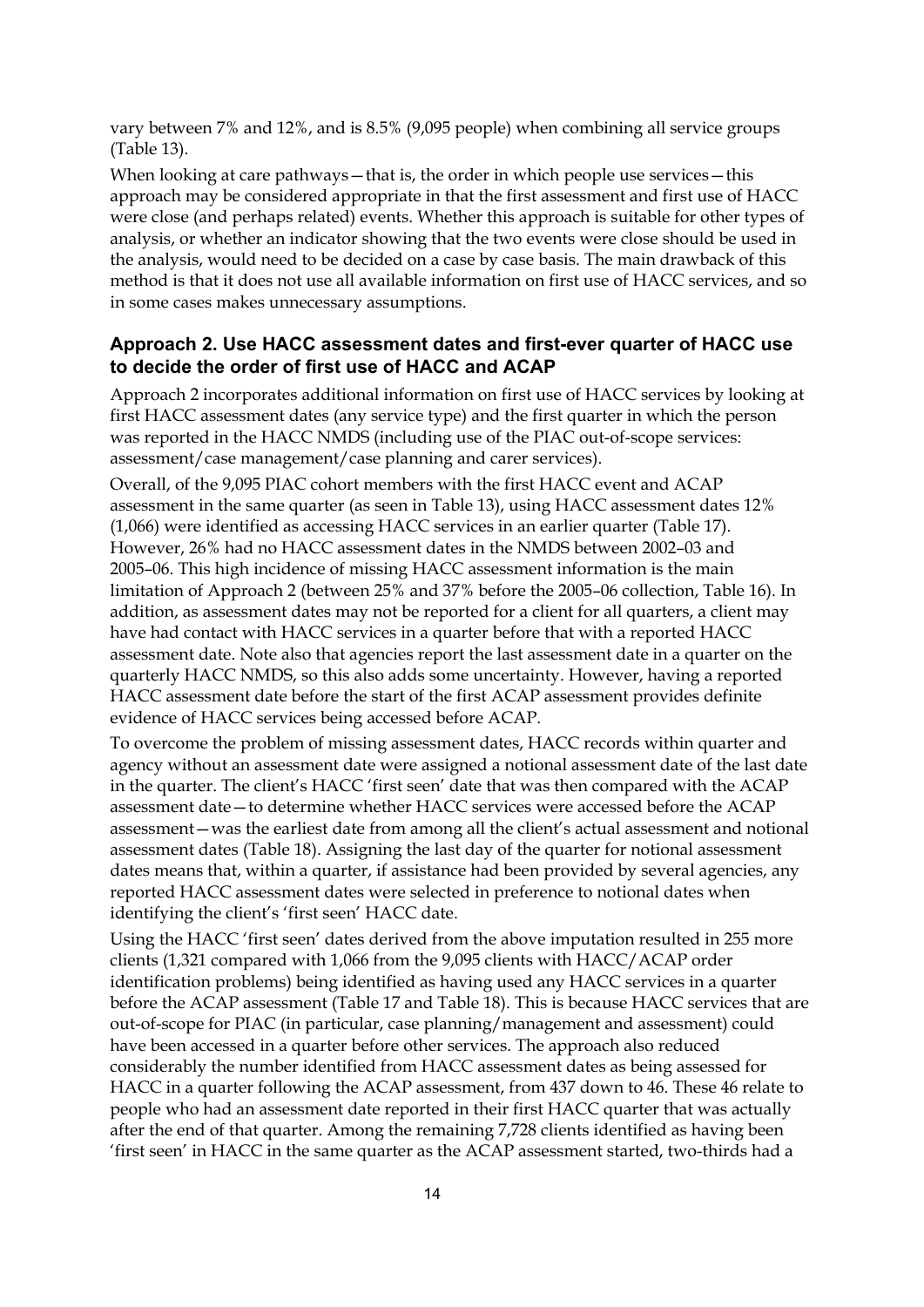known assessment date and one third (2,573) did not (Table 18). Overall, after the above adjustments, 28% of the 9,095 clients with HACC/ACAP order identification problems still had an unknown 'first seen in HACC' date in the same quarter as the first ACAP assessment start date.

Using Approach 2 results in HACC dates for comparing with the first ACAP assessment start date for 72% of clients where PIAC in-scope HACC services were first accessed in the same quarter as the first ACAP assessment. Analysis of those with HACC assessment dates (Table 17) suggests that the two thirds of the 28% without a suitable comparison HACC date either accessed HACC on or after starting the ACAP assessment. This suggests that for these clients it should be assumed that the ACAP assessment led to the use of HACC services (that is, Approach 1 should be used for these people).

## **7.3 Selected approach**

To determine the order of first use of HACC and first use of ACAP, when there is some doubt, client HACC assessment dates and the first quarter in which HACC services were ever accessed are compared with the start of the first ACAP assessment (Approach 2). In cases where no HACC assessment dates were reported for a client on the NMDS and first HACC contact was in the same quarter as the start of the ACAP assessment, it is assumed that the ACAP assessment led to the use of HACC services (Approach 1). This latter approach is also taken for the 46 cases where people had an assessment date reported in their first HACC quarter that was after the end of that quarter. The adjustment used to specify the order of the first HACC and first ACAP events is based on the same 'first HACC' date, irrespective of the HACC service group being considered; that is, HACC use and assessment dates for all service groups are considered when deciding the order of the two events in question.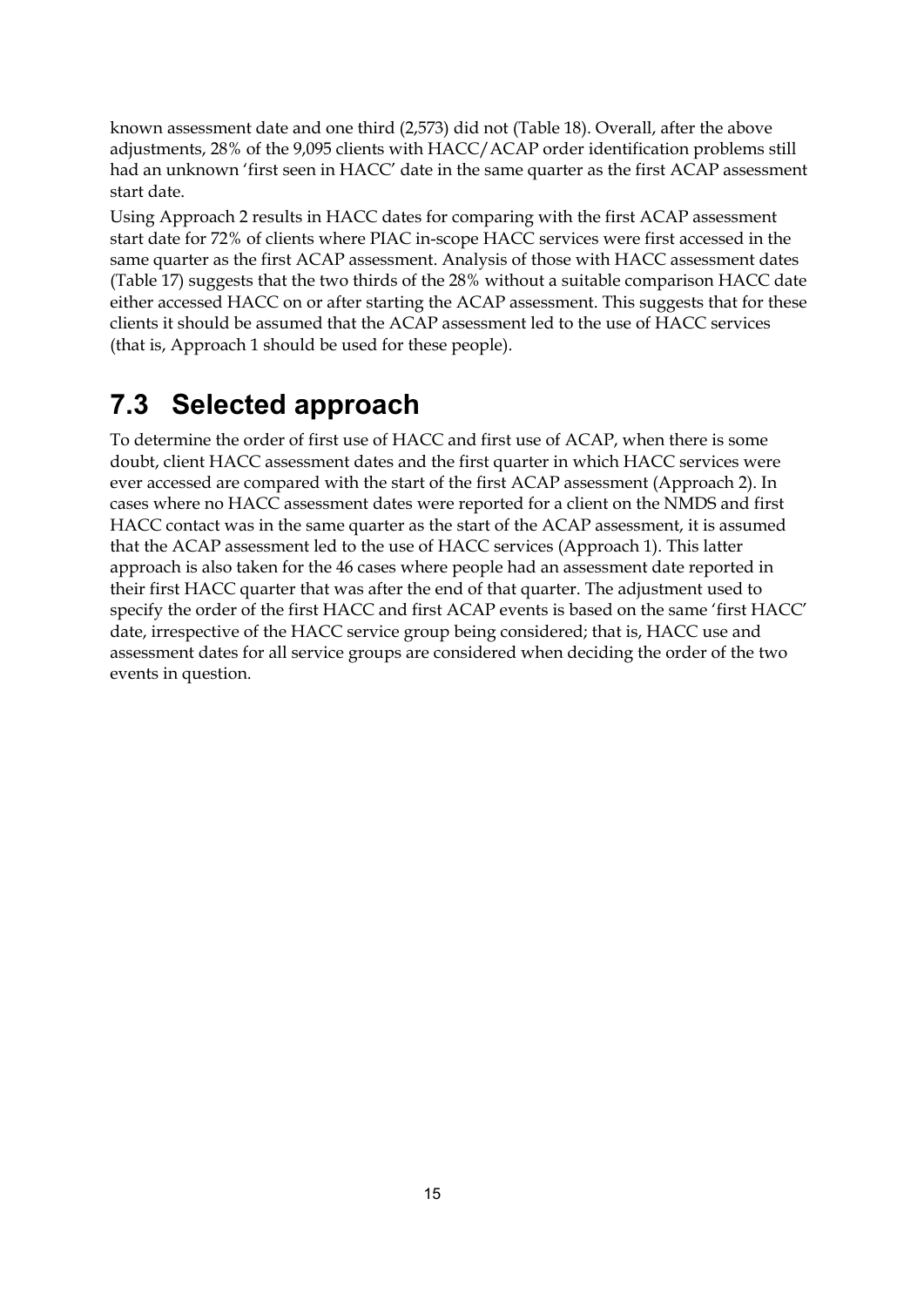# **8. Summary of the algorithm for the determination of HACC dates**

HACC service events to be used in the presentation of care pathways are given dates that are derived using the following algorithm:

- 1. Use of HACC services is assumed to be as reported on the NMDS; that is, no adjustment or imputation is made for agency non-participation.
- 2. HACC events are initially identified in terms of four service groups:
	- Nursing and allied health services
	- Centre-based day care
	- Other high-frequency services
	- Low-frequency services.
- 3. To start with, HACC event start dates are assumed to be the first day of the first quarter of a set of contiguous quarters in which the service group use was identified; end dates are assumed to be the last day of the last quarter in the set.
- 4. All HACC services are considered to have stopped (or not to have started) when links in the care pathway that indicate the person:
	- was in permanent RAC, or
	- had died.
- 5. For other start and end dates:
	- Concurrent use of HACC Centre-based day care services and a CACP or EACH(D) package is allowed, and so does not affect HACC event dates.
	- Concurrent use of HACC Nursing and allied health services and a CACP is allowed, and so does not affect HACC event dates.
	- Nursing and allied health service use is considered to have stopped once a person started on an EACH(D) package, or not to have started until a person ceased using the EACH(D) package.
	- All other HACC service use is considered to have stopped once a person started on a CACP or EACH(D) package, or not to have started until a person ceased using a CACP or EACH(D) package.
- 6. To derive HACC events across service groups, derived HACC service group events are combined if they overlap at all. (Note, however, that pathways can also be presented using HACC service group types.)
- 7. HACC assessment dates and first-ever quarter of HACC use (including HACC services that are out-of-scope for PIAC) are used to identify a 'first use of HACC' date and so to indicate whether HACC services were used/approached before the first ACAP assessment started. In cases where no HACC assessment dates were reported for a client on the NMDS and first HACC contact was in the same quarter as the start of the ACAP assessment, it is assumed that the ACAP assessment led to the use of HACC services.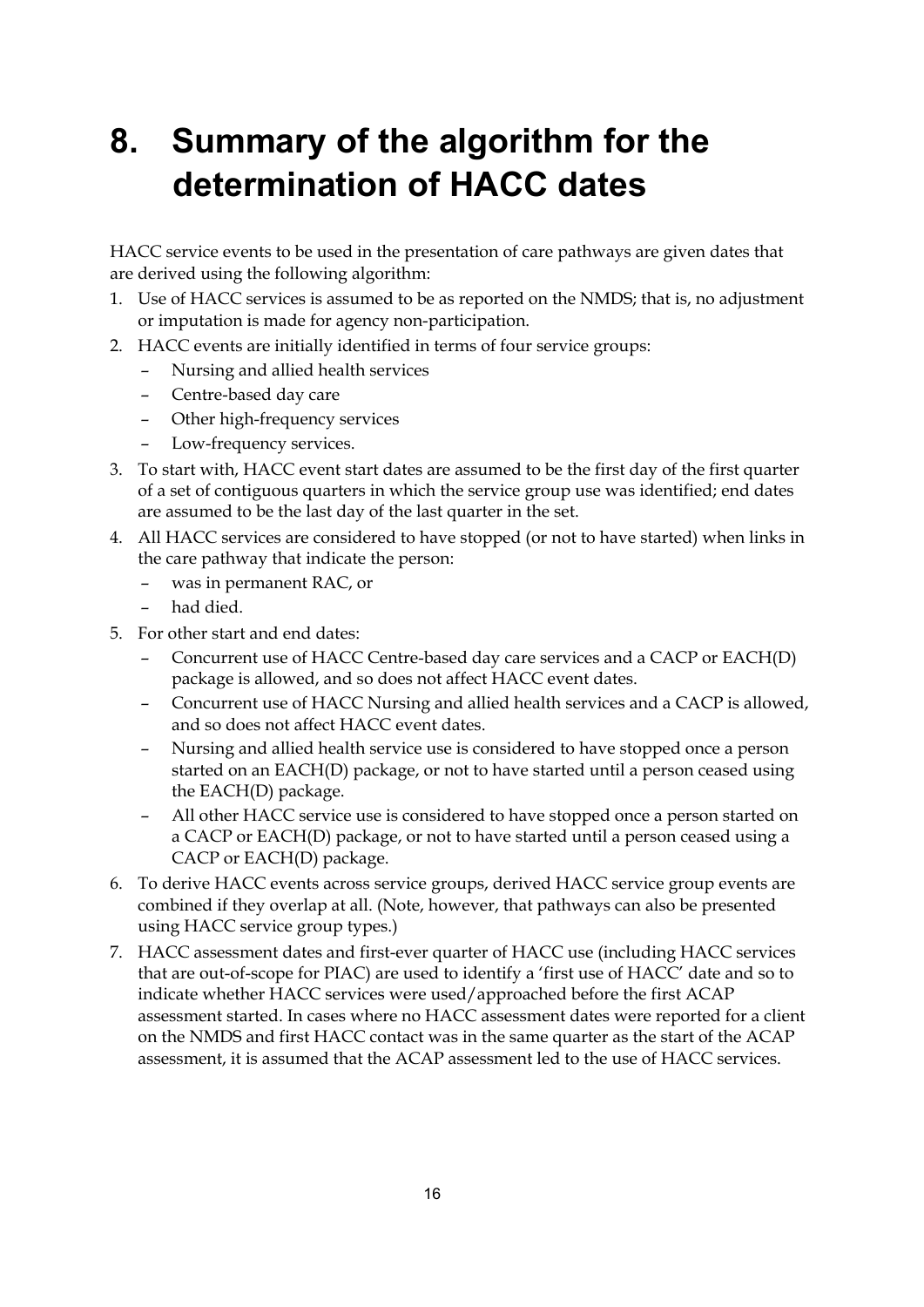# **Appendix: Tables**

#### **Table 1: HACC services recorded on the NMDS**

| Service                                         | <b>Collection</b> | <b>Service category</b> |
|-------------------------------------------------|-------------------|-------------------------|
| Assessment (hours)                              | V1, V2            | Client management       |
| Care coordination (hours)                       | V <sub>2</sub>    | Client management       |
| Case management (hours)                         | V1, V2            | Client management       |
| Case planning / review (hours)                  | V <sub>1</sub>    | Client management       |
|                                                 |                   |                         |
| Carer counselling (hours)                       | V <sub>2</sub>    | Carer services          |
| Respite care (hours)                            | V1, V2            | Carer services          |
|                                                 |                   |                         |
| Nursing care received at centre (hours) *       | V1, V2            | Nursing/allied health   |
| Nursing care received at home (hours) *         | V1, V2            | Nursing/allied health   |
| Allied Health care received at centre (hours) * | V1, V2            | Nursing/allied health   |
| Allied Health care received at home (hours) *   | V1, V2            | Nursing/allied health   |
|                                                 |                   |                         |
| Centre based care (hours) **                    | V1, V2            | High frequency (mainly) |
| Personal care (hours)                           | V1.V2             | High frequency (mainly) |
| Domestic assistance (hours)                     | V1, V2            | High frequency (mainly) |
| Meals at home (number meals)                    | V1, V2            | High frequency (mainly) |
| Meals received at centre (number meals)         | V1, V2            | High frequency (mainly) |
| Other food services (hours)                     | V1, V2            | High frequency (mainly) |
| Formal linen service (deliveries)               | V1, V2            | High frequency (mainly) |
| Social support (hours)                          | V1, V2            | High frequency (mainly) |
| Transport (one way trips)                       | V1, V2            | High frequency (mainly) |
|                                                 |                   |                         |
| Counselling (hours)                             | V1.V2             | Low frequency (mainly)  |
| Home maintenance (hours)                        | V1, V2            | Low frequency (mainly)  |
| Aids                                            |                   |                         |
| <b>Communication Aids</b>                       | V1, V2            | Low frequency (mainly)  |
| <b>Medical Care Aids</b>                        | V1, V2            | Low frequency (mainly)  |
| Reading aids                                    | V1, V2            | Low frequency (mainly)  |
| Self care aids                                  | V1, V2            | Low frequency (mainly)  |
| Support and mobility aids                       | V1, V2            | Low frequency (mainly)  |
| Other Goods/Equipment                           | V1, V2            | Low frequency (mainly)  |
| Home modification (\$)                          | V1, V2            | Low frequency (mainly)  |
| Car modifications                               | V1.V2             | Low frequency (mainly)  |

*Note:* NMDS V2 was implemented during 2005–06.

\* can be accessed by people on CACP

\*\* can be accessed by people on CACP/EACH(D)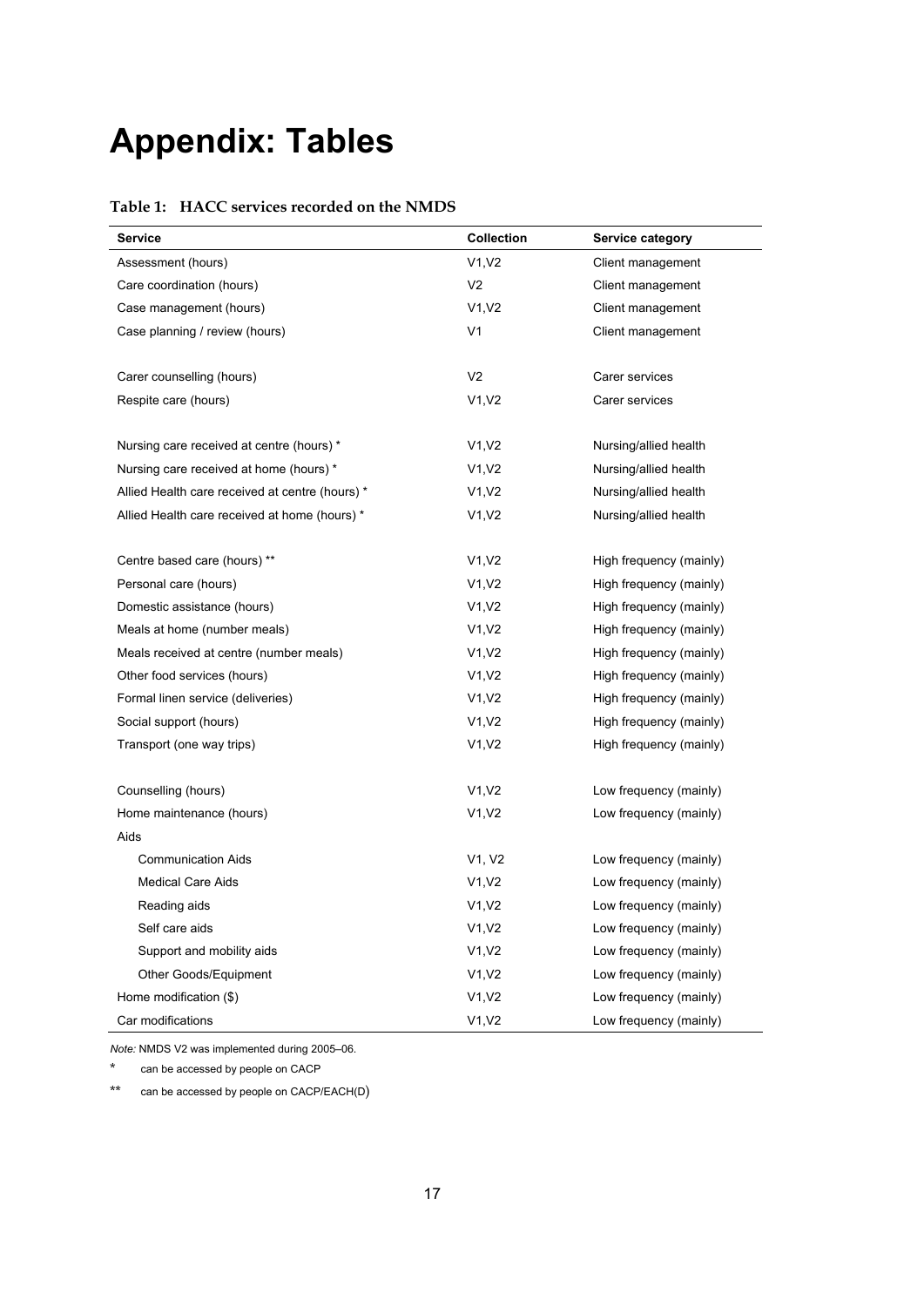|                    |                      | Use of:              |                      |               |          |
|--------------------|----------------------|----------------------|----------------------|---------------|----------|
| <b>HACC 02_03</b>  | <b>HACC 03_04</b>    | <b>HACC 04_05</b>    | <b>HACC 05_06</b>    | <b>Number</b> | Per cent |
| HACC 02_03         | $\sim$               | . .                  | $\sim$               | 5,923         | 5.6      |
| HACC 02_03         | $\sim$ $\sim$        | $\sim$               | HACC 05_06           | 374           | 0.4      |
| HACC 02_03         | . .                  | HACC 04 05           | $\ddot{\phantom{0}}$ | 642           | 0.6      |
| HACC 02_03         | $\sim$               | HACC 04_05           | HACC 05_06           | 576           | 0.5      |
| HACC 02_03         | HACC 03_04           | $\ddot{\phantom{1}}$ | $\sim$ $\sim$        | 15,380        | 14.6     |
| HACC 02_03         | HACC 03_04           | г.                   | HACC 05_06           | 881           | 0.8      |
| HACC 02_03         | HACC 03_04           | HACC 04_05           | $\sim$               | 9,908         | 9.4      |
| HACC 02_03         | HACC 03_04           | HACC 04_05           | HACC 05 06           | 14,920        | 14.2     |
| First use: 2002-03 |                      |                      |                      | 48,604        | 46.3     |
| . .                | HACC 03_04           |                      | $\sim$ $\sim$        | 8,672         | 8.3      |
| . .                | HACC 03_04           | $\sim$ $\sim$        | HACC 05_06           | 834           | 0.8      |
| . .                | HACC 03_04           | HACC 04 05           |                      | 5,003         | 4.8      |
|                    | HACC 03_04           | HACC 04_05           | HACC 05_06           | 5,849         | 5.6      |
| First use: 2003-04 |                      |                      |                      | 20,358        | 19.4     |
|                    |                      | HACC 04 05           |                      | 2,329         | 2.2      |
|                    |                      | HACC 04_05           | HACC 05_06           | 2,256         | 2.1      |
| First use: 2004-05 |                      |                      |                      | 4,585         | 4.4      |
| First use: 2005-06 | $\ddot{\phantom{a}}$ | $\ddot{\phantom{0}}$ | HACC 05_06           | 1,810         | 1.7      |
|                    |                      |                      |                      |               |          |
| No HACC use        |                      |                      |                      | 29,720        | 28.3     |
| <b>Total</b>       | $\ddot{\phantom{1}}$ | $\sim$               | $\sim$               | 105,077       | 100.0    |

**Table 2: Multiple matches to HACC, matches between the ACAP 2003–04 cohort and HACC 2002–03 to 2005–06** 

*Note:* 'First use' relates to use reported on HACC MDS for 2002–03 to 2005–06.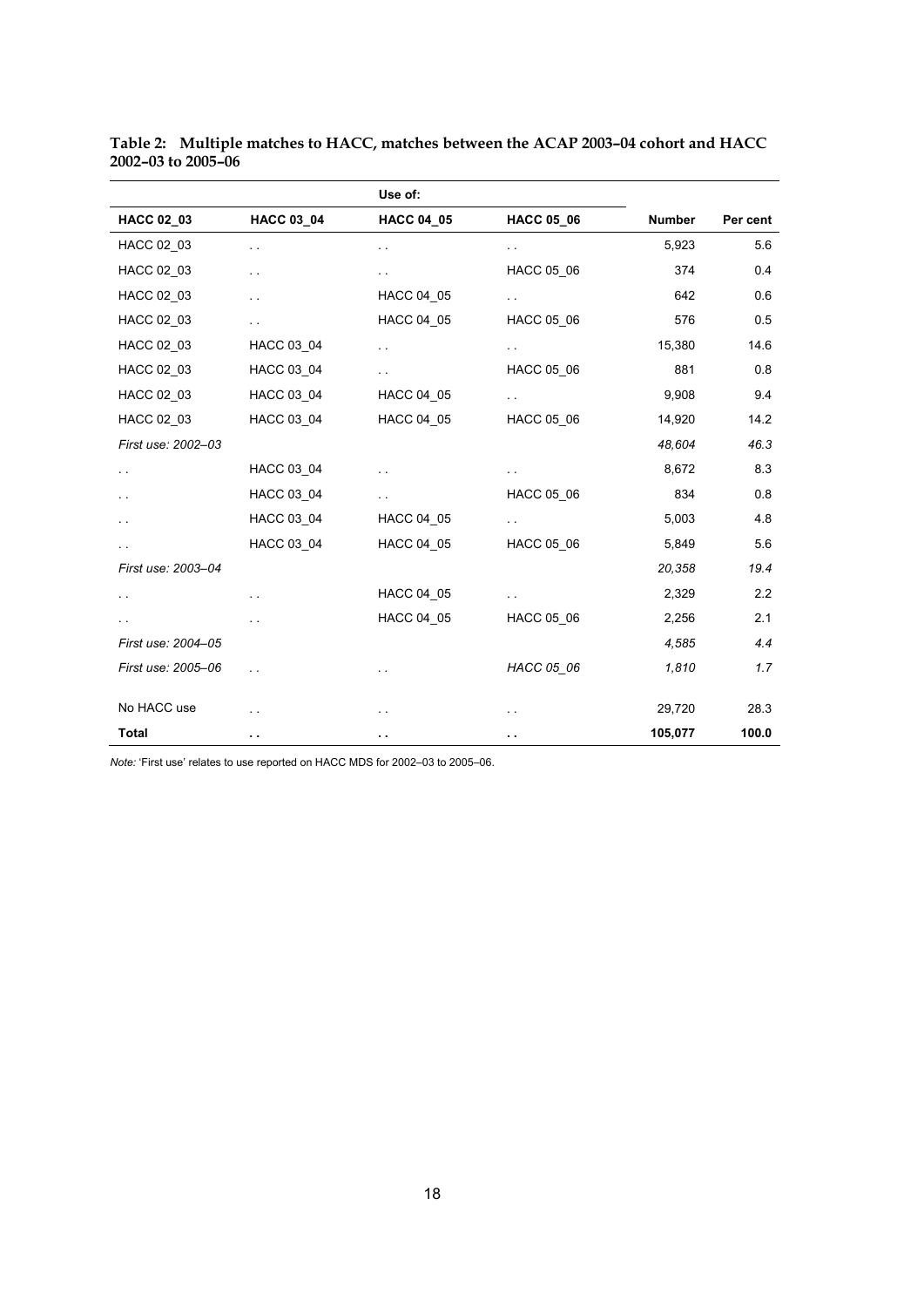| Service category provided |            |           |               |                | <b>Number</b>       | Per cent |
|---------------------------|------------|-----------|---------------|----------------|---------------------|----------|
|                           |            |           |               | Carer services | 14                  | 0.4      |
|                           |            |           | Client mangt. |                | $(a)$ <sub>10</sub> | 0.3      |
|                           |            |           | Client mangt. | Carer services | 21                  | 0.5      |
|                           |            | Low freq. |               |                | 50                  | 1.3      |
|                           |            | Low freq. |               | Carer services | 9                   | 0.2      |
|                           |            | Low freq. | Client mangt. |                | 92                  | 2.4      |
|                           |            | Low freq. | Client mangt. | Carer services | 16                  | 0.4      |
|                           | High freq. |           |               |                | 739                 | 19.1     |
|                           | High freq. |           |               | Carer services | 105                 | 2.7      |
|                           | High freq. |           | Client mangt. |                | 336                 | 8.7      |
|                           | High freq. |           | Client mangt. | Carer services | 124                 | 3.2      |
|                           | High freq. | Low freq. |               |                | 134                 | 3.5      |
|                           | High freq. | Low freq. |               | Carer services | 48                  | 1.2      |
|                           | High freq. | Low freq. | Client mangt. |                | 292                 | 7.5      |
|                           | High freq. | Low freq. | Client mangt. | Carer services | 510                 | 13.2     |
| Nursing/AH.               |            |           |               |                | 72                  | 1.9      |
| Nursing/AH.               |            |           | Client mangt. |                | 44                  | 1.1      |
| Nursing/AH.               |            |           | Client mangt. | Carer services | 10                  | 0.3      |
| Nursing/AH.               |            | Low freq. |               |                | 13                  | 0.3      |
| Nursing/AH.               |            | Low freq. |               | Carer services | $\overline{2}$      | 0.1      |
| Nursing/AH.               |            | Low freq. | Client mangt. |                | 39                  | 1.0      |
| Nursing/AH.               |            | Low freq. | Client mangt. | Carer services | 28                  | 0.7      |
| Nursing/AH.               | High freq. |           |               |                | 110                 | 2.8      |
| Nursing/AH.               | High freq. |           |               | Carer services | 15                  | 0.4      |
| Nursing/AH.               | High freq. |           | Client mangt. |                | 134                 | 3.5      |
| Nursing/AH.               | High freq. |           | Client mangt. | Carer services | 55                  | 1.4      |
| Nursing/AH.               | High freq. | Low freq. |               |                | 19                  | 0.5      |
| Nursing/AH.               | High freq. | Low freq. |               | Carer services | 15                  | 0.4      |
| Nursing/AH.               | High freq. | Low freq. | Client mangt. |                | 205                 | 5.3      |
| Nursing/AH.               | High freq. | Low freq. | Client mangt. | Carer services | 614                 | 15.8     |
| All agencies              |            |           |               |                | 3,875               | 100.0    |

|  |  | Table 3: Agency service provision, by service category, HACC NMDS 2002-03 to 2005-06 |
|--|--|--------------------------------------------------------------------------------------|
|  |  |                                                                                      |

(a) Includes one agency with no valid service data.

*Note:* Table is based on reported service provision by agency. Centre-based day care is included in high frequency services.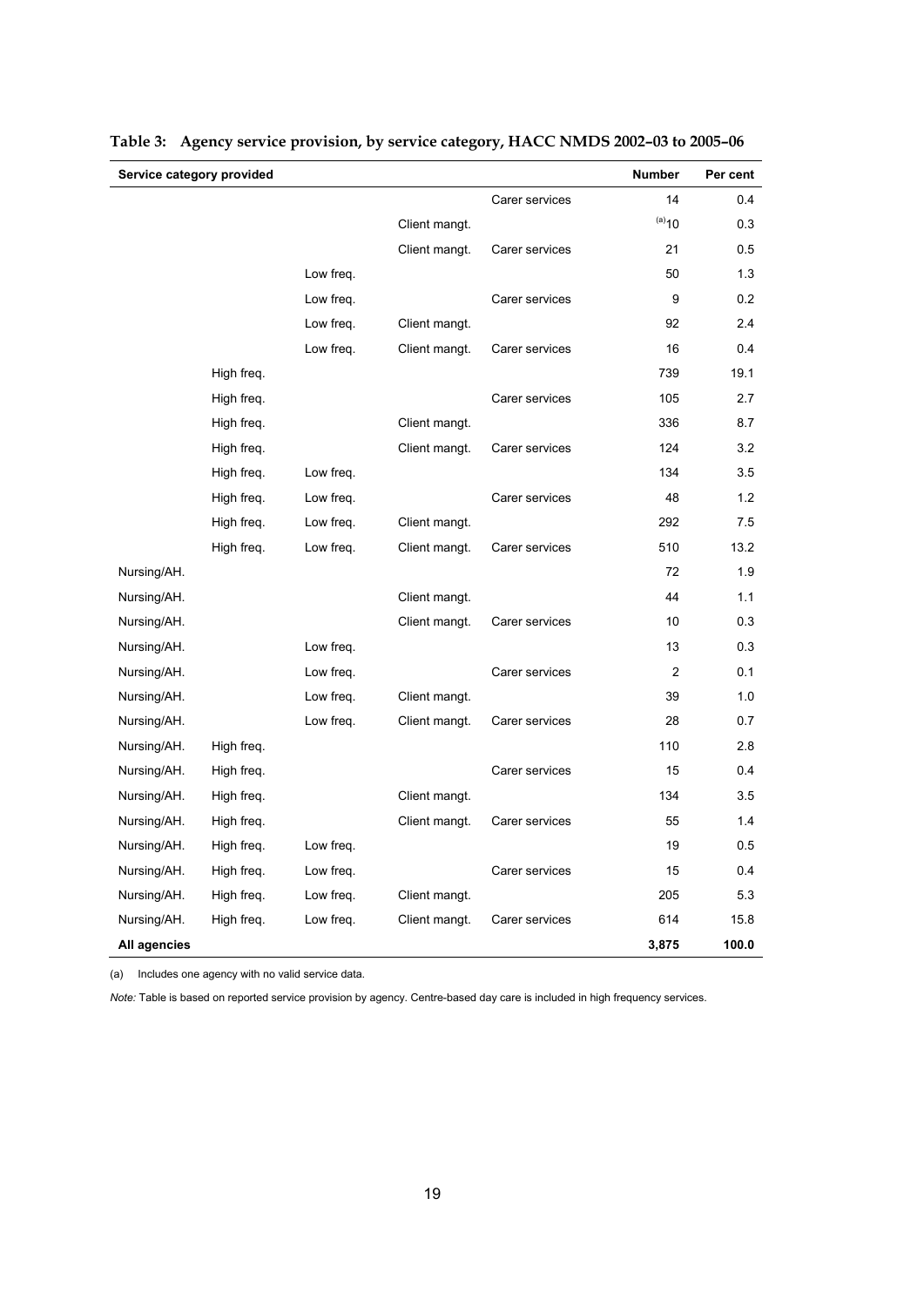### **A1. Agency participation**

#### **Table 4: Gaps in agency participation in HACC NMDS 2002–03 to 2005–06**

|                                                                    | <b>HACC</b> agencies |          |
|--------------------------------------------------------------------|----------------------|----------|
| Gaps in participation between<br>first and last participation      | <b>Number</b>        | Per cent |
| No gaps                                                            | 2,344                | 60.5     |
| 1                                                                  | 966                  | 24.9     |
| $\overline{c}$                                                     | 409                  | 10.6     |
| 3                                                                  | 128                  | 3.3      |
| 4                                                                  | 26                   | 0.7      |
| 5                                                                  | 2                    | 0.1      |
| <b>Total</b>                                                       | 3,875                | 100.0    |
| <b>Missed quarters after first</b><br>participation (up to qtr 16) |                      |          |
| None                                                               | 1,803                | 46.5     |
| Participated in all 16 quarters                                    | 978                  | 25.2     |
| 1                                                                  | 557                  | 14.4     |
| $\overline{2}$                                                     | 355                  | 9.2      |
| 3                                                                  | 204                  | 5.3      |
| 4 <sup>(a)</sup>                                                   | 415                  | 10.7     |
| 5                                                                  | 185                  | 4.8      |
| $6 - 15$                                                           | 356                  | 9.2      |
| <b>Total</b>                                                       | 3,875                | 100.0    |

(a) A relatively large number of agencies ceased reporting in the last quarter of 2004–05 and a similar number started reporting in the first quarter of 2005–06 (around 450, compared with around 30 for the preceding quarter).

#### *Notes*

1. Non-participation in adjacent quarters was counted as a single gap.

- 2. Non-participation 'gaps' before the first observed participation and after the last observed participation were not included as these could be due to agency start-up or closure. Therefore, agencies which only participated in a small number of adjacent quarters are included in the 'no gaps' category.
- 3. Missed quarters include those after the last quarter with participation.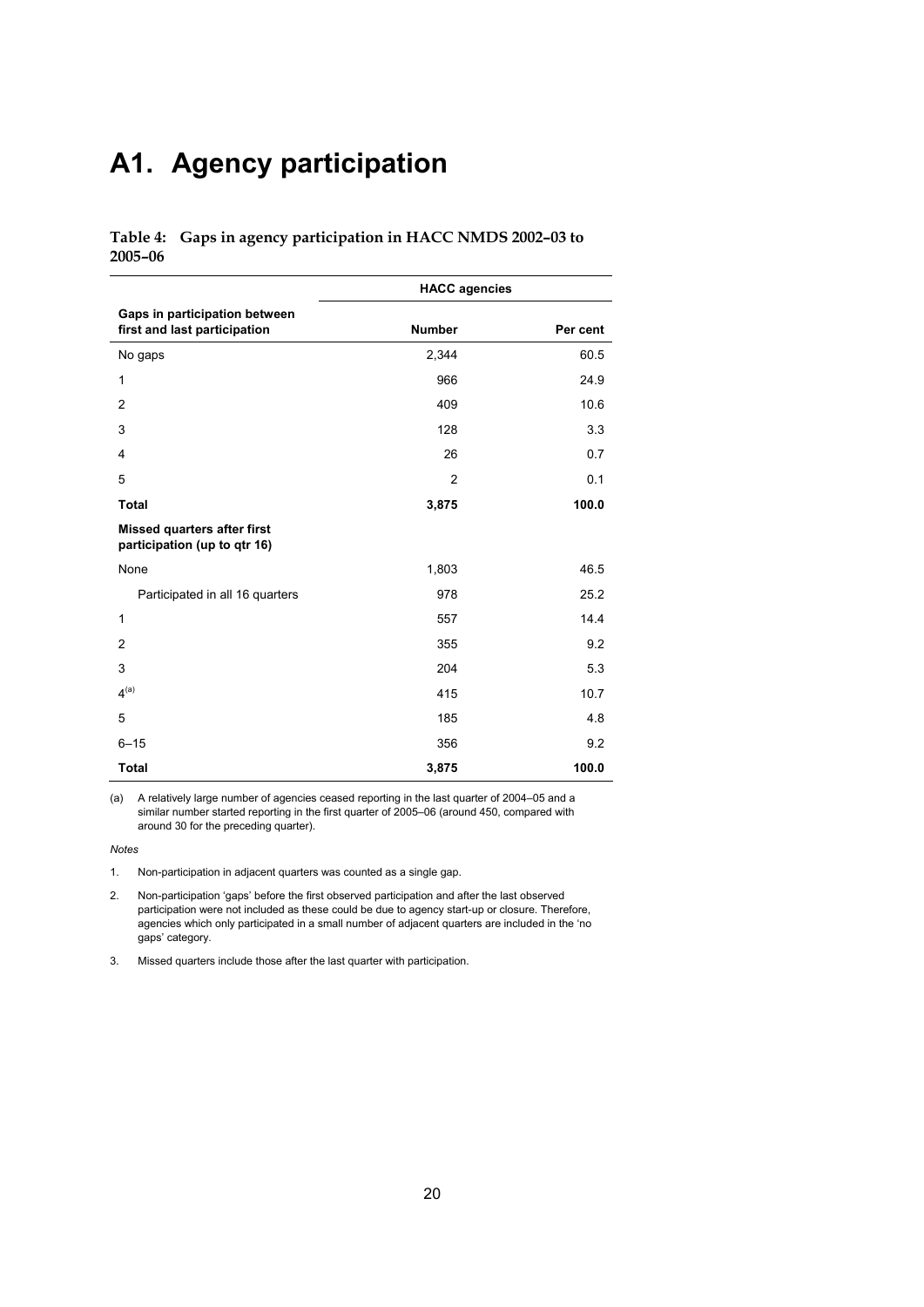|                           | Agency size (mean number of clients per observed quarter) |           |           |            |                |                |                 |       |              |
|---------------------------|-----------------------------------------------------------|-----------|-----------|------------|----------------|----------------|-----------------|-------|--------------|
| <b>Missed</b><br>quarters | $= 10$                                                    | $10 - 20$ | $20 - 50$ | $50 - 100$ | $100 -$<br>200 | $200 -$<br>500 | $500 -$<br>1000 | >1000 | <b>Total</b> |
|                           |                                                           |           |           |            | Per cent       |                |                 |       |              |
| None                      | 38.2                                                      | 32.1      | 40.3      | 50.0       | 52.9           | 53.8           | 59.7            | 53.6  | 46.5         |
| 1                         | 14.7                                                      | 15.9      | 16.9      | 14.2       | 12.0           | 13.5           | 11.2            | 10.7  | 14.4         |
| 2                         | 8.8                                                       | 13.5      | 12.2      | 7.7        | 8.7            | 6.6            | 4.1             | 1.4   | 9.2          |
| 3                         | 5.1                                                       | 7.6       | 6.4       | 6.0        | 5.1            | 3.5            | 0.5             | 0.7   | 5.3          |
| 4                         | 5.5                                                       | 10.7      | 8.0       | 9.1        | 11.9           | 15.0           | 14.3            | 20.7  | 10.7         |
| 5                         | 4.1                                                       | 4.8       | 5.0       | 4.8        | 4.3            | 3.5            | 6.1             | 9.3   | 4.8          |
| $6 - 15$                  | 23.5                                                      | 15.4      | 11.2      | 8.2        | 5.1            | 4.1            | 4.1             | 3.6   | 9.2          |
| <b>Total</b>              | 100.0                                                     | 100.0     | 100.0     | 100.0      | 100.0          | 100.0          | 100.0           | 100.0 | 100.0        |
| <b>Total</b>              | 5.6                                                       | 10.9      | 25.5      | 19.8       | 16.3           | 13.2           | 5.1             | 3.6   | 100.0        |
| <b>Number</b>             | 217                                                       | 421       | 989       | 768        | 631            | 513            | 196             | 140   | 3,875        |

**Table 5: Number of missed quarters after first participation in HACC NMDS 2002–03 to 2005–06, by HACC agency size** 

Note: Size ranges do not include the start integer, but include the end integer.

|                                      | Gaps in participation between first and last participation |     |     |     |                |                |       |
|--------------------------------------|------------------------------------------------------------|-----|-----|-----|----------------|----------------|-------|
| <b>Quarter first</b><br>participated | <b>None</b>                                                | 1   | 2   | 3   | 4              | 5              |       |
| $1 - 4$                              | 1,526                                                      | 758 | 360 | 120 | 24             | $\overline{2}$ | 2,790 |
| $5 - 8$                              | 137                                                        | 100 | 39  | 8   | $\overline{2}$ |                | 286   |
| $9 - 12$                             | 124                                                        | 69  | 10  |     |                |                | 203   |
| $13 - 16$                            | 557                                                        | 39  |     |     |                |                | 596   |
| Qtr 13                               | 418                                                        | 33  |     |     |                |                | 451   |
| <b>Total</b>                         | 2,344                                                      | 966 | 409 | 128 | 26             | 2              | 3,875 |
| <b>Quarter last</b><br>participated  |                                                            |     |     |     |                |                |       |
| $1 - 4$                              | 78                                                         | 5   |     |     |                |                | 83    |
| $5 - 8$                              | 42                                                         | 11  | 6   |     |                |                | 59    |
| $9 - 12$                             | 328                                                        | 145 | 47  | 8   |                |                | 528   |
| Qtr 12                               | 299                                                        | 118 | 39  | 8   |                |                | 464   |
| $13 - 16$                            | 1,896                                                      | 805 | 356 | 120 | 26             | $\overline{2}$ | 3,205 |
| <b>Total</b>                         | 2,344                                                      | 966 | 409 | 128 | 26             | $\mathbf{2}$   | 3,875 |

| Table 6: Quarters of first and last participation in HACC NMDS 2002-03 to 2005-06, by number |
|----------------------------------------------------------------------------------------------|
| of gaps in participation                                                                     |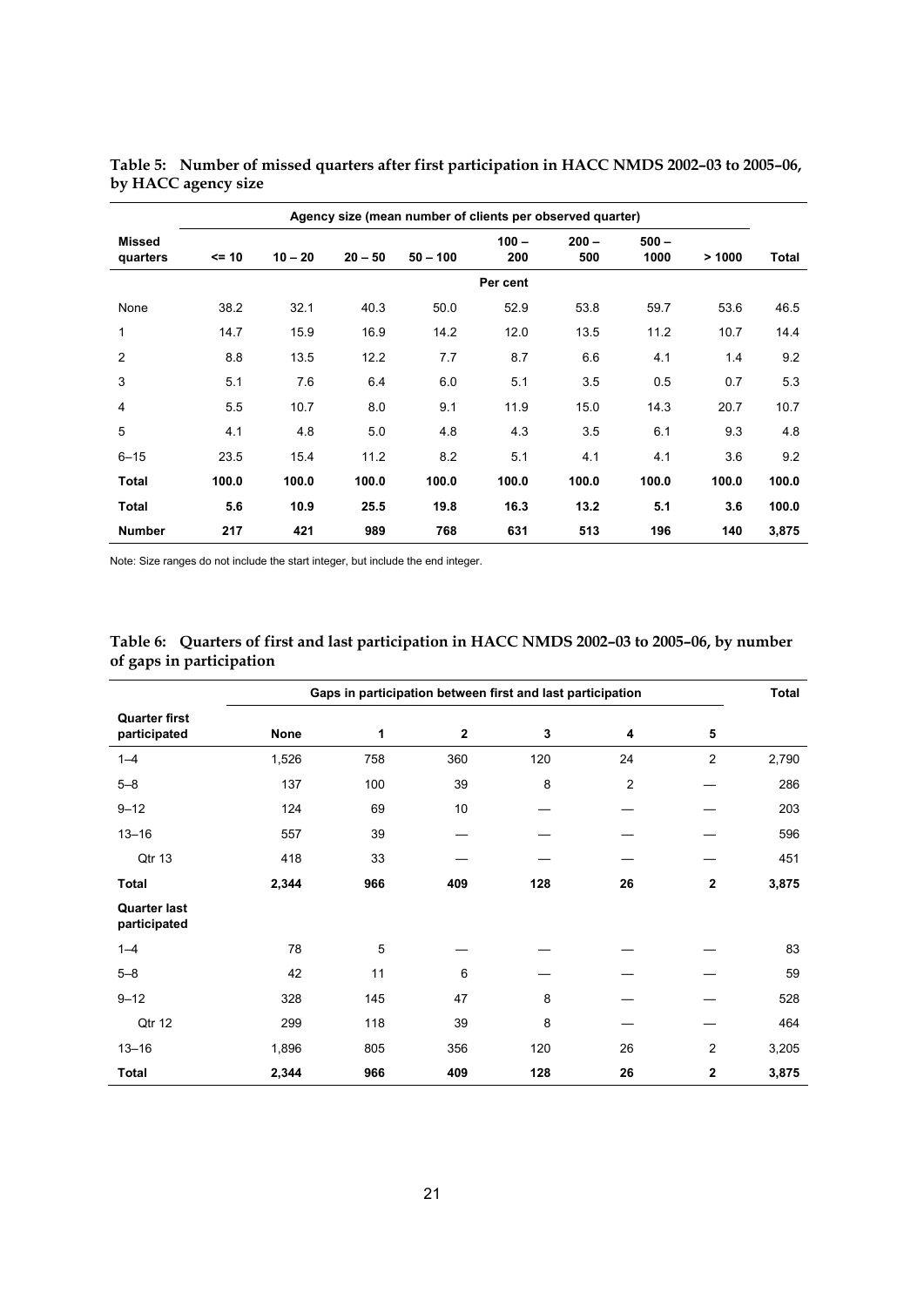| Quarters (N)              | $1st$ gap | $2^{nd}$ gap            | $3^{\text{rd}}$ gap       | $4^{\text{th}}$ gap | $5^{\text{th}}$ gap     | All gaps          |
|---------------------------|-----------|-------------------------|---------------------------|---------------------|-------------------------|-------------------|
|                           |           |                         | Number of agencies        |                     |                         | Number of<br>gaps |
| 1                         | 1,028     | 418                     | 110                       | 20                  | $\overline{2}$          | 1,578             |
| $\overline{c}$            | 324       | 100                     | 27                        | 6                   |                         | 457               |
| 3                         | 74        | 22                      | 13                        | 1                   |                         | 110               |
| 4                         | 50        | 11                      | $\ensuremath{\mathsf{3}}$ | 1                   |                         | 65                |
| 5                         | 23        | $\overline{7}$          | $\overline{c}$            |                     |                         | 32                |
| 6                         | 9         | $\overline{\mathbf{4}}$ | 1                         |                     |                         | 14                |
| $7+$                      | 23        | 3                       |                           |                     |                         | 26                |
| <b>Total</b>              | 1,531     | 565                     | 156                       | 28                  | $\overline{\mathbf{2}}$ | 2,282             |
|                           |           |                         | Per cent                  |                     |                         |                   |
| 1                         | 67.1      | 74.0                    | 70.5                      | 71.4                | 100.0                   | 69.1              |
| $\overline{2}$            | 21.2      | 17.7                    | 17.3                      | 21.4                |                         | 20.0              |
| $\ensuremath{\mathsf{3}}$ | $4.8\,$   | 3.9                     | 8.3                       | 3.6                 |                         | 4.8               |
| 4                         | 3.3       | 1.9                     | 1.9                       | 3.6                 |                         | 2.8               |
| 5                         | 1.5       | 1.2                     | $1.3$                     |                     |                         | $1.4$             |
| 6                         | 0.6       | 0.7                     | 0.6                       |                     |                         | 0.6               |
| $7+$                      | 1.5       | 0.5                     |                           |                     |                         | 1.1               |
| <b>Total</b>              | 100.0     | 100.0                   | 100.0                     | 100.0               | 100.0                   | 100.0             |

**Table 7: Size of gaps in participation in HACC NMDS 2002–03 to 2005–06** 

*Notes*

1. Non-participation in adjacent quarters was counted as a single gap.

2. Non-participation 'gaps' before the first observed participation and after the last observed participation were not included as these could be due to agency start-up or closure. Therefore, agencies which only participated in a small number of adjacent quarters are included in the 'no gaps' category.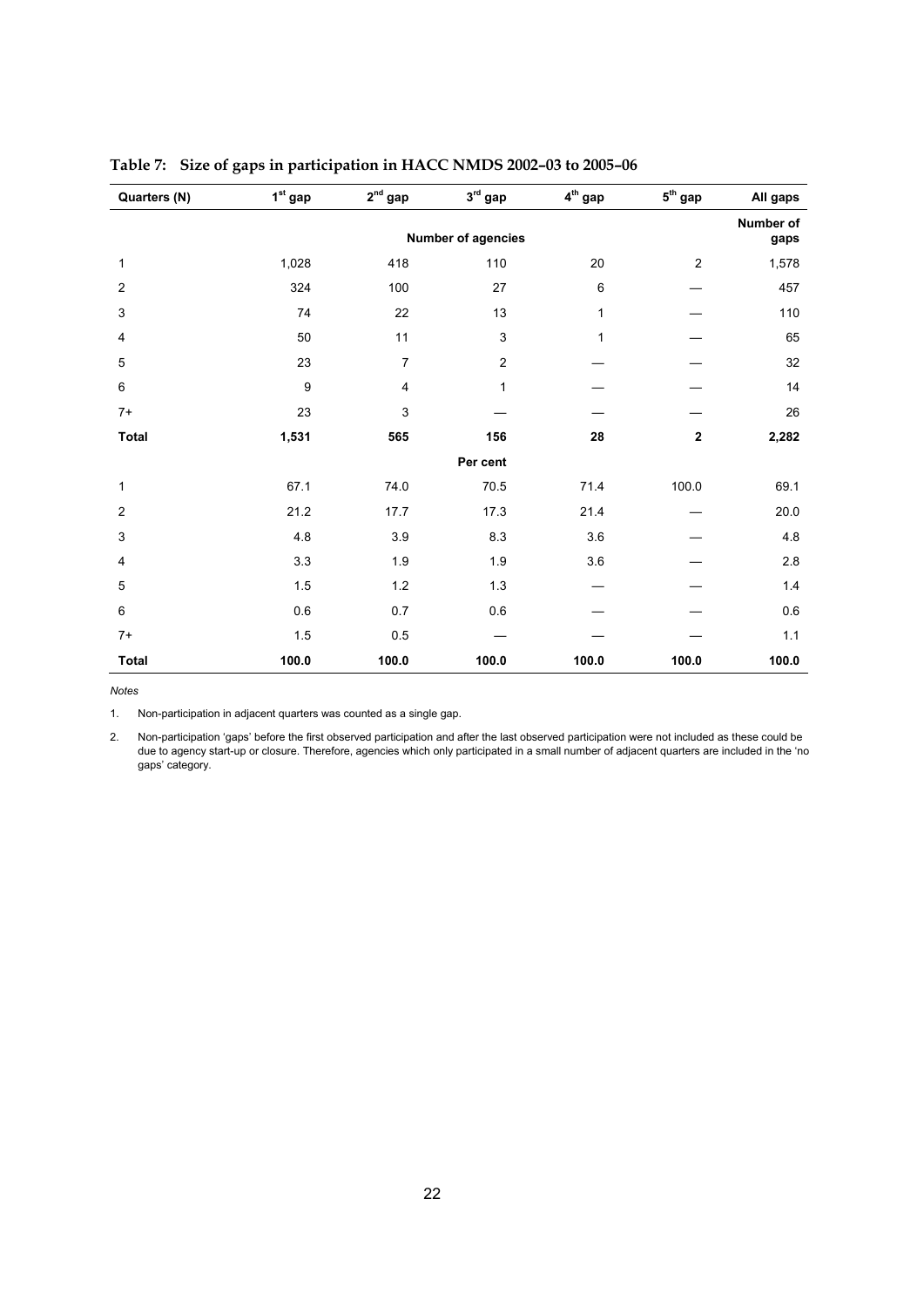| Number of gaps for<br>an agency | <b>NSW</b>                | <b>Vic</b>  | Qld   | <b>SA</b> | WA                      | Tas.  | <b>NT</b> | <b>ACT</b> | <b>Total</b>   |
|---------------------------------|---------------------------|-------------|-------|-----------|-------------------------|-------|-----------|------------|----------------|
|                                 | <b>Number of agencies</b> |             |       |           |                         |       |           |            |                |
| None                            | 663                       | 691         | 588   | 114       | 181                     | 44    | 33        | 30         | 2,344          |
| 1                               | 565                       | 138         | 123   | 55        | 23                      | 24    | 34        | 4          | 966            |
| $\overline{c}$                  | 283                       | 36          | 40    | 18        | $\overline{\mathbf{4}}$ | 8     | 19        | 1          | 409            |
| 3                               | 99                        | $\mathsf 3$ | $10$  | 3         |                         | 5     | 8         |            | 128            |
| 4                               | 19                        |             | 6     |           |                         |       | 1         |            | 26             |
| 5                               | 1                         |             |       |           |                         |       | 1         |            | $\overline{2}$ |
| <b>Total</b>                    | 1,630                     | 868         | 767   | 190       | 208                     | 81    | 96        | 35         | 3,875          |
|                                 |                           |             |       |           | Per cent                |       |           |            |                |
| None                            | 40.7                      | 79.6        | 76.7  | 60.0      | 87.0                    | 54.3  | 34.4      | 85.7       | 60.5           |
| 1                               | 34.7                      | 15.9        | 16.0  | 28.9      | 11.1                    | 29.6  | 35.4      | 11.4       | 24.9           |
| $\overline{2}$                  | 17.4                      | 4.1         | 5.2   | 9.5       | 1.9                     | 9.9   | 19.8      | 2.9        | 10.6           |
| 3                               | 6.1                       | 0.3         | 1.3   | 1.6       |                         | 6.2   | 8.3       |            | 3.3            |
| 4                               | 1.2                       |             | 0.8   |           |                         |       | 1.0       |            | 0.7            |
| 5                               | 0.1                       |             |       |           |                         |       | 1.0       |            | 0.1            |
| <b>Total</b>                    | 100.0                     | 100.0       | 100.0 | 100.0     | 100.0                   | 100.0 | 100.0     | 100.0      | 100.0          |

**Table 8: Gaps in participation in HACC NMDS 2002–03 to 2005–06, by state/territory**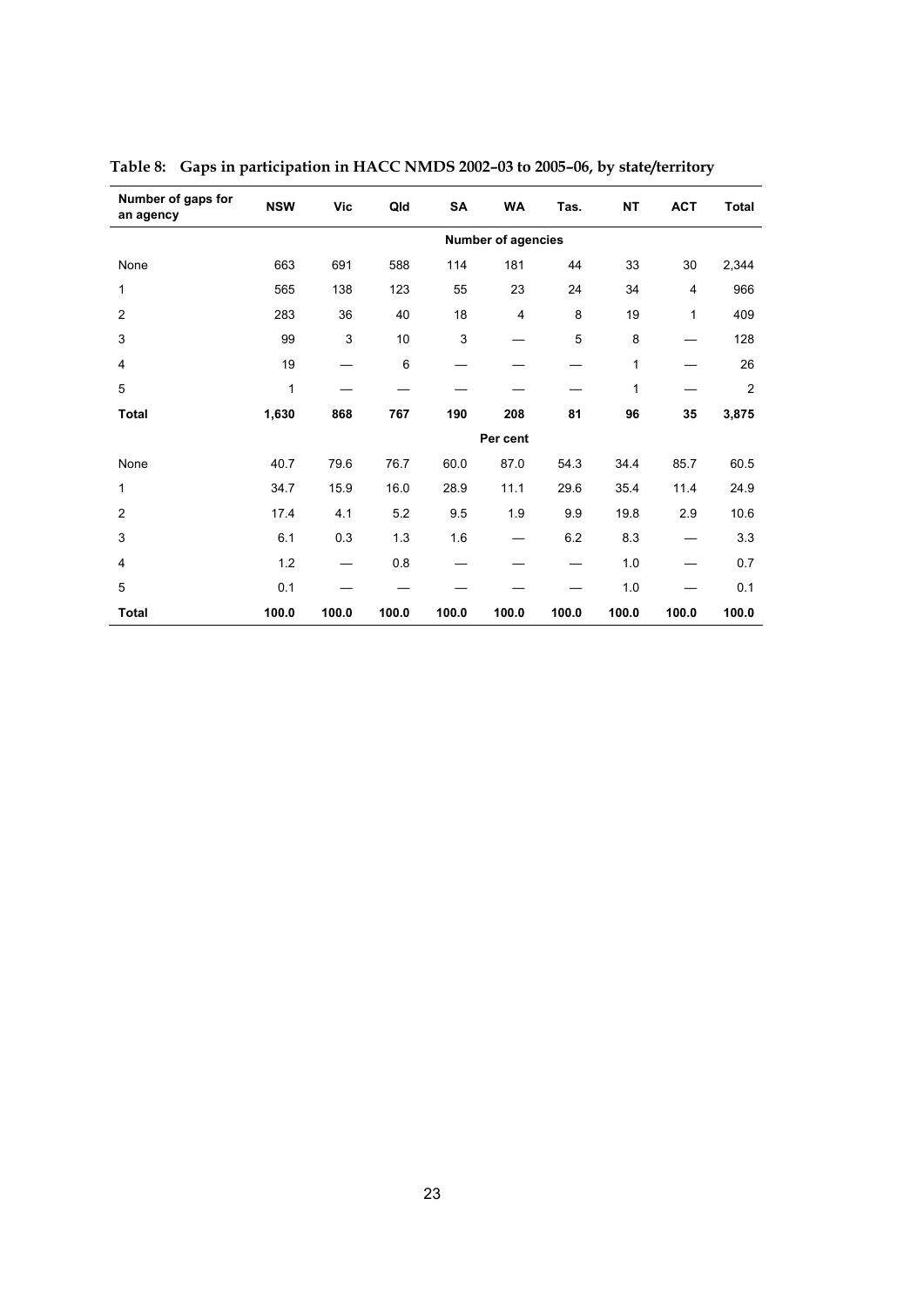## **A2. Client use**

**Table 9: Gaps in client use of HACC, by service category, NMDS 2002–03 to 2005–06 for 978 agencies that participated continuously in the collection** 

|                                |         |             | Gaps use by clients of: |                          |                                              |                   |                 |
|--------------------------------|---------|-------------|-------------------------|--------------------------|----------------------------------------------|-------------------|-----------------|
| Number of gaps<br>for a client | N/AH    | <b>CBDC</b> | <b>HF</b>               | LF                       | <b>Client</b><br>manage-<br>ment<br>services | Carer<br>services | All<br>services |
|                                |         |             |                         | <b>Number of clients</b> |                                              |                   |                 |
| Never used by<br>client        | 429,124 | 566682      | 243,821                 | 456,866                  | 285,495                                      | 573,796           | 0               |
| None                           | 154,413 | 46,712      | 305,497                 | 119,696                  | 230,116                                      | 44,244            | 479,055         |
| 1                              | 30,340  | 8,106       | 56,691                  | 30,194                   | 65,014                                       | 5,232             | 104,562         |
| 2                              | 7,923   | 2,087       | 13,177                  | 11,402                   | 27,975                                       | 748               | 29,006          |
| 3                              | 1,962   | 526         | 3,824                   | 4,426                    | 11,468                                       | 197               | 8,836           |
| 4                              | 432     | 130         | 1,013                   | 1,362                    | 3,411                                        | 32                | 2,324           |
| 5                              | 61      | 12          | 232                     | 309                      | 776                                          | 6                 | 472             |
| <b>Total</b>                   | 195,131 | 57,573      | 380,434                 | 167,389                  | 338,760                                      | 50,459            | 624,255         |
| Total (%)                      | 31.3    | 9.2         | 60.9                    | 26.8                     | 54.3                                         | 8.1               | 100.0           |
|                                |         |             |                         | Per cent                 |                                              |                   |                 |
| None                           | 79.1    | 81.1        | 80.3                    | 71.5                     | 67.9                                         | 87.7              | 76.7            |
| 1                              | 15.5    | 14.1        | 14.9                    | 18.0                     | 19.2                                         | 10.4              | 16.7            |
| 2                              | 4.1     | 3.6         | 3.5                     | 6.8                      | 8.3                                          | 1.5               | 4.6             |
| 3                              | 1.0     | 0.9         | 1.0                     | 2.6                      | 3.4                                          | 0.4               | 1.4             |
| 4                              | 0.2     | 0.2         | 0.3                     | 0.8                      | 1.0                                          | 0.1               | 0.4             |
| 5                              | 0.0     | 0.0         | 0.1                     | 0.2                      | 0.2                                          | 0.0               | 0.1             |
| <b>Total</b>                   | 100.0   | 100.0       | 100.0                   | 100.0                    | 100.0                                        | 100.0             | 100.0           |

*Notes*

1. Non-use in adjacent quarters was counted as a single gap.

2. Non-use 'gaps' before the first observed participation and after the last observed use were not included as these could be due to agency start-up or closure. Therefore, clients which only use services in a small number of adjacent quarters are included in the 'no gaps' category.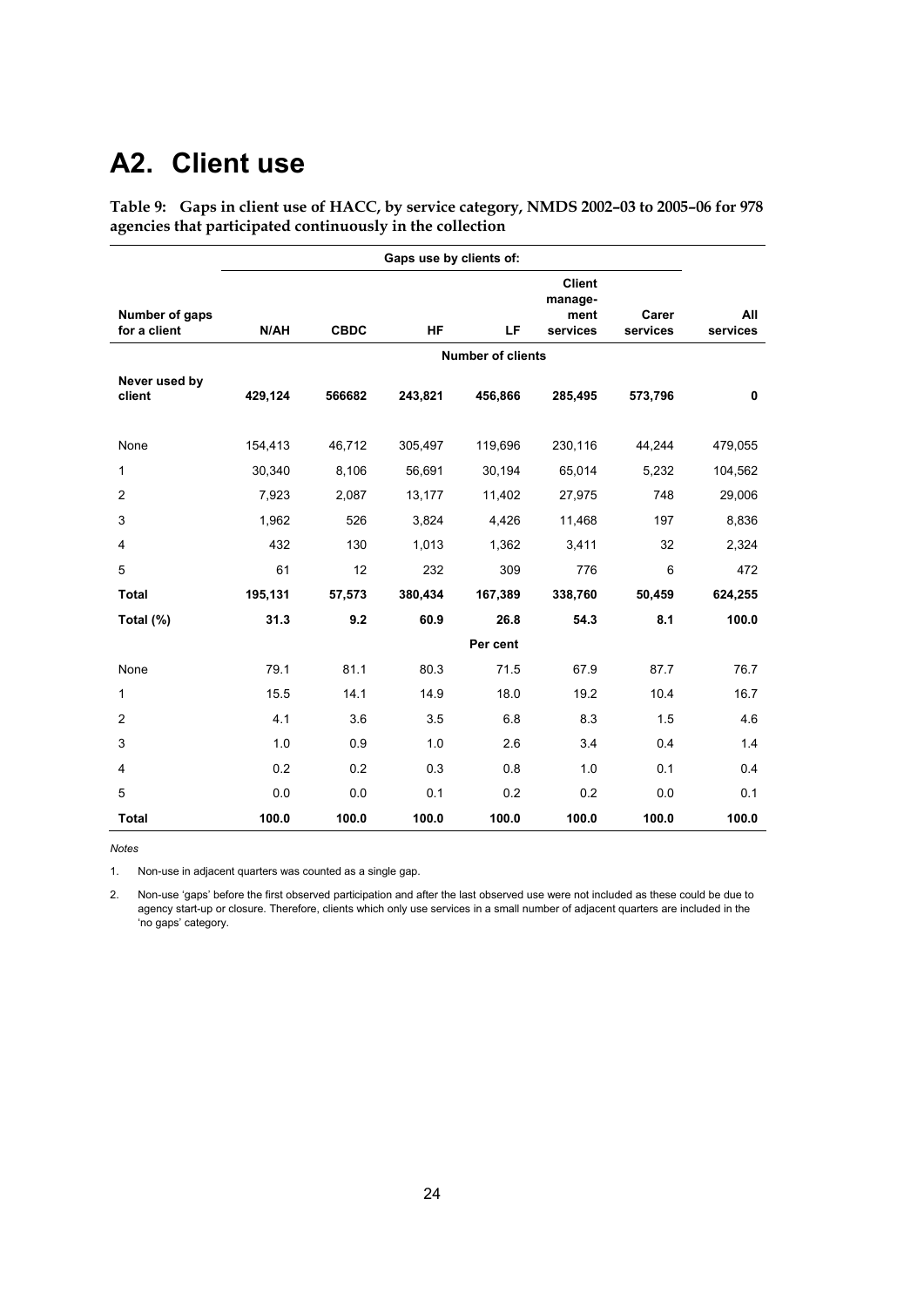|                                       |        |             |        | Number of gaps in use by clients of: |                                              |                   |                 |
|---------------------------------------|--------|-------------|--------|--------------------------------------|----------------------------------------------|-------------------|-----------------|
| <b>Gap length</b><br>(in<br>quarters) | N/AH   | <b>CBDC</b> | HF     | LF                                   | <b>Client</b><br>manage-<br>ment<br>services | Carer<br>services | All<br>services |
|                                       |        |             |        | Number of gaps                       |                                              |                   |                 |
| 1                                     | 23,529 | 8,505       | 53,650 | 33,352                               | 74,904                                       | 4,302             | 95,483          |
| $\overline{c}$                        | 10,439 | 2,470       | 17,589 | 14,900                               | 34,148                                       | 1,475             | 38,082          |
| 3                                     | 6,493  | 1,440       | 9,969  | 9,225                                | 24,793                                       | 722               | 22,926          |
| 4                                     | 4,003  | 649         | 5,657  | 4,983                                | 13,644                                       | 271               | 13,154          |
| 5                                     | 2,826  | 413         | 3,718  | 3,473                                | 8,448                                        | 171               | 9,014           |
| 6                                     | 1,985  | 300         | 2,596  | 2,389                                | 5,579                                        | 172               | 6,436           |
| $\overline{7}$                        | 1,441  | 233         | 1,970  | 1,639                                | 3,963                                        | 84                | 4,755           |
| 8                                     | 1,094  | 145         | 1,469  | 1,184                                | 2,634                                        | 65                | 3,575           |
| 9                                     | 785    | 98          | 1,075  | 762                                  | 1,838                                        | 59                | 2,499           |
| 10                                    | 608    | 53          | 785    | 579                                  | 1,249                                        | 86                | 1,811           |
| 11                                    | 408    | 67          | 557    | 369                                  | 793                                          | 44                | 1,365           |
| 12                                    | 285    | 40          | 393    | 213                                  | 491                                          | 15                | 895             |
| 13                                    | 157    | 16          | 198    | 142                                  | 287                                          | 8                 | 547             |
| 14                                    | 52     | 9           | 103    | 59                                   | 121                                          | 3                 | 196             |
| <b>Total</b>                          | 54,105 | 14,438      | 99,729 | 73,269                               | 172,892                                      | 7,477             | 200,738         |
|                                       |        |             |        | Per cent                             |                                              |                   |                 |
| 1                                     | 43.5   | 58.9        | 53.8   | 45.5                                 | 43.3                                         | 57.5              | 47.6            |
| $\overline{c}$                        | 19.3   | 17.1        | 17.6   | 20.3                                 | 19.8                                         | 19.7              | 19.0            |
| 3                                     | 12.0   | 10.0        | 10.0   | 12.6                                 | 14.3                                         | 9.7               | 11.4            |
| 4                                     | 7.4    | 4.5         | 5.7    | 6.8                                  | 7.9                                          | 3.6               | 6.6             |
| 5                                     | 5.2    | 2.9         | 3.7    | 4.7                                  | 4.9                                          | 2.3               | 4.5             |
| 6+                                    | 12.6   | 6.7         | 9.2    | 10.0                                 | 9.8                                          | 7.2               | 11.0            |
| <b>Total</b>                          | 100.0  | 100.0       | 100.0  | 100.0                                | 100.0                                        | 100.0             | 100.0           |

**Table 10: Size of gaps in client use of category, NMDS 2002–03 to 2005–06 for 978 agencies that participated continuously in the collection** 

*Notes*

1. Non-use in adjacent quarters was counted as a single gap.

2. Non-use 'gaps' before the first observed participation and after the last observed use were not included as these could be due to agency start-up or closure. Therefore, clients which only use services in a small number of adjacent quarters are included in the 'no gaps' category.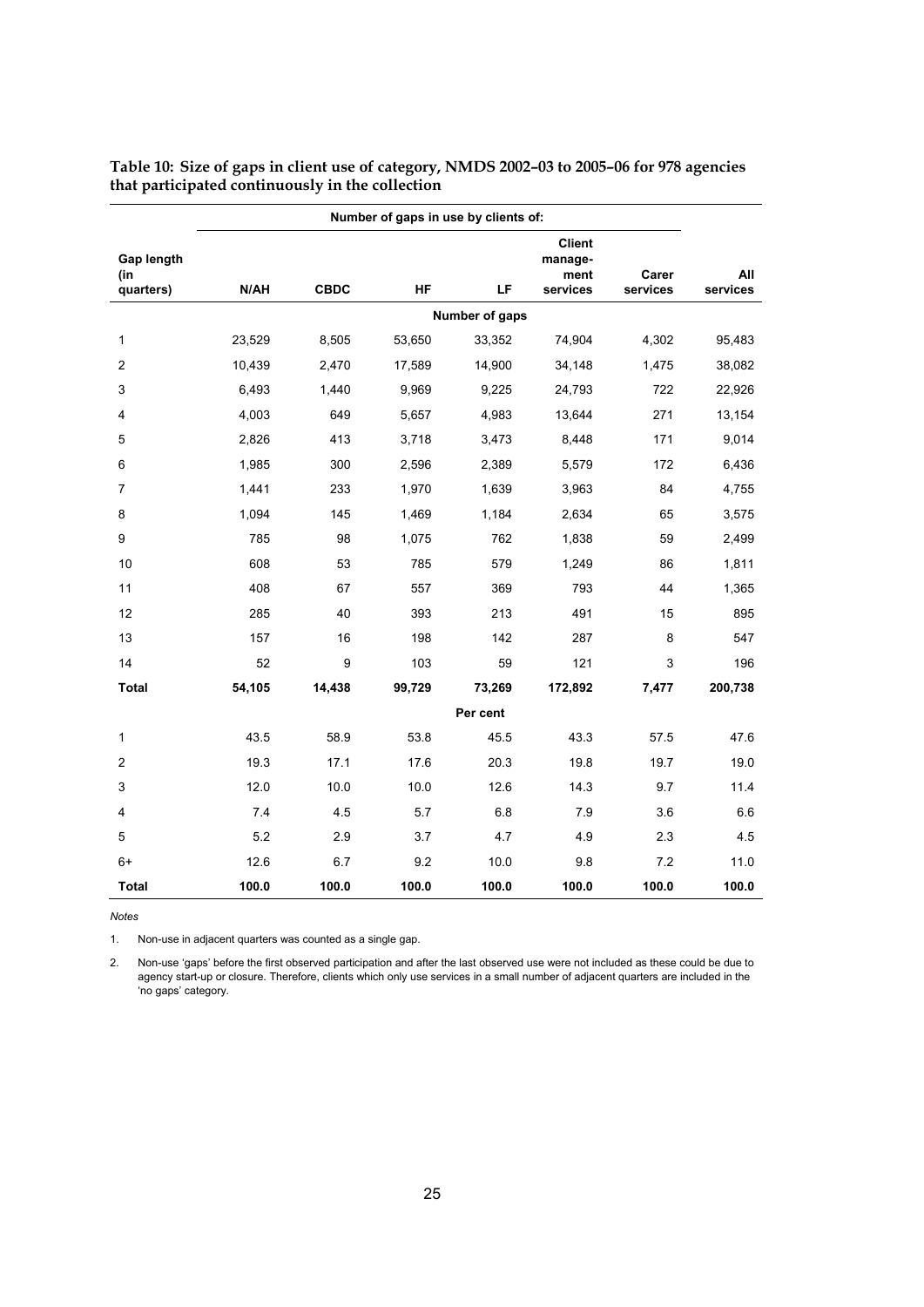#### **A3. Unexplained reporting gaps**

**Table 11: Comparing person reporting and agency participation for each quarter for each person in each agency** 

|                     |           | Service group |                                                                         |             |            |
|---------------------|-----------|---------------|-------------------------------------------------------------------------|-------------|------------|
|                     | N/AH      | <b>HF</b>     | LF.                                                                     | <b>CBDC</b> | All        |
|                     |           |               | <b>Agency-person quarters</b>                                           |             |            |
| Not a gap (yes_yes) | 1,904,134 | 5,199,793     | 1,214,041                                                               | 834,633     | 8,521,383  |
| True gap (no yes)   | 2,480,910 | 3,363,603     | 2,308,367                                                               | 559,712     | 6,497,937  |
| Subtotal            | 4,385,044 | 8.563.396     | 3.522,408                                                               | 1,394,345   | 15,019,320 |
| Suspect gap (no_no) | 205,021   | 303,402       | 146,544                                                                 | 51,869      | 591,994    |
| <b>Total</b>        | 4,590,065 | 8,866,798     | 3,668,952                                                               | 1,446,214   | 15,611,314 |
| Out-of scope        | 8,074,287 | 10,204,930    | 4,760,856                                                               | 1,684,378   | 23,681,678 |
|                     |           |               | As per cent of all agency-person quarters                               |             |            |
| Not a gap (yes yes) | 41.5      | 58.6          | 33.1                                                                    | 57.7        | 54.6       |
| True gap (no_yes)   | 54.0      | 37.9          | 62.9                                                                    | 38.7        | 41.6       |
| Subtotal            | 95.5      | 96.6          | 96.0                                                                    | 96.4        | 96.2       |
| Suspect gap (no no) | 4.5       | 3.4           | 4.0                                                                     | 3.6         | 3.8        |
| <b>Total</b>        | 100.0     | 100.0         | 100.0                                                                   | 100.0       | 100.0      |
|                     |           |               | As per cent of agency-person quarters for which the agency participated |             |            |
| Not a gap (yes yes) | 43.4      | 60.7          | 34.5                                                                    | 59.9        | 56.7       |
| True gap (no_yes)   | 56.6      | 39.3          | 65.5                                                                    | 40.1        | 43.3       |
| <b>Subtotal</b>     | 100.0     | 100.0         | 100.0                                                                   | 100.0       | 100.0      |

*Note*: Person is based solely on HACC SLK. Table excludes SLKs with completely missing name data; this affected 520 records in the unlinked HACC data. Table includes data for 1,496,510 people who had services from 1.64 agencies each (equating to 2,455,812 agency-persons). The 'All' column includes case management and carer services not included in the service groups.

**Method:** 

yes yes: person reported as receiving a service by reporting agency in the quarter

no\_yes: person NOT reported as receiving a service by the reporting agency in the quarter, counting only those quarters between when the person was first reported and last reported by any agency, dropping quarters outside the first and last quarter that the particular agency reported.

no\_no: person COULD NOT BE reported as the agency did not report at all for that quarter, counting only those quarters between when the person was first reported and last reported by any agency, dropping quarters outside the first and last quarter that the particular agency ever participated.

Out of scope: person COULD NOT BE reported as the quarter was either outside when the person was first reported and last reported by any agency, and/or outside the first and last quarter that the particular agency ever participated.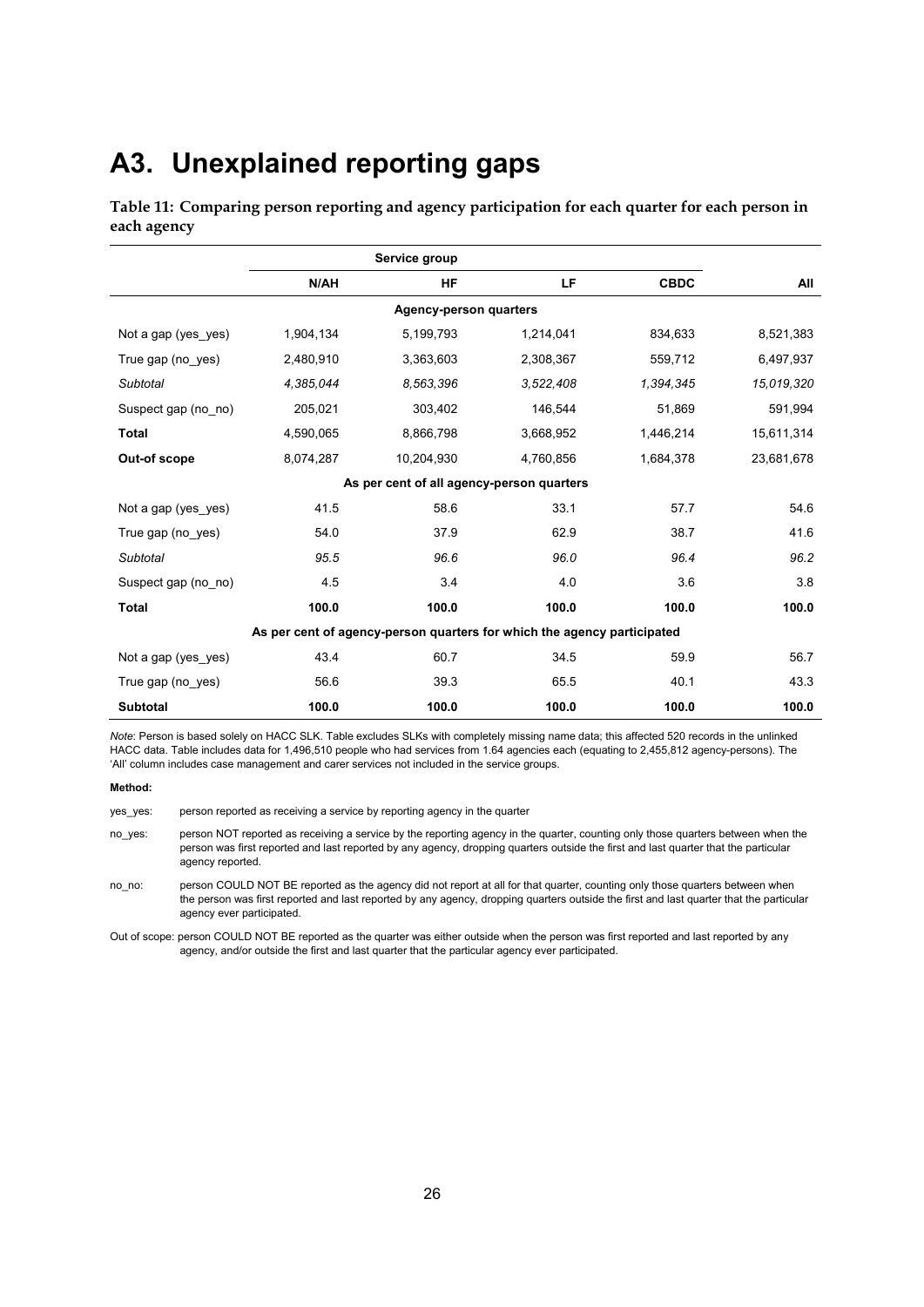|                      |         | Service group |                               |             |           |
|----------------------|---------|---------------|-------------------------------|-------------|-----------|
| Gap length           | N/AH    | HF            | LF                            | <b>CBDC</b> | All       |
| True gaps (no_yes)   |         |               | Number of gaps                |             |           |
| 1                    | 267,975 | 338,797       | 226,587                       | 63,964      | 670,609   |
| 2                    | 136,882 | 167,778       | 123,329                       | 30,594      | 343,509   |
| 3                    | 85,591  | 110,388       | 84,496                        | 19,082      | 227,566   |
| $4+$                 | 245,778 | 331,815       | 234,238                       | 54,070      | 641,912   |
| <b>Total</b>         | 736,226 | 948,778       | 668,650                       | 167,710     | 1,883,596 |
| 1                    | 36.4    | 35.7          | 33.9                          | 38.1        | 35.6      |
| 2                    | 18.6    | 17.7          | 18.4                          | 18.2        | 18.2      |
| 3                    | 11.6    | 11.6          | 12.6                          | 11.4        | 12.1      |
| $4+$                 | 33.4    | 35.0          | 35.0                          | 32.2        | 34.1      |
| <b>Total</b>         | 100.0   | 100.0         | 100.0                         | 100.0       | 100.0     |
| Suspect gaps (no_no) |         |               |                               |             |           |
| 1                    | 87,186  | 178,523       | 73,361                        | 29,213      | 320,817   |
| 2                    | 37,522  | 33,120        | 18,552                        | 6,820       | 78,079    |
| 3                    | 6,273   | 7,512         | 4,675                         | 1,585       | 15,286    |
| $4+$                 | 4,431   | 7,544         | 4,201                         | 892         | 13,932    |
| <b>Total</b>         | 135,412 | 226,699       | 100,789                       | 38,510      | 428,114   |
| 1                    | 64.4    | 78.7          | 72.8                          | 75.9        | 74.9      |
| 2                    | 27.7    | 14.6          | 18.4                          | 17.7        | 18.2      |
| 3                    | 4.6     | 3.3           | 4.6                           | 4.1         | 3.6       |
| $4+$                 | 3.3     | 3.3           | 4.2                           | 2.3         | 3.3       |
| <b>Total</b>         | 100.0   | 100.0         | 100.0                         | 100.0       | 100.0     |
|                      |         |               | Ratio of true to suspect gaps |             |           |
| 1                    | 3.07    | 1.90          | 3.09                          | 2.19        | 2.09      |
| 2                    | 3.65    | 5.07          | 6.65                          | 4.49        | 4.40      |
| 3                    | 13.64   | 14.69         | 18.07                         | 12.04       | 14.89     |
| $4+$                 | 55.47   | 43.98         | 55.76                         | 60.62       | 46.07     |
| <b>Total</b>         | 5.44    | 4.19          | 6.63                          | 4.35        | 4.40      |

**Table 12: Comparing true and suspect gap lengths, by looking at person reporting and agency participation for each quarter for each person in each agency** 

*Note*: See notes to Table 11 for method used to define gaps.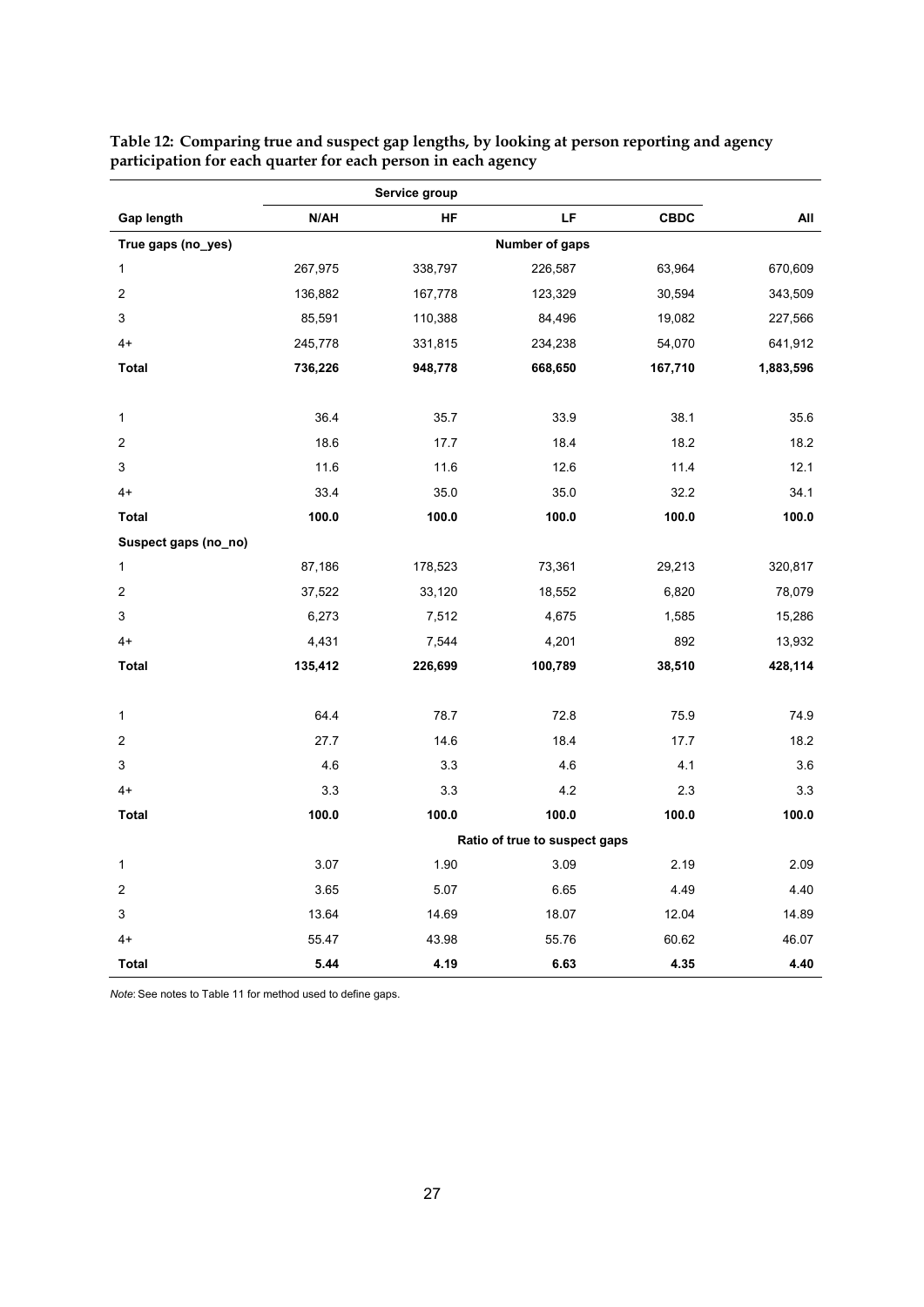### **A4. Results and issues arising from approach**

**Table 13: Summary of HACC event adjustments for ACAP cohort, NMDS 2002–03 to 2005–06, clients in PIAC cohort** 

|                                                                                |        | <b>HACC</b> service group |        |       |        |       |        |             |                      |                             |  |
|--------------------------------------------------------------------------------|--------|---------------------------|--------|-------|--------|-------|--------|-------------|----------------------|-----------------------------|--|
|                                                                                | N/AH   |                           |        | HF    |        | LF    |        | <b>CBDC</b> |                      | All combined <sup>(a)</sup> |  |
|                                                                                | N      | %                         | N      | %     | N      | %     | N      | %           | N                    | %                           |  |
| Events before adjusting                                                        | 65,461 | 100.0                     | 80,419 | 100.0 | 46,287 | 100.0 | 20.889 | 100.0       | $\ddot{\phantom{0}}$ | $\sim$                      |  |
| Adjusted events for<br>pathway                                                 | 62.831 | 96.0                      | 72.642 | 90.3  | 40.909 | 88.4  | 20.209 | 96.7        | 107.443              | $\ddot{\phantom{0}}$        |  |
| First HACC event in<br>same quarter as first<br>ACAP assessment <sup>(b)</sup> | 7.197  | 11.5                      | 6.472  | 8.9   | 4.249  | 10.4  | 1.432  | 7.1         | 9.095                | 8.5                         |  |

(a) Overlapping HACC events of different types are combined into single HACC events for more general analysis of HACC use in pathways.

(b) Per cent given as per cent of 'Adjusted events for pathway'.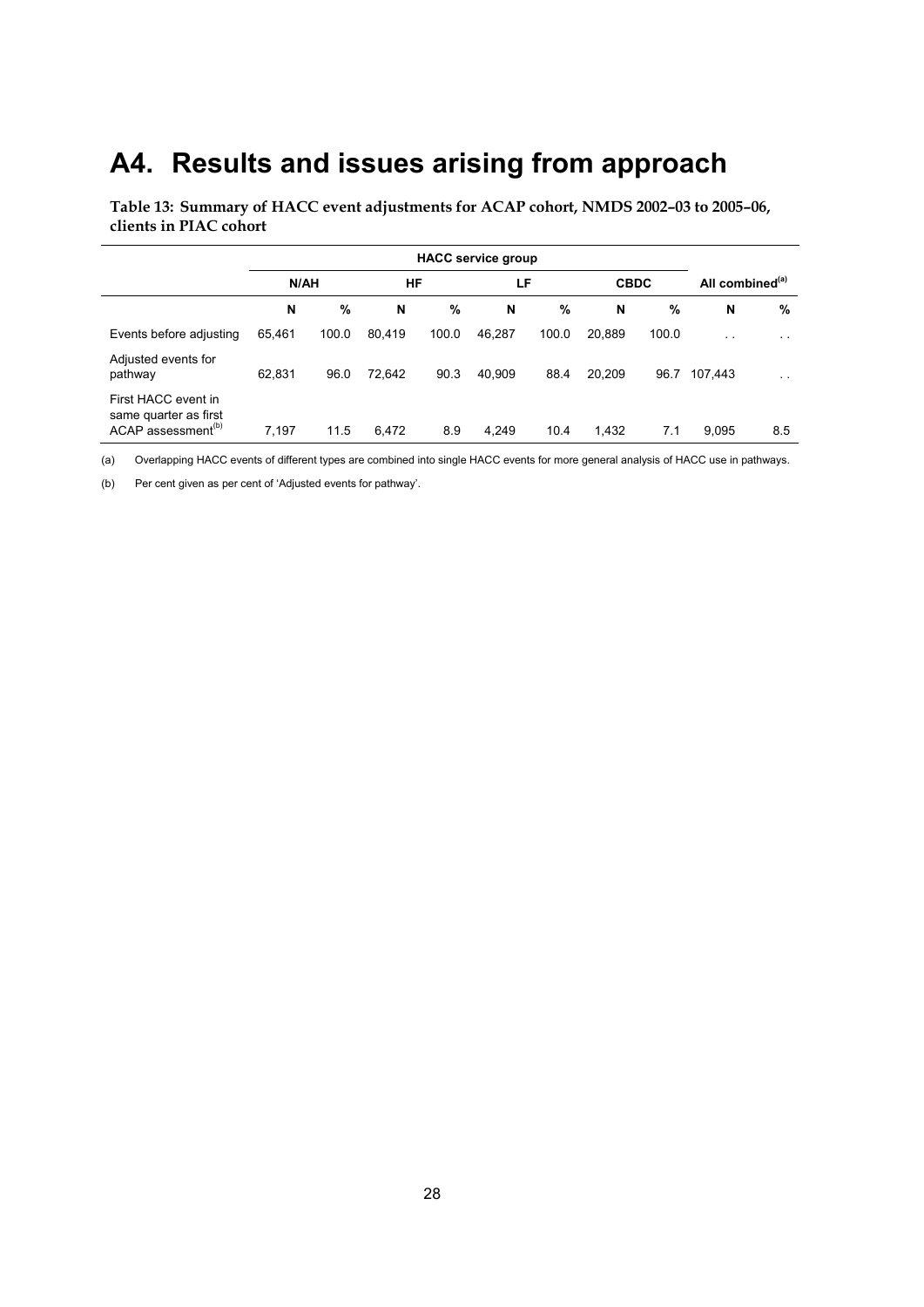|                                                                                  |        |       |        |       | <b>HACC</b> service group |       |             |               |
|----------------------------------------------------------------------------------|--------|-------|--------|-------|---------------------------|-------|-------------|---------------|
| <b>Event adjustment type</b>                                                     | N/AH   |       | ΗF     |       | LF                        |       | <b>CBDC</b> |               |
|                                                                                  | N      | $\%$  | N      | %     | N                         | %     | N           | %             |
| Events before adjusting                                                          | 65,461 | 100.0 | 80,419 | 100.0 | 46,287                    | 100.0 | 20,889      | 100.0         |
| Events with adjusted dates                                                       |        |       |        |       |                           |       |             |               |
| Initial adjustments                                                              |        |       |        |       |                           |       |             |               |
| Truncated due to death                                                           | 4,228  | 6.5   | 5.063  | 6.3   | 1,352                     | 2.9   | 742         | 3.6           |
| Cut short by start of next<br>program event                                      | 6,941  | 10.6  | 17,462 | 21.7  | 4,489                     | 9.7   | 3,473       | 16.6          |
| Cut by $\leq 91$ days                                                            | 6,153  | 9.4   | 13,752 | 17.1  | 3,787                     | 8.2   | 3,028       | 14.5          |
| Cut by 92-182 days                                                               | 549    | 0.8   | 1,696  | 2.1   | 432                       | 0.9   | 211         | 1.0           |
| Cut by $> 183$ days                                                              | 239    | 0.4   | 2,014  | 2.5   | 270                       | 0.6   | 234         | 1.1           |
| Delayed start to end of<br>previous program event                                | 455    | 0.7   | 1,973  | 2.5   | 710                       | 1.5   | 119         | 0.6           |
| Delayed by >91 days                                                              | 95     | 0.1   | 1,033  | 1.3   | 198                       | 0.4   | 39          | 0.2           |
| Completely covers next<br>program event                                          | 1,291  | 2.0   | 3,682  | 4.6   | 735                       | 1.6   | 380         | 1.8           |
| Covered event ≤ 91 days**                                                        | 1,144  | 1.7   | 2,225  | 2.8   | 563                       | 1.2   | 318         | 1.5           |
| Events split due to overhang<br>> 91 days                                        | 180    | 0.3   | 969    | 1.2   | 125                       | 0.3   | 94          | 0.4           |
| Next event is P RAC                                                              | 1,196  | 1.8   | 1,646  | 2.0   | 443                       | 1.0   | 38          | 0.2           |
| Next event is package                                                            | 95     | 0.1   | 2,036  | 2.5   | 292                       | 0.6   | i.          | $\sim$ $\sim$ |
| <b>Dropped events</b>                                                            |        |       |        |       |                           |       |             |               |
| Initial adjustments                                                              |        |       |        |       |                           |       |             |               |
| Deleted due to death                                                             | 349    | 0.5   | 460    | 0.6   | 257                       | 0.6   | 72          | 0.3           |
| Events dropped due to illogical<br>adjusted dates*                               | 130    | 0.2   | 787    | 1.0   | 287                       | 0.6   | 38          | 0.2           |
| Completely covered by<br>previous program event<br>(dropped)                     | 1,963  | 3.0   | 5,727  | 7.1   | 3,822                     | 8.3   | 545         | 2.6           |
| Longer than >91 days                                                             | 545    | 0.8   | 2,793  | 3.5   | 844                       | 1.8   | 273         | 1.3           |
| Previous event is P RAC                                                          | 1,779  | 2.7   | 1,673  | 2.1   | 691                       | 1.5   | 545         | 2.6           |
| Previous event is package                                                        | 184    | 0.3   | 4,054  | 5.0   | 3131                      | 6.8   | И.          | $\sim$        |
| Later adjustments                                                                |        |       |        |       |                           |       |             |               |
| Additional events dropped due<br>to illogical adjusted dates*‡                   | 29     | 0.0   | 177    | 0.2   | 21                        | 0.0   | 15          | 0.1           |
| Additional events completely<br>covered by previous program<br>event (dropped) ‡ | 348    | 0.5   | 1,650  | 2.1   | 1,123                     | 2.4   | 107         | 0.5           |
| <b>Total events for pathway</b>                                                  | 62,831 | 96.0  | 72,642 | 90.3  | 40,909                    | 88.4  | 20,209      | 96.7          |

#### **Table 14: HACC event data for ACAP cohort, NMDS 2002–03 to 2005–06, clients in PIAC cohort**

\* Illogical dates: adjusting start and end dates due to incompatible pre- and post- program use resulted in admission date ≥ discharge date. Includes some events derived by splitting HACC events which covered other incompatible program events.

\*\* unsplit events are truncated to end at the beginning of the next event.

‡ Additional events were adjusted after the initial adjustments due to adjacent non-HACC events (6 iterations were needed to finalise the HACC events).

*Note:* P RAC = permanent RAC.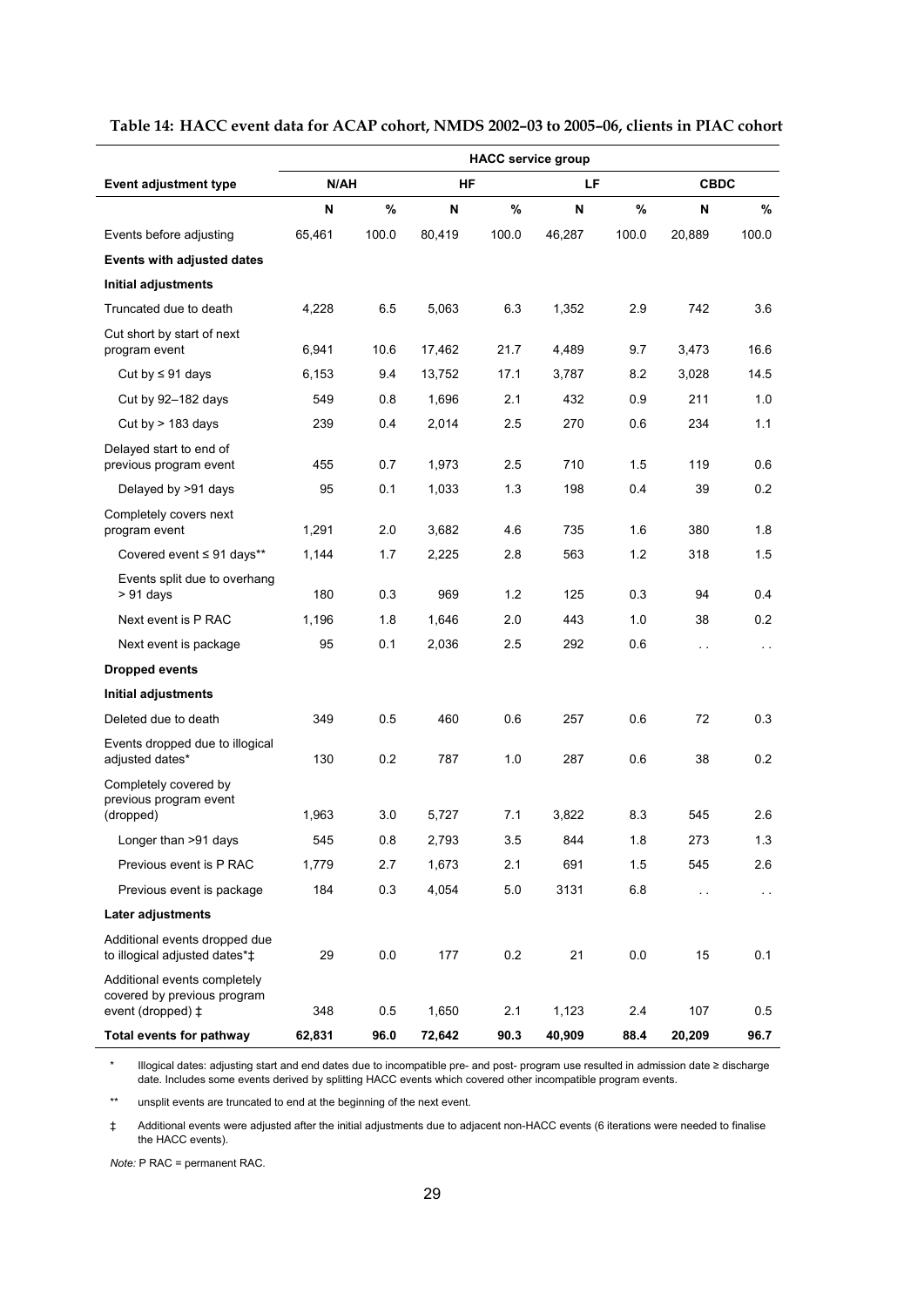| Table 15: HACC event data for ACAP cohort: dropped quarters with HACC service provision when |  |
|----------------------------------------------------------------------------------------------|--|
| this should be ineligible NMDS 2002-03 to 2005-06, clients in PIAC cohort (quarters)         |  |

| <b>Affected quarter subsets</b>           | N/AH    |               | <b>HF</b> |                     | LF            |                       | <b>CBDC</b>          |               |
|-------------------------------------------|---------|---------------|-----------|---------------------|---------------|-----------------------|----------------------|---------------|
|                                           | N       | $\%$          | N         | %                   | N             | $\%$                  | N                    | %             |
| Number of distinct service types          | 4       | $\bar{\nu}$ . | 8         | $\hat{\mathcal{L}}$ | 10            | $\bar{\mathcal{L}}$ . | 1                    | $\sim$        |
| Quarters covered by last event (% all)    |         | (1.9)         |           | (4.1)               |               | (6.4)                 |                      | (1.7)         |
| With 1 service                            | 2,768   | 91.0          | 11,166    | 78.2                | 4,799         | 89.1                  | $\sim$ $\sim$        | $\ddotsc$     |
| With all services                         | 2       | 0.1           |           |                     |               |                       | $\ddotsc$            | . .           |
| Most common service                       | NC@H    |               | del m     |                     | hm            |                       | $\ddot{\phantom{1}}$ |               |
|                                           | 1478    | 48.6          | 5,223     | 36.6                | 2,725         | 50.6                  | $\sim$ $\sim$        | $\sim$ $\sim$ |
| With $\leq$ 5 hrs                         | 2,441   | 80.2          | 10,821    | 75.8                | 5,387         | 100.0                 | 175                  | 12.8          |
| With $> 40$ hrs                           | 56      | 1.8           | 532       | 3.7                 | $\sim$ $\sim$ | $\sim$                | 633                  | 46.4          |
| Quarters (subtotal)                       | 3,043   | 100.0         | 14,273    | 100.0               | 5,387         | 100.0                 | 1,364                | 100.0         |
| Quarters that cover next event (% all)    |         | (1.1)         |           | (2.6)               |               | (1.5)                 |                      | (0.8)         |
| With 1 service                            | 1,470   | 82.4          | 5,688     | 62.4                | 1,056         | 83.1                  | $\ddot{\phantom{0}}$ | $\sim$ $\sim$ |
| With all services                         | 1       | 0.1           |           |                     |               |                       | $\sim$               | $\sim$        |
| Most common service                       | NC@H    |               | del m     |                     | hm            |                       | $\sim$ $\sim$        |               |
|                                           | 1,363   | 76.4          | 4,350     | 47.7                | 624           | 49.1                  | $\sim$               | $\sim$ $\sim$ |
| With $\leq$ 5 hrs                         | 1,121   | 62.9          | 6,022     | 66.1                | 1,270         | 100.0                 | 81                   | 12.6          |
| With $> 40$ hrs                           | 59      | 3.3           | 480       | 5.3                 | $\sim$ $\sim$ | $\sim$ .              | 274                  | 42.5          |
| Quarters (subtotal)                       | 1,783   | 100.0         | 9,116     | 100.0               | 1,270         | 100.0                 | 645                  | 100.0         |
| Events cut short > 91 dy (% all)          |         | (0.6)         |           | (1.9)               |               | (1.4)                 |                      | (0.8)         |
| With 1 service                            | 806     | 81.8          | 4,563     | 69.1                | 1,020         | 83.7                  | $\sim$               | $\sim$ $\sim$ |
| With all services                         | 1       | 0.1           |           |                     |               |                       | $\sim$               | $\sim$ $\sim$ |
| Most common service                       | NC@H    |               | del m     |                     | hm            |                       | $\ddot{\phantom{1}}$ |               |
|                                           | 593     | 60.2          | 3,006     | 45.5                | 623           | 51.1                  | $\sim$               | $\sim$        |
| With $\leq$ 5 hrs                         | 641     | 65.1          | 4,621     | 69.9                | 1,219         | 100.0                 | 54                   | 8.7           |
| With $> 40$ hrs                           | 42      | 4.3           | 281       | 4.3                 | $\sim$ $\sim$ | $\sim$                | 335                  | 53.8          |
| Quarters (subtotal)                       | 985     | 100.0         | 6,608     | 100.0               | 1,219         | 100.0                 | 623                  | 100.0         |
| Events with start delayed > 91 dy (% all) |         | (0.1)         |           | (0.6)               |               | (0.4)                 |                      | (0.1)         |
| With 1 service                            | 147     | 77.4          | 1,444     | 70.1                | 254           | 84.4                  | $\sim$ $\sim$        |               |
| With all services                         | 2       | 1.1           |           |                     |               |                       | $\ddotsc$            | $\sim$ $\sim$ |
| Most common service                       | NC@H    |               | del m     |                     | hm            |                       | $\sim$               |               |
|                                           | 128     | 67.4          | 777       | 37.7                | 133           | 44.2                  | $\sim$               |               |
| With $\leq$ 5 hrs                         | 127     | 66.8          | 1,323     | 64.2                | 301           | 100.0                 | 13                   | 11.0          |
| With $> 40$ hrs                           | 3       | 1.6           | 212       | 10.3                | $\sim$        | $\sim$                | 75                   | 63.6          |
| Quarters (subtotal)                       | 190     | 100.0         | 2,060     | 100.0               | 301           | 100.0                 | 118                  | 100.0         |
| All quarters (% all)                      |         | (100.0)       |           | (100.0)             |               | (100.0)               |                      | (100.0)       |
| With 1 service                            | 134,232 | 83.2          | 223,426   | 63.5                | 72,258        | 85.9                  | $\sim$ $\sim$        |               |
| With all services                         | 280     | 0.2           |           |                     |               |                       | $\ddot{\phantom{1}}$ | н.            |
| Most common service                       | NC@H    |               | dom.a     |                     | hm            |                       | $\ddot{\phantom{1}}$ |               |
|                                           | 108,506 | 67.3          | 177,054   | 50.3                | 46,889        | 55.8                  | $\sim$               | $\sim$ $\sim$ |
| With $\leq$ 5 hrs                         | 94,192  | 58.4          | 149,192   | 42.4                | 83,891        | 99.8                  | 5,001                | 6.1           |
| With $> 40$ hrs                           | 6,659   | 4.1           | 30,248    | 8.6                 | $\epsilon$ .  | $\bar{\nu}$ .         | 48,815               | 59.2          |
| <b>Total quarters</b>                     | 161,292 | 100.0         | 351,949   | 100.0               | 84091         | 100.0                 | 82,440               | 100.0         |

*Note:* Table is based on initial adjustments only (see Table 14). For the HF group, 'hours' only include those services measured in hours (excludes linen deliveries, meals or transport), for the LF group, 'hours' include only aids provided (i.e. excludes counselling, home maintenance, home modifications).

 $NC@H =$  nursing care at home dom. a = domestic assistance

del m = delivered meals hm = home maintenance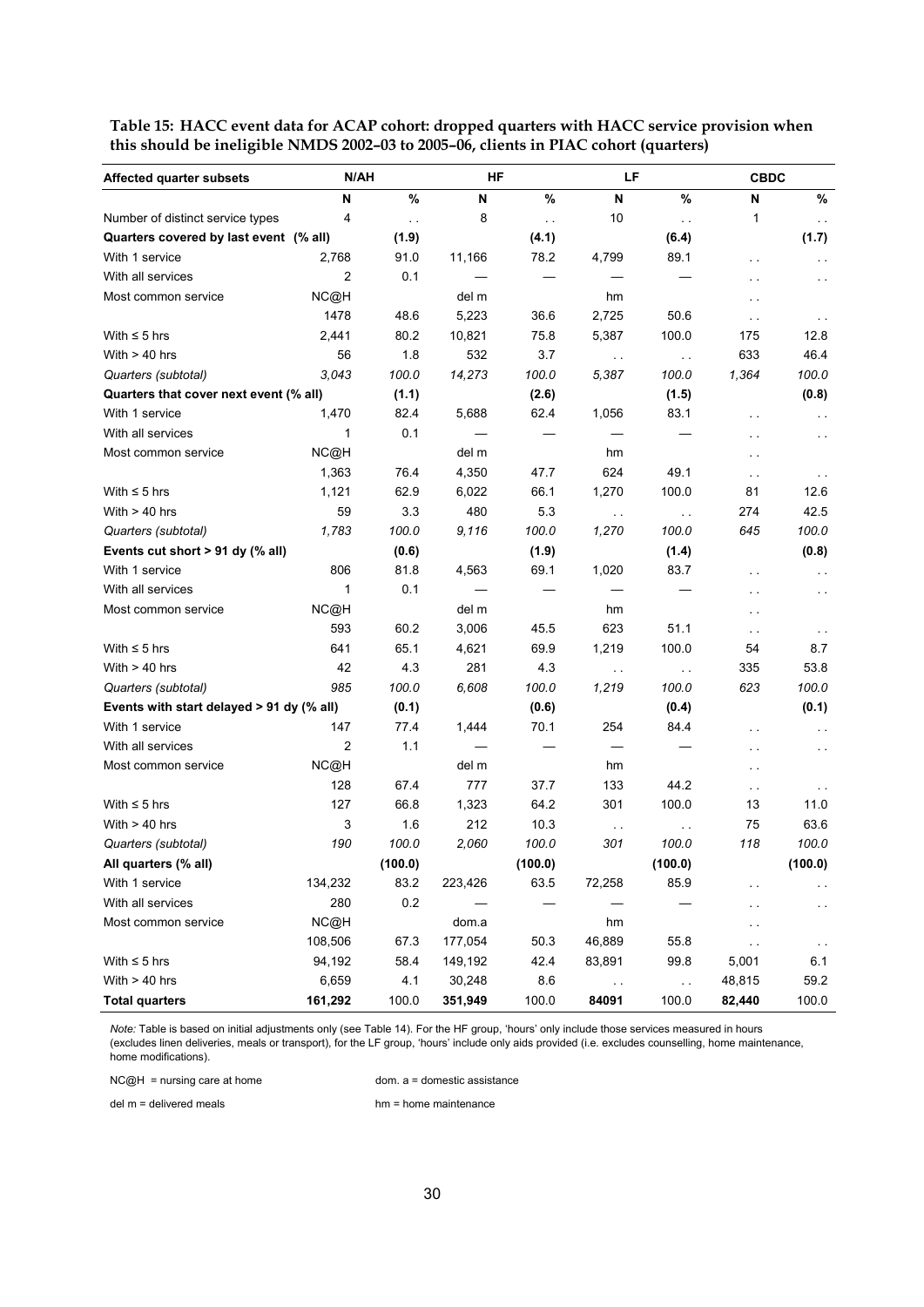### **A5. Adjusting the HACC start date**

**Table 16: First HACC assessment for HACC clients within annual collections, missing status by quarterly collection, NMDS 2002–03 to 2005–06** 

|                                        | <b>HACC</b> assessment date |                          |              | <b>HACC</b> assessment date |          |              |  |
|----------------------------------------|-----------------------------|--------------------------|--------------|-----------------------------|----------|--------------|--|
|                                        | <b>Missing/poor</b>         | Other                    | <b>Total</b> | <b>Missing/poor</b>         | Other    | <b>Total</b> |  |
| <b>HACC NMDS</b><br>quarter first seen |                             | <b>Number of clients</b> |              |                             | Per cent |              |  |
| $2002 - 03$                            |                             |                          |              |                             |          |              |  |
| 2002/3                                 | 97,466                      | 278,426                  | 375,892      | 25.9                        | 74.1     | 100.0        |  |
| 2002/4                                 | 36,900                      | 72,544                   | 109,444      | 33.7                        | 66.3     | 100.0        |  |
| 2003/1                                 | 31,070                      | 60,781                   | 91,851       | 33.8                        | 66.2     | 100.0        |  |
| 2003/2                                 | 26,651                      | 48,905                   | 75,556       | 35.3                        | 64.7     | 100.0        |  |
| 2003-04                                |                             |                          |              |                             |          |              |  |
| 2003/3                                 | 108,075                     | 301,819                  | 409,894      | 26.4                        | 73.6     | 100.0        |  |
| 2003/4                                 | 39,201                      | 78,884                   | 118,085      | 33.2                        | 66.8     | 100.0        |  |
| 2004/1                                 | 33,591                      | 66,325                   | 99,916       | 33.6                        | 66.4     | 100.0        |  |
| 2004/2                                 | 32,440                      | 56,236                   | 88,676       | 36.6                        | 63.4     | 100.0        |  |
| 2004-05                                |                             |                          |              |                             |          |              |  |
| 2004/3                                 | 135,781                     | 297,698                  | 433,479      | 31.3                        | 68.7     | 100.0        |  |
| 2004/4                                 | 44,480                      | 80,191                   | 124,671      | 35.7                        | 64.3     | 100.0        |  |
| 2005/1                                 | 34,667                      | 66,075                   | 100,742      | 34.4                        | 65.6     | 100.0        |  |
| 2005/2                                 | 32,303                      | 62,607                   | 94,910       | 34.0                        | 66.0     | 100.0        |  |
| 2005-06                                |                             |                          |              |                             |          |              |  |
| 2005/3                                 | 4,610                       | 428,130                  | 432,740      | 1.1                         | 98.9     | 100.0        |  |
| 2005/4                                 | 921                         | 115,474                  | 116,395      | 0.8                         | 99.2     | 100.0        |  |
| 2006/1                                 | 3,249                       | 125,285                  | 128,534      | 2.5                         | 97.5     | 100.0        |  |
| 2006/2                                 | 3,676                       | 102,415                  | 106,091      | 3.5                         | 96.5     | 100.0        |  |
| <b>Total</b>                           | 665,081                     | 2,241,795                | 2,906,876    | 22.9                        | 77.1     | 100.0        |  |

*Note:* Clients are counted within the year before linking to ACAP. HACC assessment missing/poor date includes HACC assessment dates that were 'missing' , '1 January 1900', 'before 1 January 1998', 'same as date of birth'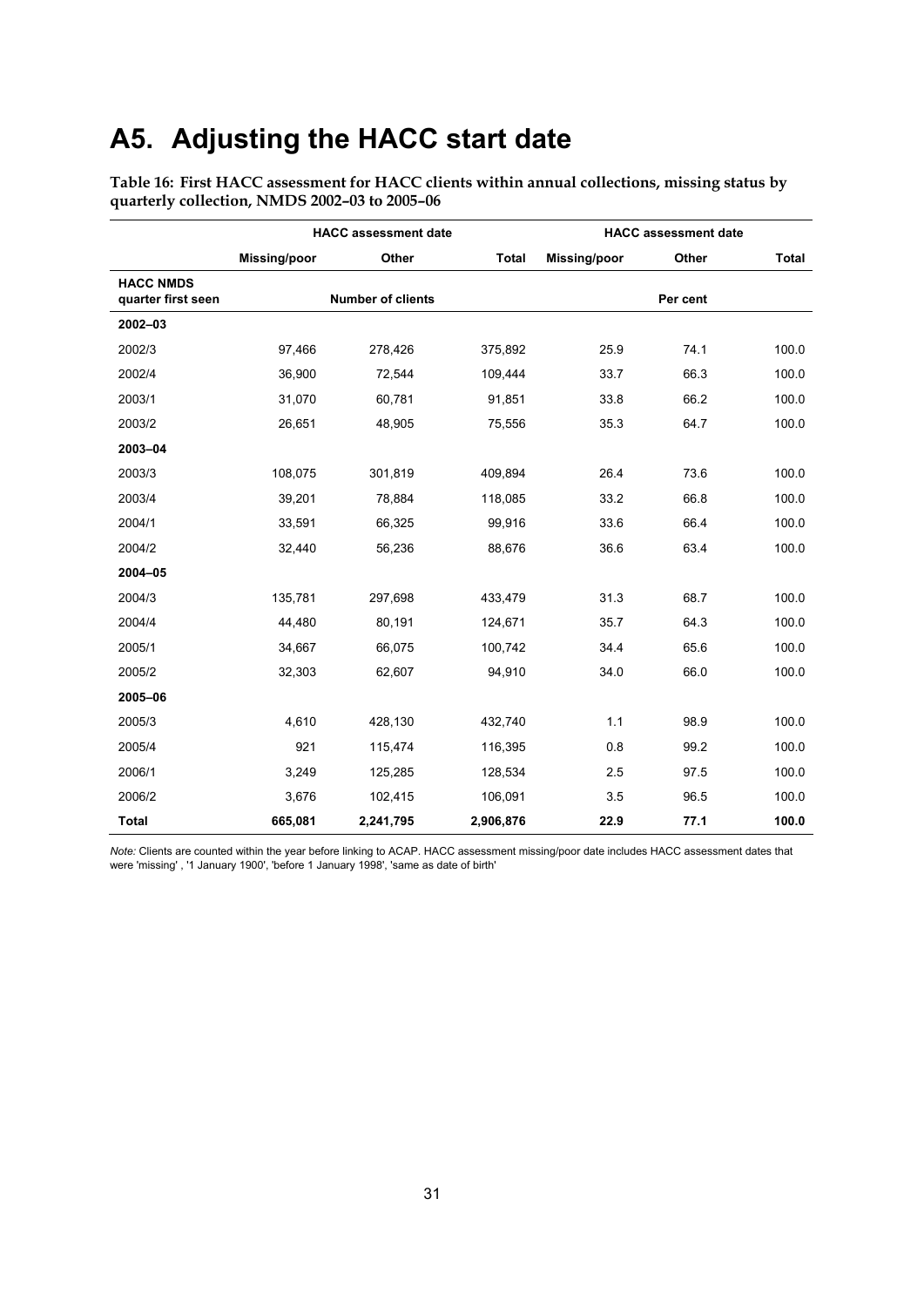| HACC assessment qtr compared with ACAP assessment qtr   | <b>Number</b> | Per cent |
|---------------------------------------------------------|---------------|----------|
| Earlier quarter                                         | 1,066         | 11.7     |
| Same quarter                                            | 5,215         | 57.3     |
| Later quarter                                           | 437           | 4.8      |
| HACC assessment missing/poor date                       | 2.377         | 26.1     |
| Total                                                   | 9,095         | 100.0    |
| Same quarter                                            |               |          |
| HACC assessment before start of ACAP assessment         | 1,665         | 31.9     |
| HACC assessment on same day as start of ACAP assessment | 203           | 3.9      |
| HACC assessment after start of ACAP assessment          | 3.347         | 64.2     |
| <b>Total</b>                                            | 5,215         | 100.0    |

**Table 17: First HACC assessment for HACC clients compared with ACAP assessment, HACC assessment date not missing and not reported as before 1998, PIAC cohort with first HACC and first ACAP event in the same quarter** 

*Note:* HACC assessment missing/poor date includes HACC assessment dates that were 'missing', '1 January 1900', 'before 1 January 1998', 'same as date of birth'.

#### **Table 18: 'First seen' HACC date compared with first ACAP assessment date, PIAC cohort with first HACC and first ACAP event in the same quarter**

| HACC use/assessment compared with ACAP assessment qtr    | <b>Number</b> | Per cent |
|----------------------------------------------------------|---------------|----------|
| Earlier quarter                                          | 1.321         | 14.5     |
| Same quarter                                             |               |          |
| With known assessment date before ACAP assessment        | 1.655         | 18.2     |
| With known assessment date same or after ACAP assessment | 3.500         | 38.4     |
| Sub-total                                                | 5,155         | 56.7     |
| With unknown assessment date                             | 2,573         | 28.3     |
| Total                                                    | 7,728         | 85.0     |
| Later quarter                                            | 46            | 0.5      |
| <b>Total</b>                                             | 9,095         | 100.0    |

*Note:* 'First seen' on HACC includes use of PIAC 'out-of-scope' HACC services. HACC assessment date for comparing to ACAP assessment date is derived as the earliest date out of the first HACC assessment date and the last date of first quarter that a client is reported for HACC.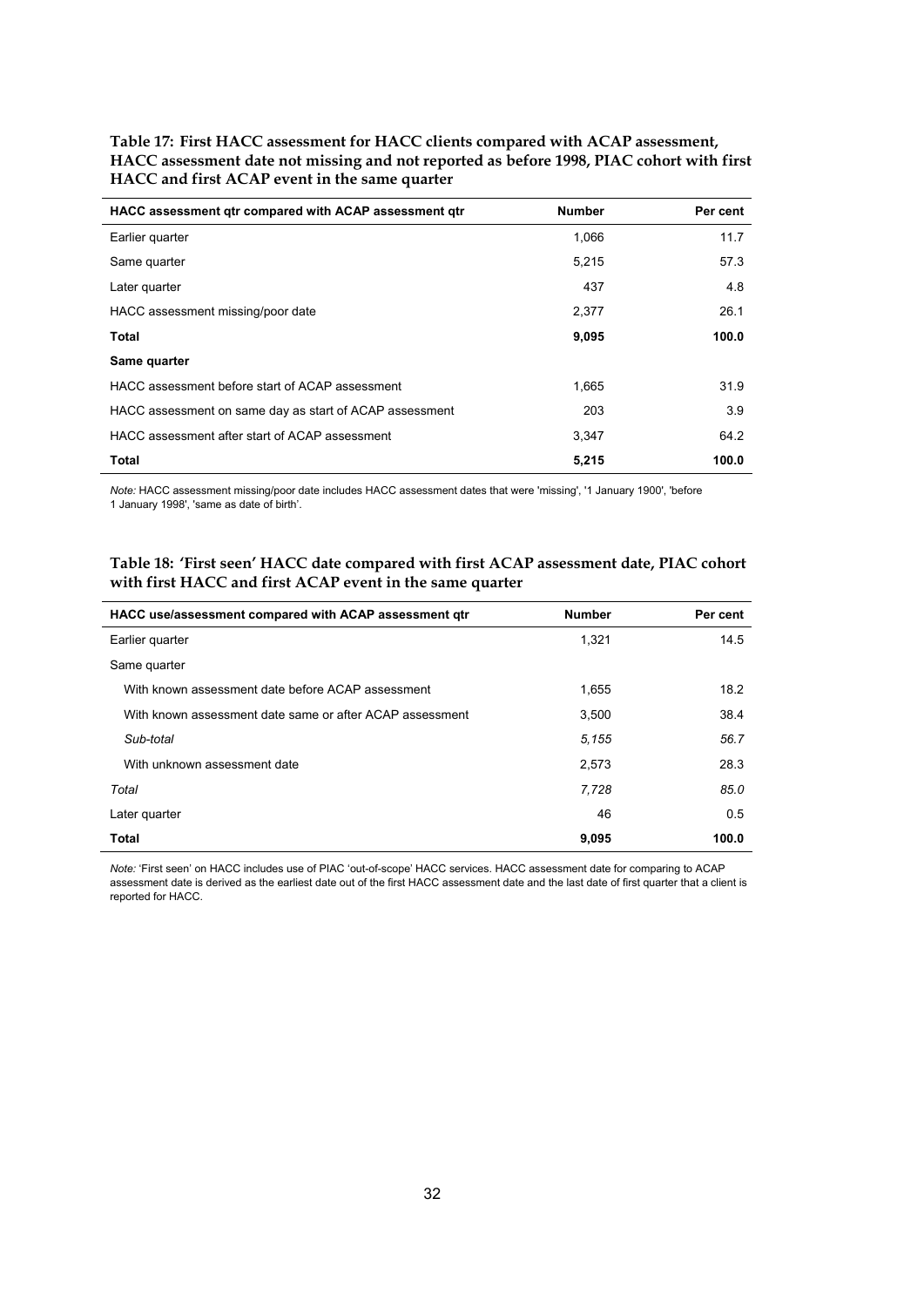## **References**

AIHW (Australian Institute of Health and Welfare) 2006. Data linkage and protecting privacy: a protocol for linking between two or more data sets held within the Australian Institute of Health and Welfare. Canberra: AIHW. Viewed 28 July 2006,

<http://www.aihw.gov.au/dataonline/aihw\_privacy\_protection\_protocols\_data\_linkage.p  $df$  $>$ .

AIHW 2007. Australia's welfare 2007. Australia's welfare no. 8. Cat. no. AUS 93. Canberra: AIHW.

AIHW: Karmel R 2005a. Data linkage protocols using a statistical linkage key. Data linkage series no. 1. Cat. no. CSI 1. Canberra: AIHW.

AIHW: Karmel R 2005b. Transitions between aged care services. Data linkage series no. 2. Cat. no. CSI 2. Canberra: AIHW.

AIHW: Karmel R & Braun P 2004. Statistical linkage across aged care programs: an exploratory example—use of HACC nursing by CACP recipients. Welfare working paper no. 44. Canberra: AIHW.

DoHA (Department of Health and Ageing) 2007. Home and Community Care Program minimum data set, 2005-06 annual bulletin. Canberra: DoHA. Viewed 29 November 2007, <http://www.health.gov.au/internet/main/publishing.nsf/Content/haccpub\_mds\_sb.htm>.